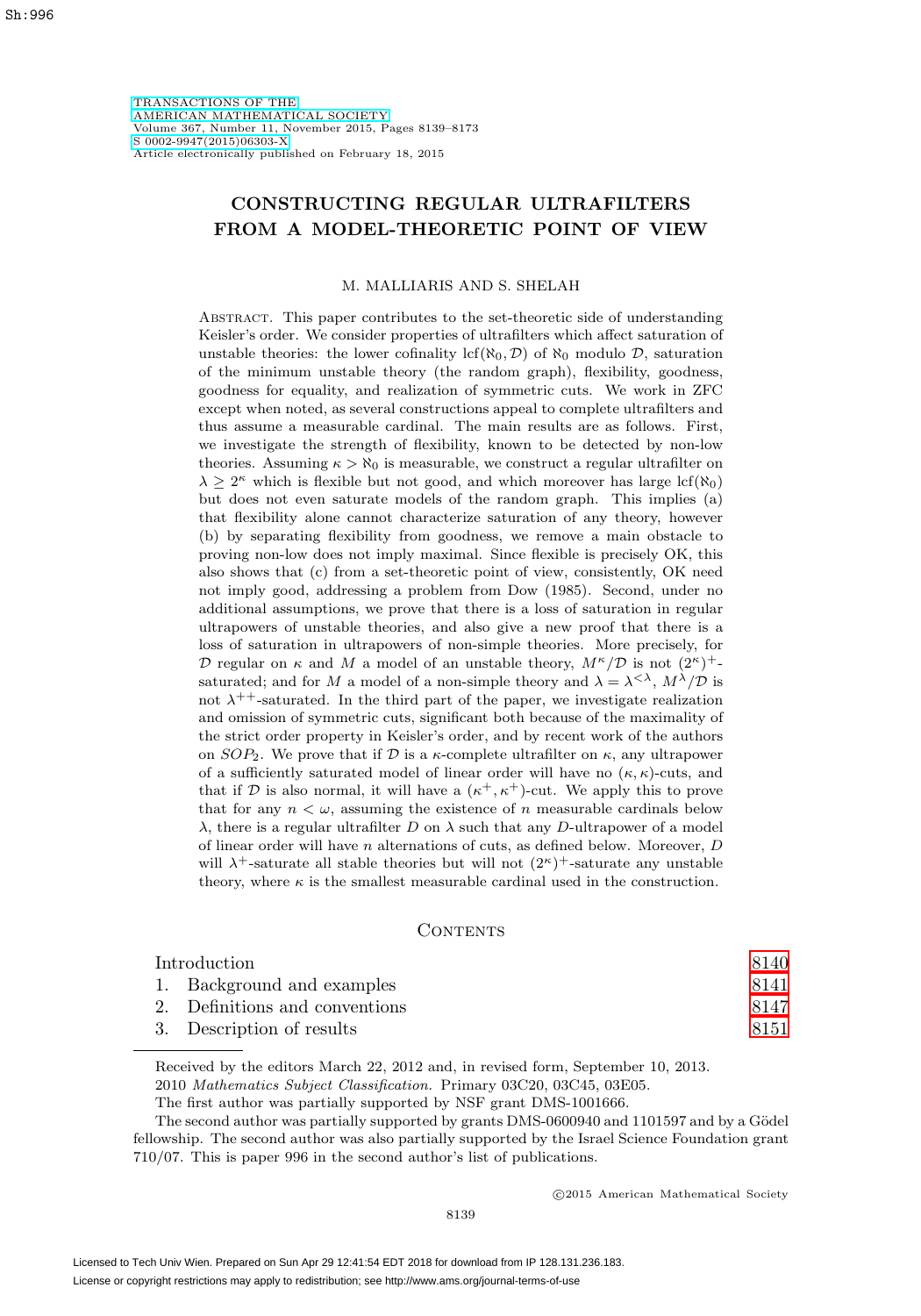|                  | 4. Summary theorems                                                                                        | 8152 |
|------------------|------------------------------------------------------------------------------------------------------------|------|
|                  | 5. $M^{\lambda}/\mathcal{D}$ is not $(2^{\lambda})^+$ -saturated for $Th(M)$ unstable                      | 8155 |
| 6.               | Flexible and ok ultrafilters                                                                               | 8158 |
|                  | 7. For $\kappa$ measurable, $\lambda \geq 2^{\kappa}$ there is $\mathcal{D}$ on $\lambda$ flexible         |      |
|                  | but not good for $T_{ra}$                                                                                  | 8159 |
|                  | 8. $M^{\lambda}/\mathcal{D}$ is not $\lambda^{++}$ -saturated for $\lambda$ regular and $Th(M)$ non-simple | 8160 |
| 9.               | $\kappa$ -complete not $\kappa^+$ -complete implies no $(\kappa, \kappa)$ -cuts                            | 8163 |
|                  | 10. <i>E</i> normal and $\kappa$ -complete on $\kappa$ implies a $(\kappa^+, \kappa^+)$ -cut               | 8165 |
|                  | 11. Finite alternations of symmetric cuts                                                                  | 8168 |
| Appendix         |                                                                                                            | 8170 |
| Acknowledgements |                                                                                                            | 8172 |
| References       |                                                                                                            | 8172 |
|                  |                                                                                                            |      |

## <span id="page-1-0"></span>**INTRODUCTION**

The motivation for our work is a longstanding, and far-reaching, problem in model theory: namely, determining the structure of Keisler's order on countable first-order theories. Introduced by Keisler in 1967, this order suggests a way of comparing the complexity of first-order theories in terms of the difficulty of producing saturated regular ultrapowers. Much of the power of this order comes from the interplay of model-theoretic structure and set-theoretic constraints. However, this interplay also contributes to its difficulty: progress requires advances in modeltheoretic analysis on the one hand, and advances in ultrapower construction on the other. Our work in this paper is of the second kind and is primarily combinatorial set theory, though the model-theoretic point of view is fundamental.

As might be expected from a problem of this scope, surprising early results were followed by many years of little progress. Results of Shelah in [\[19,](#page-34-0) Chapter VI (1978)] had settled Keisler's order for stable theories, as described in §[1.2](#page-5-0) below. Apart from this work, and the result on maximality of  $SOP_3$  in [\[22\]](#page-34-1), the problem of understanding Keisler's order on unstable theories was dormant for many years and seemed difficult.

Very recently, work of Malliaris and Shelah has led to considerable advances in the understanding of how ultrafilters and theories interact (Malliaris  $[12]-[14]$  $[12]-[14]$  $[12]-[14]$ , Malliaris and Shelah  $[16]$ – $[17]$ ). In particular, we now have much more information about properties of ultrafilters which have model-theoretic significance. However, the model-theoretic analysis gave little information about the relative strength of the ultrafilter properties described. In the current paper, we substantially clarify the picture. We establish various implications and non-implications between modeltheoretic properties of ultrafilters, and we develop a series of tools and constraints which help the general problem of constructing ultrafilters with a precise degree of saturation. Though we have framed this as a model-theoretically motivated project, it naturally relates to questions in combinatorial set theory, and our results answer some questions there. Moreover, an interesting and unexpected phenomenon in this paper is the relevance of measurable cardinals in the construction of regular ultrafilters; see [2.8](#page-10-0) below.

This paper begins with several introductory sections which frame our investigations and collect the implications of the current work. We give two extended examples in §[1,](#page-2-0) the first historical, the second involving results from the current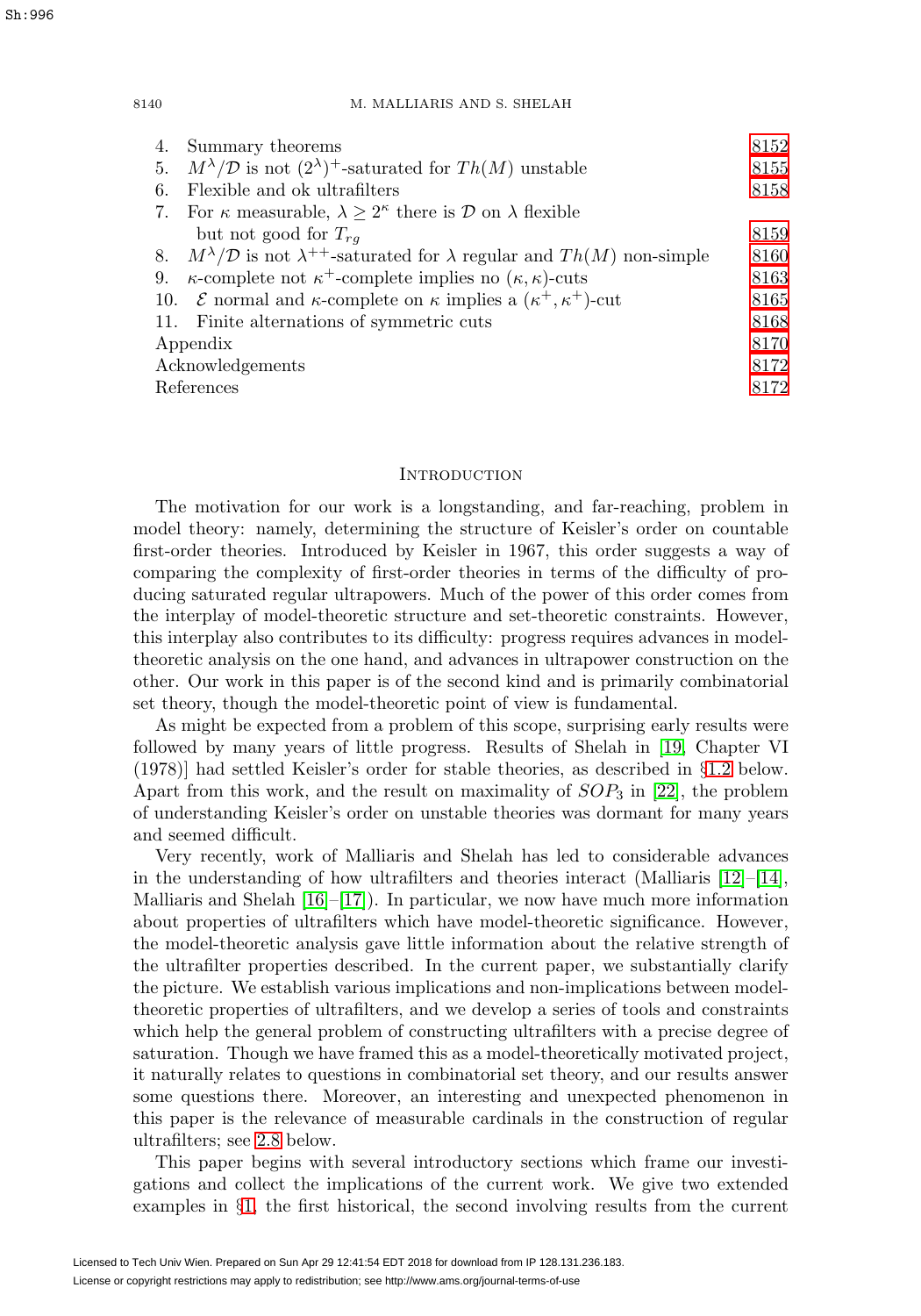paper. Following this, we give definitions and fix notation in §[2.](#page-8-0) §[3](#page-12-0) gives an overview of our main results in this paper. §[4](#page-13-0) includes some summary theorems for our constructions. §§[5](#page-16-0)[–11](#page-29-0) contain the main proofs.

In this paper, we focus on product constructions and cardinality constraints. In a related paper in preparation [\[15\]](#page-34-4) we will focus on constructions via families of independent functions.

## 1. Background and examples

<span id="page-2-0"></span>In this section we give two extended examples. The first is historical; we motivate the problem of Keisler's order, i.e. of classifying first-order theories in terms of saturation of ultrapowers, by explaining the classification for the stable case. The second involves a proof from the current paper: we motivate the idea that modeltheoretic properties can give a useful way of calibrating the "strength" of ultrafilters by applying saturation arguments to prove that consistently flexible  $(=OK)$  does not imply good.

Some definitions will be given informally; formal versions can be found in §[2](#page-8-0) below.

<span id="page-2-3"></span>1.1. **Infinite and pseudofinite sets: Theories through the lens of ultrafilters.** This first example is meant to communicate some intuition for the kinds of model-theoretic "complexity" to which saturation of ultrapowers is sensitive.

First, recall that questions of saturation and expressive power already arise in the two fundamental theorems of ultrapowers.

<span id="page-2-1"></span>**Theorem A** (Los' theorem for first-order logic). Let D be an ultrafilter on  $\lambda \geq \aleph_0$ , M an L-structure,  $\varphi(\overline{x})$  an L-formula, and  $\overline{a} \subseteq N = M^{\lambda}/\mathcal{D}$ ,  $\ell(\overline{a}) = \ell(\overline{x})$ . Fixing a canonical representative of each D-equivalence class, write  $\overline{a}[i]$  for the value of  $\overline{a}$  at index i. Then

$$
N \models \varphi(\overline{a}) \iff \{ i \in \lambda : M \models \varphi(\overline{a}[i]) \} \in \mathcal{D}.
$$

<span id="page-2-2"></span>**Theorem B** (Ultrapowers commute with reducts). Let M be an  $\mathcal{L}'$ -structure,  $\mathcal{L} \subseteq$  $\mathcal{L}'$ , and  $\mathcal D$  an ultrafilter on  $\lambda \geq \aleph_0$ ,  $N = M^{\lambda}/\mathcal{D}$ . Then

$$
(M^{\lambda}/\mathcal{D})|_{\mathcal{L}} = (M|_{\mathcal{L}})^{\lambda}/\mathcal{D}.
$$

That is, by itself, Theorem [A](#page-2-1) may appear only to guarantee that  $M \equiv M^{\lambda}/\mathcal{D}$ . Yet combined with Theorem [B,](#page-2-2) it has consequences for saturation of ultrapowers, as we now explain.

Consider the following three countable models in the language  $\mathcal{L} = \{E, =\},\$  for E a binary relation symbol, interpreted as an equivalence relation.

- In  $M_1$ , E is an equivalence relation with two countable classes.
- In  $M_2$ , E is an equivalence relation with countably many countable classes.
- In  $M_3$ , E is an equivalence relation with exactly one class of size n for each  $n \in \mathbb{N}$ .

What variations are possible in ultrapowers of these models? That is, for  $N_i =$  $M_i^{\lambda}/\mathcal{D}$ , what can we say about: (a) the number of  $E^{N_i}$ -classes, (b) the possible sizes of  $E^{N_i}$ -classes, (b)' if two  $E^{N_i}$ -classes can have unequal sizes?

**Observation 1.1.** For any index set I and ultrafilter  $D$  on I,

- (1)  $N_1 = (M_1)^I / \mathcal{D}$  will have two E-classes each of size  $|N_1|$ ,
- (2)  $N_2 = (M_2)^I / \mathcal{D}$  will have  $|N_2|$  E-classes each of size  $|N_2|$ .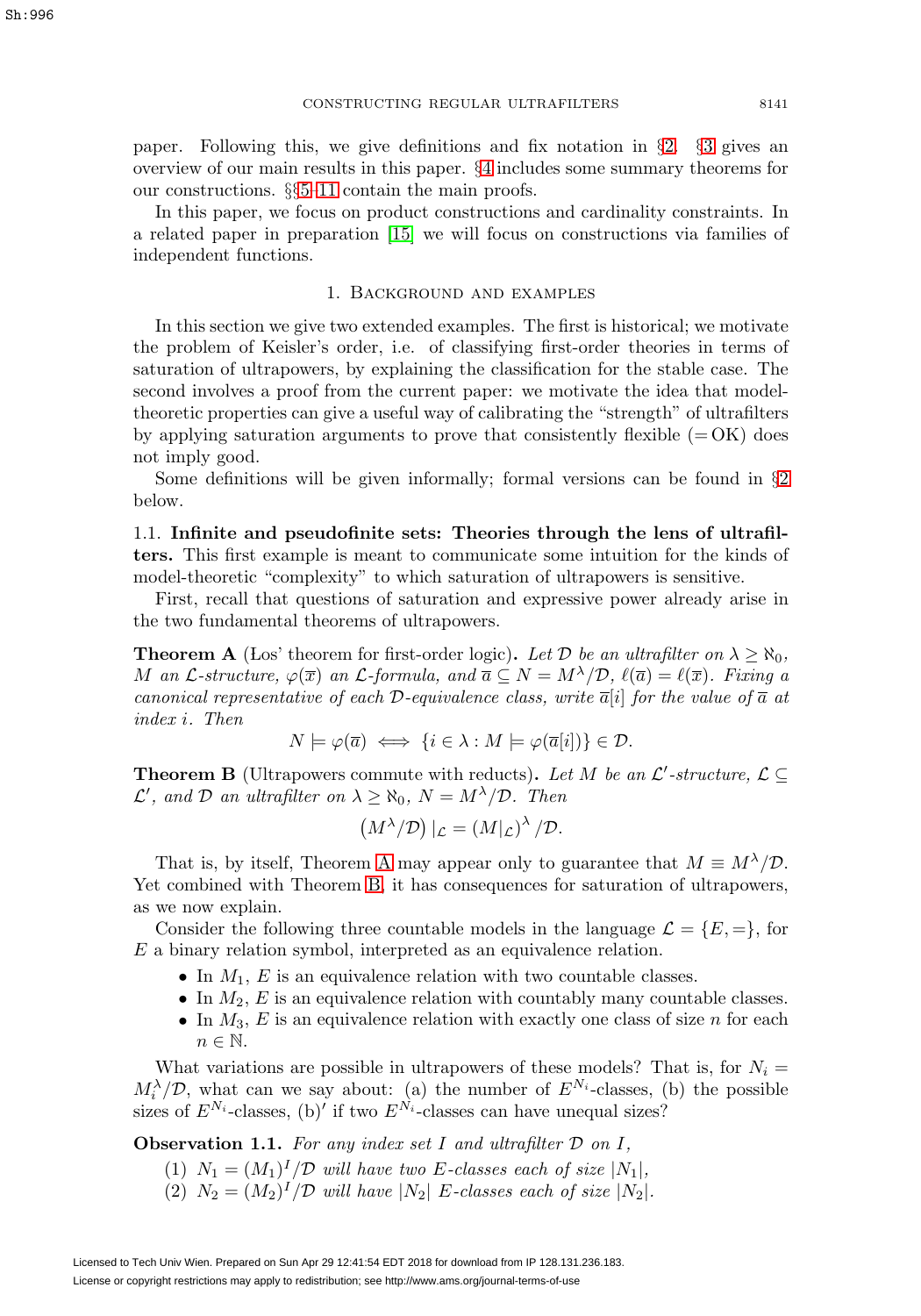Proof. (1) Two classes follows by Los' theorem, so we prove the fact about size. By Theorem [B](#page-2-2)  $(M_{11}^{\lambda}/\mathcal{D})|_{\mathcal{L}} = M_1^{\lambda}/\mathcal{D}$ , where  $M_{11}$  is the expansion of  $M_1$  to  $\mathcal{L}' = \mathcal{L} \cup \{f\}$ and  $f$  is interpreted as a bijection between the equivalence classes. By Los' theorem, f will remain a bijection in  $N_1$ , but Theorem [B](#page-2-2) means that whether we forget the existence of f before or after taking the ultrapower, the result is the same.

(2) Similarly,  $M_2$  admits an expansion to a language with a bijection  $f_1$  between  $M_2$  and a set of representatives of E-classes; a bijection  $f_2$  between  $M_2$  and a fixed E-class; and a parametrized family  $f_3(x, y, z)$  where for each  $a, b, f_3(x, a, b)$ is a bijection between the equivalence class of  $b$  and that of  $b$ . So once more, by Theorems [A](#page-2-1) and [B,](#page-2-2) the ultrapowers of  $M_2$  are in a sense one-dimensional: if  $N_2 = M_2^{\lambda}/\mathcal{D}$  is an ultrapower, it will be an equivalence relation with  $|N_2|$  classes each of which has size  $|N_2|$ .

Now for  $M_3$ , the situation is a priori less clear. Any non-principal ultrapower will contain infinite (pseudofinite) sets by Los' theorem, but it is a priori not obvious whether induced bijections between these sets exist. It is easy to choose infinitely many distinct pseudofinite sets (let the nth set project a.e. to a class whose size is a power of the nth prime) which do not clearly admit bijections to each other in the index model  $M$ , nor to  $M$  itself.

We have reached the frontier of what Theorem [B](#page-2-2) can control, and a property of ultrafilters comes to the surface:

<span id="page-3-0"></span>**Definition 1.2** ([\[20,](#page-34-5) Definition III.3.5]). Let  $\mathcal{D}$  be an ultrafilter on  $\lambda$ , and let

$$
\mu(\mathcal{D}) := \min \left\{ \prod_{t < \lambda} n_t / \mathcal{D} \; : \; n_t < \aleph_0, \; \prod_{t < \lambda} n_t / \mathcal{D} \geq \aleph_0 \right\}
$$

be the minimum value of the product of an unbounded sequence of cardinals modulo  $\mathcal{D}$ .

**Observation 1.3.** Let  $\mathcal{D}$  be an ultrafilter on  $\lambda$ , let  $M_3$  be the model defined above, and let  $N_3 = (M_3)^{\lambda}/\mathcal{D}$ . Then:

- (1)  $N_3$  will have  $|N_3|$  E-classes.
- (2)  $E^{N_3}$  will contain only classes of size  $\geq \mu(\mathcal{D})$ , and will contain at least one class of size  $\mu(\mathcal{D})$ .

Proof. (1) As for the number of classes, Theorem [B](#page-2-2) still applies.

(2) Choose a sequence of cardinals  $n_t$  witnessing  $\mu(\mathcal{D})$ , and consider the class whose projection to the t<sup>th</sup> index model has cardinality  $n_t$ .  $\Box$ 

Definition [1.2](#page-3-0) isolates a well-defined set-theoretic property of ultrafilters, and indeed, an early theorem of the second author proved that one could vary the size of  $\mu(\mathcal{D})$ :

**Theorem C** ([\[20,](#page-34-5) Shelah.VI.3.12])**.** Let  $\mu(\mathcal{D})$  be as in Definition [1.2](#page-3-0). Then for any infinite  $\lambda$  and  $\nu = \nu^{\aleph_0} \leq 2^{\lambda}$  there exists a regular ultrafilter  $\mathcal D$  on  $\lambda$  with  $\mu(\mathcal D) = \nu$ .

Whereas the saturation of  $(M_1)^{\lambda}/\mathcal{D}$  and of  $(M_2)^{\lambda}/\mathcal{D}$  will not depend on  $\mu(\mathcal{D})$ ,  $N_3 = (M_3)^{\lambda}/\mathcal{D}$  will omit a type of size  $\leq \kappa$  of the form  $\{E(x,a)\}\cup \{\neg x = a' :$  $N_3 \models E(a', a)$  if and only if  $\mu(\mathcal{D}) \leq \kappa$ . Restricting to regular ultrafilters, so that saturation of the ultrapower does not depend on saturation of the index model but only on its theory, the same holds if we replace each  $M_i$  by some elementarily equivalent model, and is thus a statement about their respective theories.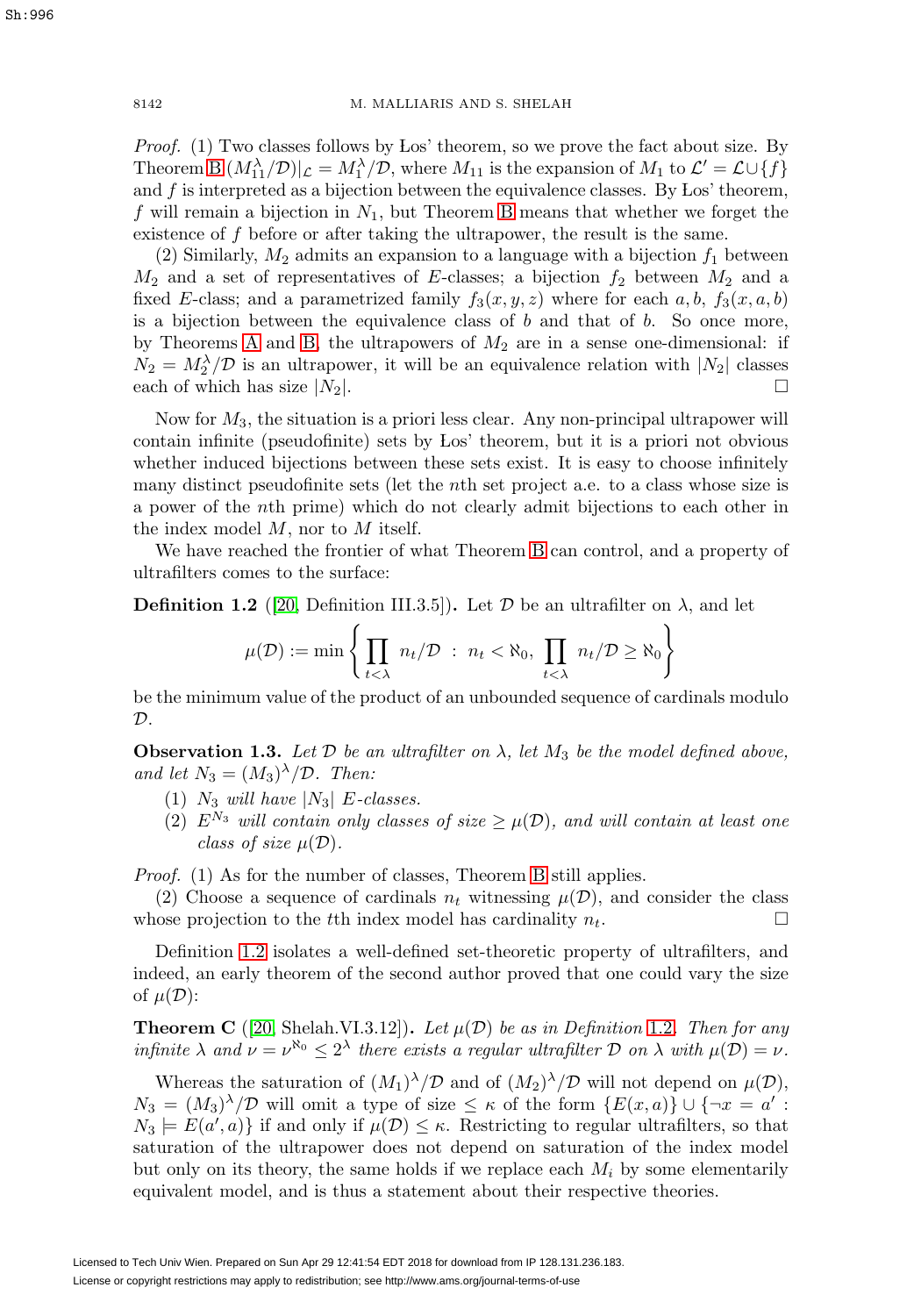This separation of theories by means of their sensitivity to  $\mu(\mathcal{D})$  is, in fact, characteristic within stability. Recall that a formula  $\varphi(x; y)$  has the finite cover property with respect to a theory T if for all  $n < \omega$ , there are  $a_0, \ldots, a_n$  in some model  $M \models T$  such that the set  $\Sigma_n = {\varphi(x;a_0), \ldots, \varphi(x;a_n)}$  is inconsistent but every *n*-element subset of  $\Sigma_n$  is consistent.

<span id="page-4-0"></span>**Theorem D** ([\[20,](#page-34-5) Shelah VI.5]). Let T be a countable stable theory,  $M \models T$ , and D a regular ultrafilter on  $\lambda \geq \aleph_0$ . Then:

- (1) If T does not have the finite cover property, then  $M^{\lambda}/\mathcal{D}$  is always  $\lambda^{+}$ . saturated.
- (2) If T has the finite cover property, then  $M^{\lambda}/\mathcal{D}$  is  $\lambda^{+}$ -saturated if and only if  $\mu(\mathcal{D}) > \lambda^+$ .

Thus Keisler's order on stable theories has exactly two classes, linearly ordered.

Proof. (Sketch) This relies on a characterization of saturated models of stable theories: N is  $\lambda^+$ -saturated if and only if it is  $\kappa(T)$ -saturated and every maximal indiscernible set has size  $\geq \lambda^+$ . [This relies heavily on uniqueness of non-forking extensions: given a type p one hopes to realize over some  $A, |A| \leq \lambda$ , restrict p to a small set over which it does not fork, and use  $\kappa(T)$ -saturation to find a countable indiscernible sequence of realizations of the restricted type. By hypothesis, we may assume this indiscernible sequence extends to one of size  $\lambda^+$ , and by uniqueness of non-forking extensions, any element of this sequence which does not fork with A will realize the type.]

Returning to ultrapowers: for countable theories,  $\kappa(T) \leq \aleph_1$  and any nonprincipal ultrapower is  $\aleph_1$ -saturated. So it suffices to show that any maximal indiscernible set is large, and the theorem proves, by a coding argument, that this is true whenever the size of every pseudofinite set is large.  $\Box$ 

Discussion. As mentioned above, in this paper we construct ultrafilters with "model-theoretically significant properties". The intent of this example was to motivate our work by showing what "model-theoretically significant" might mean. However, the example also illustrates what kinds of properties may fit the bill. We make two general remarks.

- (1) "Only formulas matter": The fact that  $\mu(\mathcal{D})$  was detected by a property of a single formula, the finite cover property, is not an accident. For  $D$  a regular ultrafilter and  $M \models T$  any countable theory,  $M^{\lambda}/\mathcal{D}$  is  $\lambda^{+}$ -saturated if and only if it is  $\lambda^+$ -saturated for  $\varphi$ -types, for all formulas  $\varphi$  (Malliaris [\[11,](#page-33-4) Theorem 12]). Thus, from the point of view of Keisler's order, it suffices to understand properties of regular ultrafilters which are detected by formulas.
- (2) The role of the pseudofinite structure is fundamental, reflecting the nature of the objects involved (regular ultrapowers, first-order theories). On one hand, pseudofinite phenomena can often be captured by a first-order theory. On the other, saturation of regular ultrapowers depends on finitely many conditions in each index model, since by definition regular ultrafilters  $D$  on I,  $|I| = \lambda$  contain regularizing families, i.e.  $\{X_i : i < \lambda\}$  such that for each  $t \in I, |\{i < \lambda : t \in X_i\}| < \aleph_0.$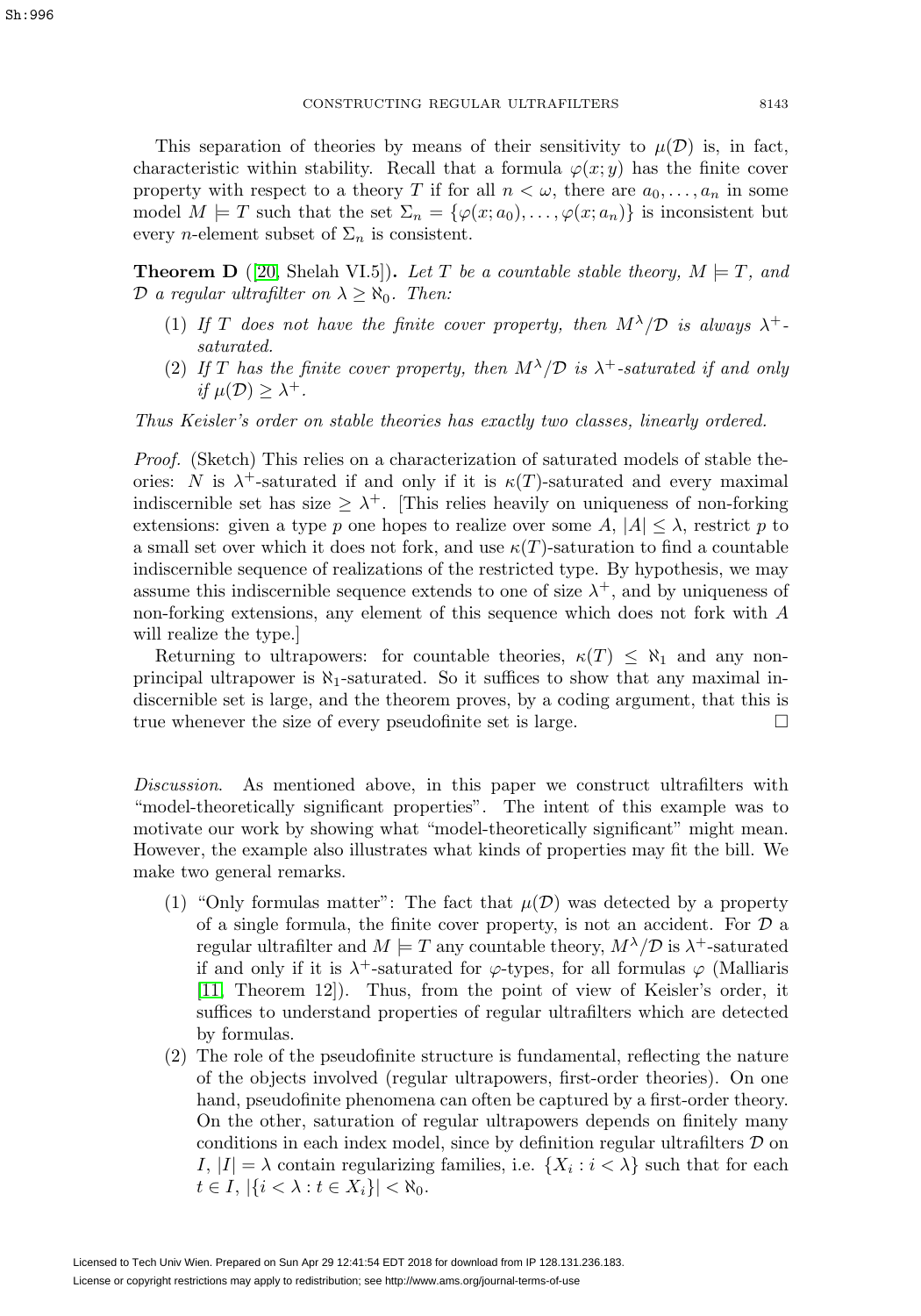1.2. **Flexibility without goodness: Ultrafilters through the lens of theories.** Our second example takes the complementary point of view. The following is a rich and important class of ultrafilters introduced by Keisler:

<span id="page-5-3"></span>**Definition 1.4** (Good ultrafilters, Keisler [\[4\]](#page-33-5)). The filter D on I is said to be  $\mu^+$ good if every  $f : \mathcal{P}_{\aleph_0}(\mu) \to \mathcal{D}$  has a multiplicative refinement, where this means that for some  $f': \mathcal{P}_{\aleph_0}(\mu) \to \mathcal{D}, u \in \mathcal{P}_{\aleph_0}(\mu) \implies f'(u) \subseteq f(u)$  and  $u, v \in \mathcal{P}_{\aleph_0}(\mu) \implies$  $f'(u) \cap f'(v) = f'(u \cup v).$ 

We may assume the functions  $f$  are monotonic  $(A.1)$ .

D is said to be *good* if it is  $|I|$ <sup>+</sup>-good.

It is natural to ask for meaningful weakenings of this notion, e.g. by requiring only that certain classes of functions have multiplicative refinements. An important example is the notion of OK, which appeared without a name in Keisler [\[4\]](#page-33-5), was named and studied by Kunen [\[9\]](#page-33-6) and investigated generally by Dow [\[3\]](#page-33-7) and by Baker and Kunen [\[1\]](#page-33-8). We follow the definition from [\[3,](#page-33-7) 1.1].

**Definition 1.5** (OK ultrafilters). The filter  $\mathcal{D}$  on I is said to be  $\lambda$ -OK if each monotone function  $g : \mathcal{P}_{\aleph_0}(\lambda) \to \mathcal{D}$  with  $g(u) = g(v)$  whenever  $|u| = |v|$  has a multiplicative refinement  $f : \mathcal{P}_{\aleph_0}(\lambda) \to \mathcal{D}$ .

It is immediate that  $\lambda^+$ -good implies  $\lambda$ -OK. Though OK is an a priori weaker notion, the relative strength of OK and good was not clear. For instance, in [\[3,](#page-33-7) 3.10 and 4.7], Dow raises the problem of constructing ultrafilters which are  $\lambda^+$ -OK but not  $\lambda^+$ -good; to our knowledge, even the question of constructing  $\lambda$ -OK not  $\lambda^+$ good ultrafilters on  $\lambda$  was open. Before discussing how a model-theoretic perspective can help with such questions, we define the main objects of interest in this paper:

<span id="page-5-2"></span>**Definition 1.6** (Regular filters). A filter D on an index set I of cardinality  $\lambda$  is said to be  $\lambda$ -regular, or simply regular, if there exists a  $\lambda$ -regularizing family  $\langle X_i : i \langle \lambda \rangle$ , which means that:

- for each  $i < \lambda$ ,  $X_i \in \mathcal{D}$ , and
- for any infinite  $\sigma \subset \lambda$ , we have  $\bigcap_{i \in \sigma} X_i = \emptyset$ .

Equivalently, for any element  $t \in I$ , t belongs to only finitely many of the sets  $X_i$ .

Now we make a translation. As Keisler observed, good regular ultrafilters can be characterized as those regular ultrafilters able to saturate any countable theory. (By " $\mathcal{D}$  saturates T" we will always mean:  $\mathcal{D}$  is a regular ultrafilter on the infinite index set I, T is a countable complete first-order theory and for any  $M \models T$ , we have that  $M^{I}/\mathcal{D}$  is  $\lambda^{+}$ -saturated, where  $\lambda = |I|$ .) We state this as a definition and an observation, which together say simply that the distance between consistency of a type (i.e. finite consistency, reflected by Los' theorem) and realization of a type in a regular ultrapower can be explained by whether or not certain monotonic functions have multiplicative refinements.

<span id="page-5-1"></span>**Definition 1.7.** Let T be a countable complete first-order theory,  $M \models T, D$  a regular ultrafilter on I,  $|I| = \lambda$ ,  $N = M^{\lambda}/\mathcal{D}$ . Let  $p(x) = {\varphi_i(x; a_i) : i < \lambda}$  be a consistent partial type in the ultrapower N. Then a *distribution* of  $p$  is a map  $d : \mathcal{P}_{\aleph_0}(\lambda) \to \mathcal{D}$  which satisfies:

- (1) For each  $\sigma \in [\lambda]^{< \aleph_0}, d(\sigma) \subseteq \{t \in I : M \models \exists x \bigwedge \{\varphi_i(x; a_i[t]) : i \in \sigma\}\}.$ Informally speaking, d refines the Los map.
- (2) d is monotonic, meaning that  $\sigma, \tau \in [\lambda]^{<\aleph_0}$ ,  $\sigma \subseteq \tau$  implies  $d(\sigma) \supseteq d(\tau)$ .

<span id="page-5-0"></span>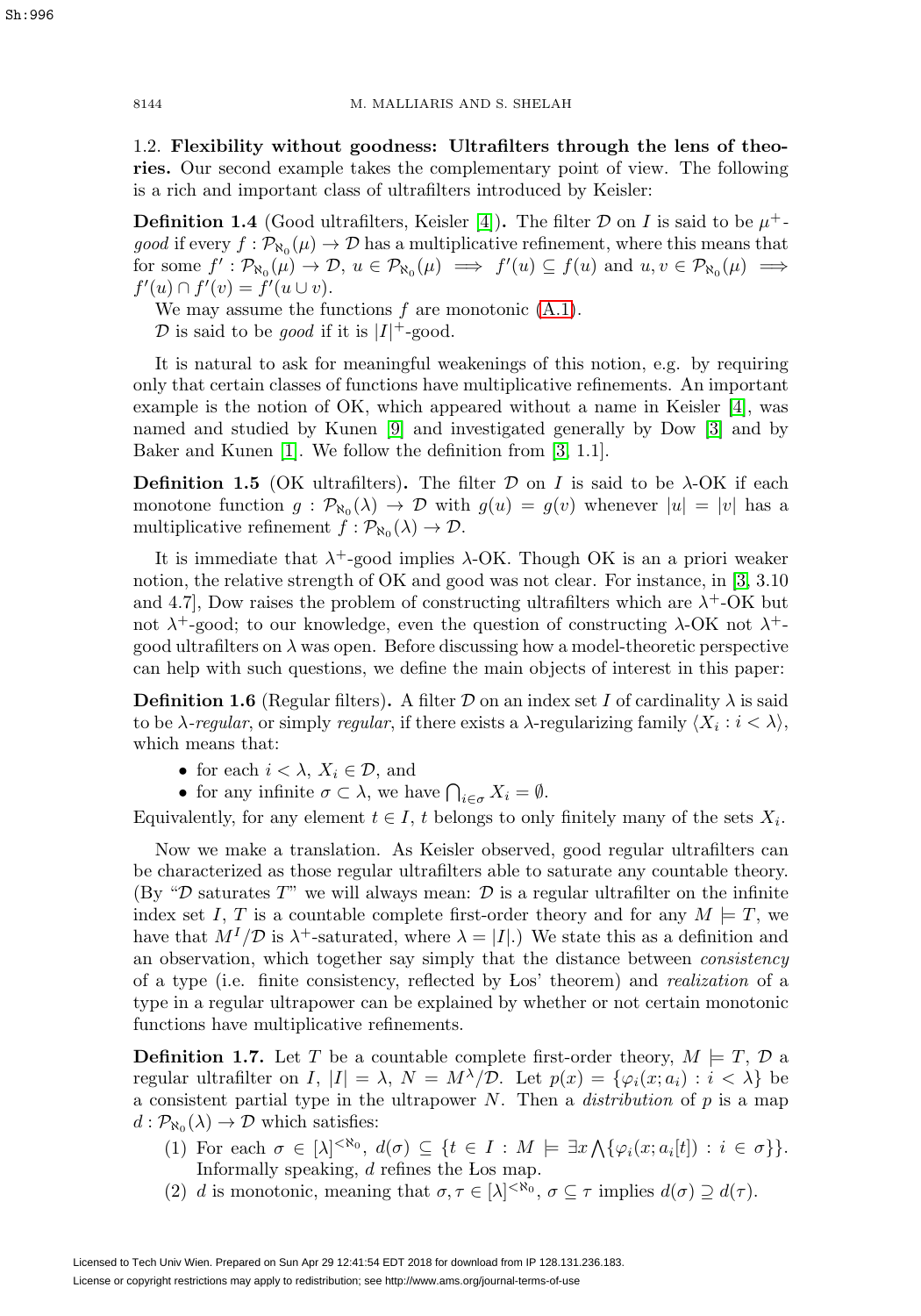(3) The set  $\{d(\sigma): \sigma \in [\lambda]^{< \aleph_0}\}$  is a regularizing family, i.e. each  $t \in I$  belongs to only finitely many elements of this set.

**Observation 1.8.** Let T be a countable complete first-order theory,  $M \models T$ ,  $\mathcal{D}$  a regular ultrafilter on  $\lambda$ , and  $N = M^{\lambda}/\mathcal{D}$ . Then the following are equivalent:

- (1) For every consistent partial type p in N of size  $\leq \lambda$ , some distribution d of p has a multiplicative refinement.
- (2) N is  $\lambda^+$ -saturated.

Proof. The obstacle to realizing the type is simply that, while Los' theorem guarantees each finite subset of  $p$  is almost-everywhere consistent, there is no a priori reason why, at an index  $t \in I$  at which  $M \models \exists x \bigwedge \{\varphi_i(x; a_i[t]) : i \in \sigma\},$  $M \models \exists x \bigwedge \{\varphi_i(x; a_j[t]) : j \in \tau\},\$  these two sets should have a common witness. The statement that d has a multiplicative refinement is precisely the statement that there is, in fact, a common witness almost everywhere, in other words  $t \in d(\sigma) \cap d(\tau) \implies t \in d(\sigma \cup \tau)$ . When this happens, we may choose at each index t an element  $c_t$  such that  $\sigma \in [\lambda]^{< \aleph_0} \wedge t \in d(\sigma) \implies M \models \bigwedge \{\varphi_i(c_t : a_i[t]) : i \in \sigma\},\$ by [1.7\(](#page-5-1)1). Then by Los' theorem and 1.7(1),  $\prod_{t<\lambda} c_t$  will realize p in N.

The other direction is clear (choose a realization  $a$  and use Los' theorem to send each finite subset of the type to the set on which it is realized by a).  $\Box$ 

Keisler's characterization of good ultrafilters then follows from showing that there are first-order theories which can "code" enough possible patterns to detect whether any  $f : \mathcal{P}_{\aleph_0}(\lambda) \to \mathcal{D}$  fails to have a multiplicative refinement.

Note that first-order theories correspond naturally to monotonic functions of a certain kind (depending, very informally speaking, on some notion of the patterncomplexity inherent in the theory) and thus, were one to succeed in building ultrafilters which were able to saturate certain theories and not saturate others, this would likewise show a meaningful weakening of goodness.

In this context we mention a property which arose in the study of certain unstable simple theories, called non-low. The original definition is due to Buechler.

**Definition 1.9.** The formula  $\varphi(x; y)$  is called non-low with respect to the theory T if in some sufficiently saturated model  $M \models T$ , for arbitrarily large  $k < \omega$ , there exists an infinite indiscernible sequence  $\{a_i : i < \omega\}$ , with  $i < \omega \implies \ell(a_i) = \ell(y)$ , such that every k-element subset of

$$
\{\varphi(x;a_i): i < \omega\}
$$

is consistent, but every  $k + 1$ -element subset is inconsistent.

Here we make a second translation. Recall from Definition [1.6](#page-5-2) above that the characteristic objects of regular filters  $\mathcal D$  on  $\lambda$  are  $(\lambda)$ -regularizing families, i.e. sets of the form  $\{X_i : i < \lambda\}$  with  $t \in I \implies |\{i < \lambda : t \in X_i\}| = n_t < \aleph_0$ . Malliaris had noticed in [\[12\]](#page-33-2) that non-low formulas could detect the *size* (i.e. the non-standard integer whose tth coordinate is  $n_t$ ) of the regularizing families in  $\mathcal{D}$ , and thus had defined and studied the "flexibility" of a filter (Definition [1.10\)](#page-6-0).

<span id="page-6-0"></span>**Definition 1.10** (Flexible ultrafilters, Malliaris [\[12\]](#page-33-2), [\[13\]](#page-33-9))**.** We say that the filter D is  $\lambda$ -flexible if for any  $f \in {}^I\mathbb{N}$  with  $n \in \mathbb{N} \implies n <_{\mathcal{D}} f$ , we can find  $X_\alpha \in \mathcal{D}$  for  $\alpha < \lambda$  such that for all  $t \in I$ 

$$
f(t) \ge |\{\alpha : t \in X_{\alpha}\}|.
$$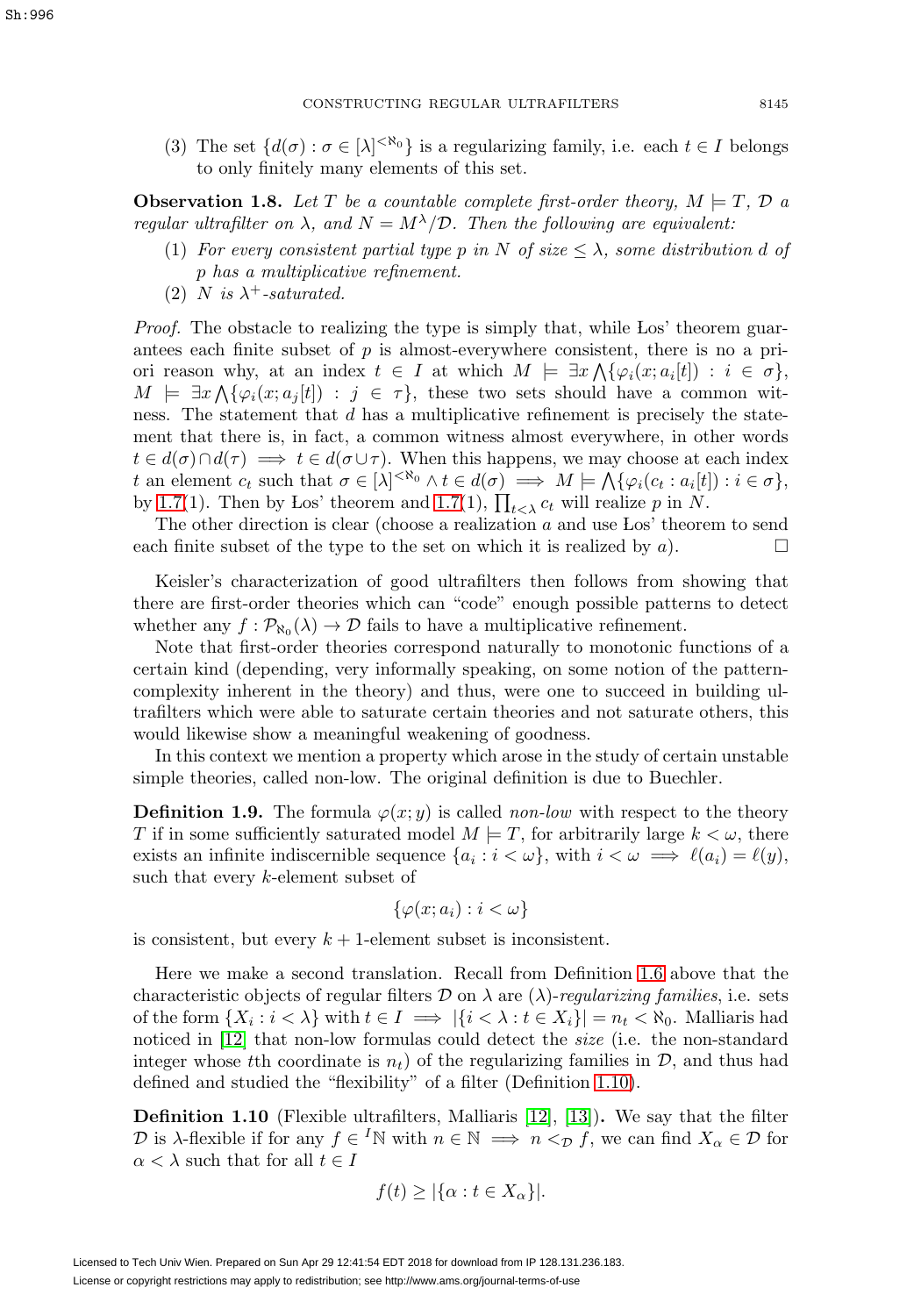Informally, given any non-standard integer, we can find a  $\lambda$ -regularizing family below it.

Specifically, Malliaris had shown that if D is not  $\lambda$ -flexible, then it fails to  $\lambda^+$ saturate any theory containing a non-low formula. (Note that by Keisler's observation about good ultrafilters, any property of ultrafilters which can be shown to be detected by formulas must necessarily hold for good ultrafilters.) Moreover, there is a useful convergence. Kunen had brought the definition of "OK" filters to Malliaris' attention in 2010; " $\lambda$ -flexible" and " $\lambda$ -OK" are easily seen to be equivalent (Claim [6.1](#page-19-1) below).

We now sketch the proof from  $\S7$  $\S7$  below that consistently flexible need not imply good. (This paper and its sequel [\[15\]](#page-34-4) contain at least three distinct proofs of that fact, of independent interest.) The numbering of results follows that in §[7.](#page-20-0)

To begin, we use a diagonalization argument to show that saturation decays in ultrapowers of the random graph, i.e. the Rado graph (Definition [2.15](#page-11-0) below). ("The random graph" means, from the set-theoretic point of view, that the function which fails to have a multiplicative refinement will code the fact that there are two sets A, B in the final ultrapower N,  $|A| = |B| = \lambda$ , which are disjoint in N but whose projections to the index models cannot be taken to be a.e. disjoint.)

**Claim [5.2.](#page-16-1)** Assume  $\lambda \geq \kappa \geq \aleph_0$ ,  $T = T_{rg}$ , M is a  $\lambda^+$ -saturated model of T, and E is a uniform ultrafilter on  $\kappa$  such that  $|\kappa^{\kappa}/E| = 2^{\kappa}$ . Then  $M^{\kappa}/E$  is not  $(2^{\kappa})^+$ -saturated.

Note that the hypothesis of the claim will be satisfied when  $E$  is regular, and also when E is complete. Our strategy will be to take a product of ultrafilters  $D \times E$ , where D is a regular ultrafilter on  $\lambda$  and E is an ultrafilter on  $\kappa$ . (The idea of taking such a product goes back at least as far as Keisler's work on ultraproducts of finite sets.) Then  $D \times E$  will be regular, and if  $\lambda \geq 2^{\kappa}$ , it will fail to saturate the random graph, thus fail to be good. What remains is to ensure flexibility, and for this we will need E to be  $\aleph_1$ -complete. In the following corollary, lcf( $\aleph_0, \mathcal{D}$ ) is the coinitiality of N in  $(N, \langle)^I/D$ , i.e. the cofinality of the set of D-non-standard integers.

**Corollary [7.3.](#page-21-1)** Let  $\lambda, \kappa \ge \aleph_0$  and let  $\mathcal{D}_1$ , E be ultrafilters on  $\lambda, \kappa$  respectively where  $\kappa > \aleph_0$  is measurable. Let  $\mathcal{D} = \mathcal{D}_1 \times E$  be the product ultrafilter on  $\lambda \times \kappa$ . Then:

- (1) If  $\mathcal{D}_1$  is  $\lambda$ -flexible and E is  $\aleph_1$ -complete, then  $\mathcal D$  is  $\lambda$ -flexible.
- (2) If  $\lambda \geq \kappa$  and  $\text{lcf}(\aleph_0, \mathcal{D}_1) \geq \lambda^+$ , then  $\text{lcf}(\aleph_0, \mathcal{D}) \geq \lambda^+$ , so in particular,  $\mathcal{D} = D \times E$  will  $\lambda^+$ -saturate any countable stable theory.

*Proof.* (Sketch) (1) We first show that the following are equivalent: (i) any  $\mathcal{D}$ non-standard integer projects E-a.e. to a  $\mathcal{D}_1$ -non-standard integer, (ii) E is  $\aleph_1$ complete. Then, since we have assumed (ii) holds, let some D-non-standard integer  $n_*$  be given. By (ii), for E-almost all  $t \in \kappa$ ,  $n_*[t]$  is  $\mathcal{D}_1$ -non-standard and by the flexibility of  $\mathcal{D}_1$  there is a regularizing family  $\{X_i^t : i < \lambda\} \subseteq \mathcal{D}_1$  below any such  $n*[t]$ . Let  $X_i = \{(s,t) : s \in X_i^t\} \subseteq \mathcal{D}$ . It follows that  $\{X_i : i < \lambda\}$  is a regularizing family in  $\mathcal D$  below  $m_*$  and thus below  $n_*$ .

(2) From the first sentence of (1), we show that if E is  $\aleph_1$ -complete and in addition  $\text{lcf}(\aleph_0, \mathcal{D}) \geq \lambda^+$ , then the  $\mathcal{D}_1$ -non-standard integers (under the diagonal embedding) are cofinal in the D-non-standard integers. This suffices. For the second clause, see Theorem [F,](#page-13-1)  $\S 4$  $\S 4$  below.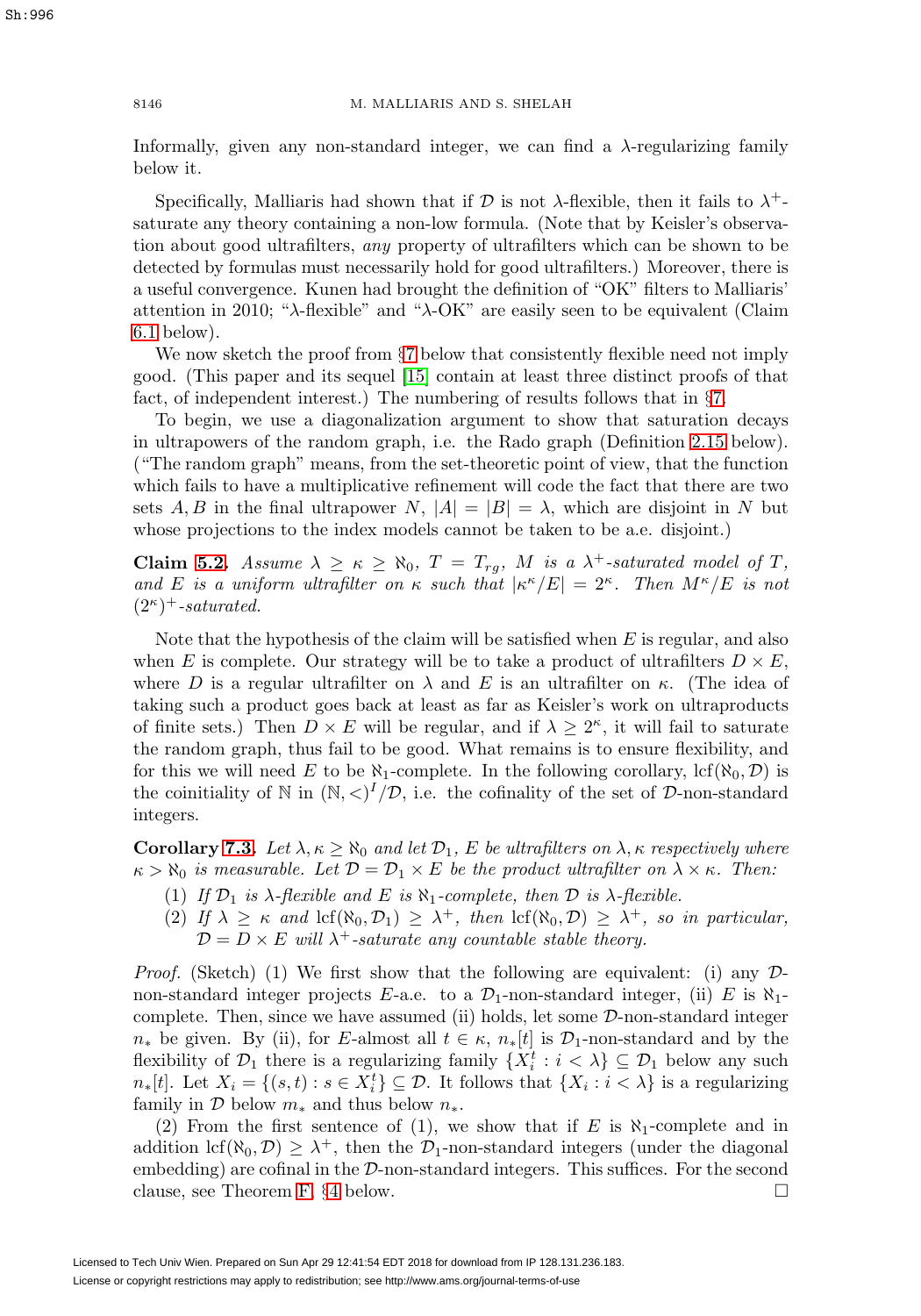Thus we obtain:

**Theorem [7.4.](#page-21-2)** Assume  $\aleph_0 < \kappa < \lambda = \lambda^{\kappa}$ ,  $2^{\kappa} \leq \lambda$ ,  $\kappa$  measurable. Then there exists a regular ultrafilter  $\mathcal D$  on  $\lambda$  such that  $\mathcal D$  is  $\lambda$ -flexible, yet for any model M of the theory of the random graph,  $M^{\lambda}/\mathcal{D}$  is not  $(2^{\kappa})^+$ -saturated. Thus  $\mathcal D$  is not good, and will fail to  $(2^{\kappa})^+$ -saturate any unstable theory. However, D will  $\lambda^+$ -saturate any countable stable theory.

Note that the model-theoretic failure of saturation is quite strong, more so than simply "not good". The random graph is known to be minimum among unstable theories in Keisler's order (meaning that any regular  $D$  which fails to saturate the random graph will fail to saturate any other unstable theory). This is the strongest failure of saturation one could hope for given that  $\text{lcf}(\aleph_0, \mathcal{D})$  is large; see Section [4](#page-13-0) for details.

Theorem [7.4](#page-21-2) has the following immediate corollary in the language of OK and good.

**Corollary 1.11.** Assume  $\aleph_0 < \kappa < 2^{\kappa} \leq \mu_1 \leq \mu_2 < \lambda = \lambda^{\kappa}$  and  $\kappa$  is measurable. Then there exists a regular ultrafilter  $D$  on  $\lambda$  such that  $D$  is  $\lambda$ -flexible, thus  $\lambda$ -OK, but not  $(2^{\kappa})^+$ -good. In particular,  $\mathcal{D}$  is  $(\mu_2)^+$ -OK but not  $(\mu_1)^+$ -good.

In particular, this addresses the problem raised by Dow in [\[3\]](#page-33-7), 3.10 and 4.7, namely, the problem of constructing ultrafilters which are  $\alpha^+$ -OK and not  $\alpha^+$ good.

Discussion. The intent of this example was to show that model theory can contribute to calibrating ultrafilters. Note that in terms of determining the strength of a priori weakenings of goodness, the model-theoretic perspective has given both positive and negative results:

- (1) On one hand, Theorem [7.4](#page-21-2) applies model-theoretic arguments to show that multiplicative refinements for size-uniform functions  $f : \mathcal{P}_{\aleph_0}(\lambda) \to \mathcal{D}$  are not enough to guarantee multiplicative refinements for all such functions.
- (2) On the other hand, the second author's proof of the maximality of strict order (see Theorem [F\(](#page-13-1)6) below) does isolate an a priori weaker class of functions which have such a guarantee – namely, those corresponding to distributions of types in linear order. The set-theoretic question of why these functions suffice appears to be deep. The model-theoretic formulation of "determine a minimum such set of functions" is: determine a necessary condition for maximality in Keisler's order.

This concludes our two examples. We now fix definitions and notation, before giving a summary of our results in §[3.](#page-12-0)

## 2. Definitions and conventions

<span id="page-8-0"></span>This section contains background, most definitions, and conventions. Note that the definition of  $\mu(\mathcal{D})$  was given in Definition [1.2,](#page-3-0) and the definitions of good, regular, and flexible filters were Definitions [1.4,](#page-5-3) [1.6,](#page-5-2) and [1.10](#page-6-0) above. (Recall that a filter is said to be  $\lambda$ -regular if it contains a family of  $\lambda$  sets any countable number of which have empty intersection; [1.6](#page-5-2) above.)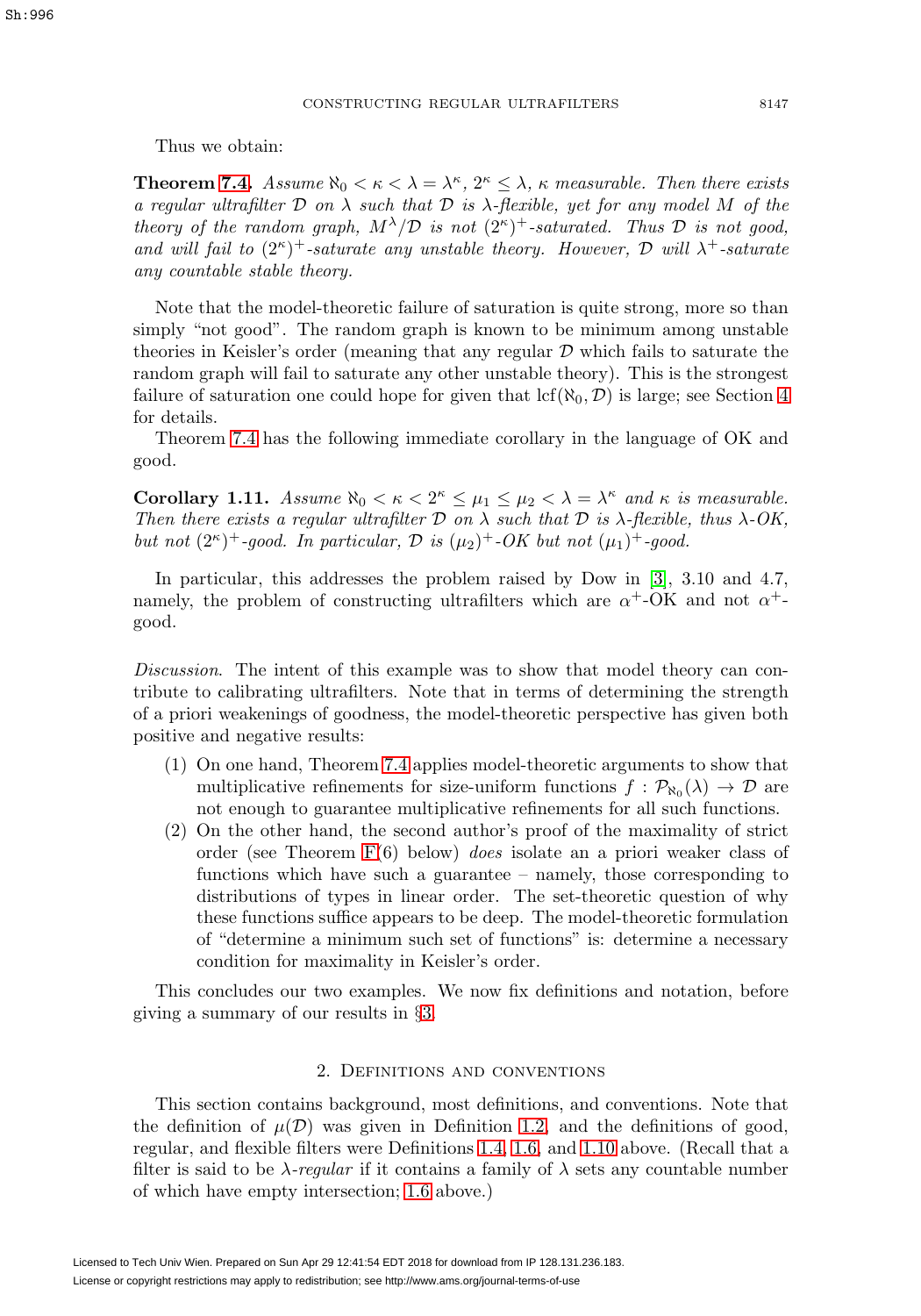Let  $I = \lambda \ge \aleph_0$  and fix  $f : \mathcal{P}_{\aleph_0}(\lambda) \to I$ . Then  $\{\{s \in I : \eta \in f^{-1}(s)\} : \eta < \lambda\}$  can be extended to a regular filter on I, so regular ultrafilters on  $\lambda \geq \aleph_0$  always exist; see [\[2\]](#page-33-10).

Keisler proposed in 1967 [\[5\]](#page-33-11) that saturation properties of regular ultrapowers might be used to classify countable first-order theories. His preorder  $\leq$  on theories is often thought of as a partial order on the  $\triangleleft$ -equivalence classes, and so known as "Keisler's order".

<span id="page-9-0"></span>**Definition 2.1** (Keisler [\[5\]](#page-33-11)). Given countable theories  $T_1, T_2$ , say that:

- (1)  $T_1 \leq_\lambda T_2$  if for any  $M_1 \models T_1, M_2 \models T_2$ , and  $\mathcal D$  a regular ultrafilter on  $\lambda$ , if  $M_2^{\lambda}/\mathcal{D}$  is  $\lambda^+$ -saturated, then  $M_1^{\lambda}/\mathcal{D}$  must be  $\lambda^+$ -saturated.
- (2) (Keisler's order)  $T_1 \trianglelefteq T_2$  if for all infinite  $\lambda$ ,  $T_1 \trianglelefteq_{\lambda} T_2$ .

**Question 2.2.** Determine the structure of Keisler's order.

The hypothesis regular justifies the quantification over all models: when  $T$  is countable and  $D$  is regular, saturation of the ultrapower does not depend on the choice of index model.

**Theorem E** (Keisler [\[5,](#page-33-11) Corollary 2.1, p. 30]; see also Shelah [\[20,](#page-34-5) VI.1])**.** Suppose that  $M_0 \equiv M_1$ , the ambient language is countable, and D is a regular ultrafilter on λ. Then  $M_0^{\lambda}/\mathcal{D}$  is  $\lambda^+$ -saturated iff  $M_1^{\lambda}/\mathcal{D}$  is  $\lambda^+$ -saturated.

More information on Keisler's order, including many examples and a summary of all known results through early 2010, may be found in the introduction to the first author's paper [\[13\]](#page-33-9).

**Definition 2.3** (Complete ultrafilters). The ultrafilter  $\mathcal{E}$  on  $\kappa$  is said to be  $\mu$ complete if for any  $\{X_i : i < \mu' < \mu\} \subseteq \mathcal{E}, \bigcap \{X_i : i < \mu'\} \in \mathcal{E}.$ 

Working with complete ultrafilters, we are obliged to make large cardinal hypotheses. We will use measurable, normal and to a lesser extent, weakly compact cardinals. Their utility for our arguments will be clear from the choice of definitions:

**Definition 2.4** (Measurable, weakly compact)**.**

- (1) The uncountable cardinal  $\kappa$  is said to be *measurable* if there is a  $\kappa$ -complete non-principal ultrafilter on  $\kappa$ .
- (2) The uncountable cardinal  $\kappa$  is said to be *weakly compact* if  $\kappa \to (\kappa)_2^2$ .

<span id="page-9-3"></span>**Fact 2.5.** If  $\kappa > \aleph_0$  is weakly compact,  $n < \aleph_0$ , and  $\rho < \kappa$ , then for any  $\alpha : [\kappa]^n \to \rho$ there exists  $\mathcal{U} \subseteq \kappa$ ,  $|\mathcal{U}| = \kappa$  such that  $\langle \alpha(\epsilon_1, \ldots, \epsilon_n) : \epsilon_1 < \cdots < \epsilon_n \text{ from } \mathcal{U} \rangle$  is constant.

<span id="page-9-1"></span>**Definition 2.6** (Normal ultrafilters). A filter D on  $\kappa$  is normal when, for any sequence  $\langle A_i : i \langle \kappa \rangle \text{ with } i \langle \kappa \implies A_i \in D$ ,

$$
\{\alpha < \kappa : (\forall j < 1 + \alpha)(\alpha \in A_j)\} \in D.
$$

<span id="page-9-2"></span>**Fact 2.7.** Let  $\kappa$  be a measurable cardinal. Then:

- (1) There exists a normal,  $\kappa$ -complete, uniform ultrafilter D on  $\kappa$ .
- (2) For any  $f : \kappa \to \kappa$  which is regressive on  $X \in D$ , there is a set  $Y \in D$ ,  $Y \subseteq X$  on which f is constant.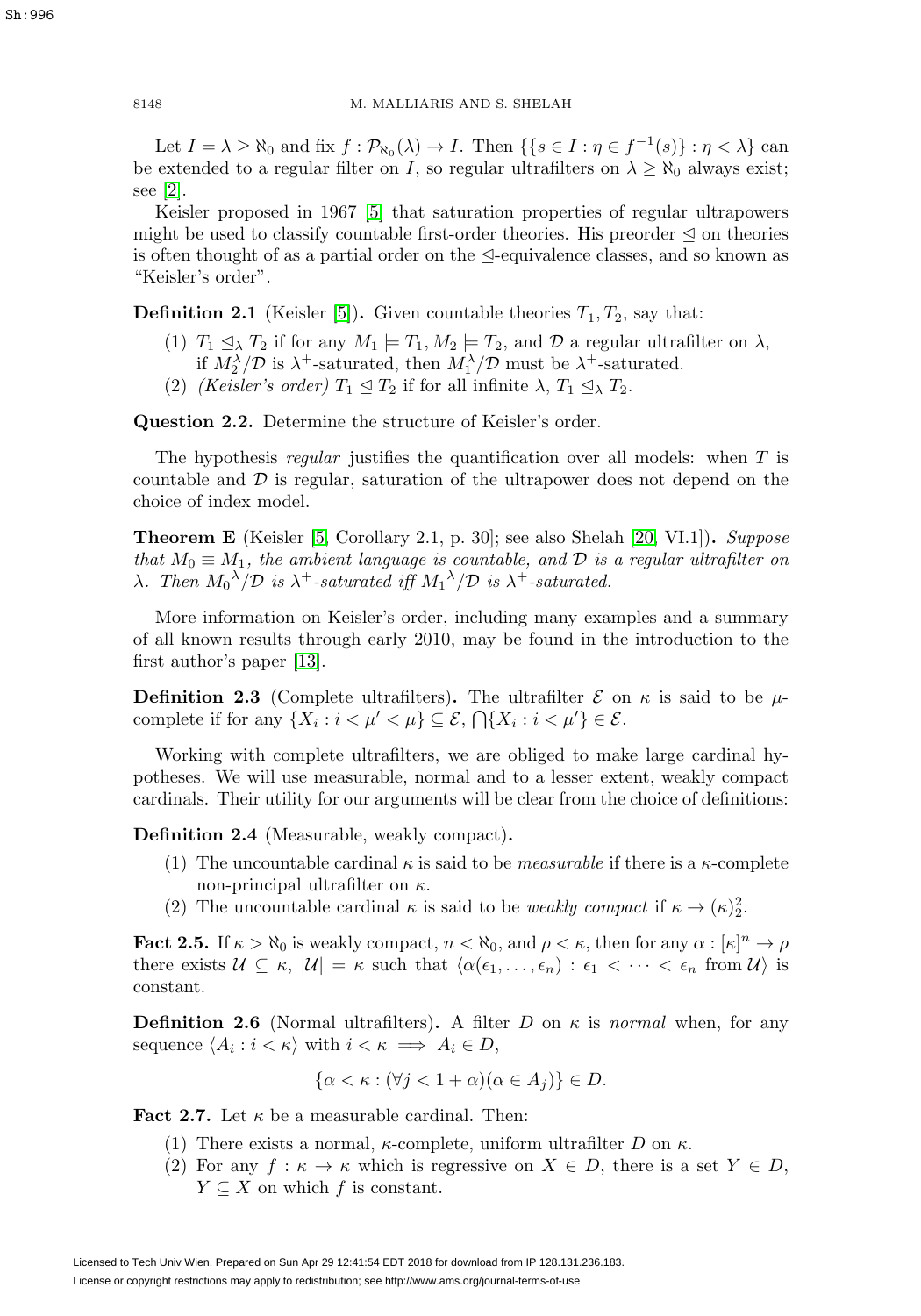<span id="page-10-0"></span>**Discussion 2.8.** An interesting and unexpected phenomenon visible in this work is the relevance of measurable cardinals, and in particular  $\kappa$ -complete non-principal ultrafilters, in the construction of regular ultrafilters. In the 1960s, model theorists pointed out regularity as a central property of ultrafilters, and generally concentrated on this case. Regularity ensures that saturation [of ultrapowers of models of complete countable theories] does not depend on the saturation of the index model, and that the cardinality of ultrapowers can be settled  $(M<sup>I</sup>/D = M<sup>|I|</sup>)$ . Meanwhile, the construction of various non-regular ultrafilters was investigated by set theorists. However, many questions about regular ultrafilters remained opaque from the model-theoretic point of view. For example, from the point of view of Theorem [D](#page-4-0) above, the regular ultrafilters with large  $\text{lcf}(\aleph_0)$  – a condition which implies that these ultrafilters saturate ultrapowers of stable theories – appeared to look alike. Moreover, it was not clear whether various a priori weakenings of goodness (e.g. flexible/ok) were indeed weaker. Here, in several different constructions, we combine both lines of work, using  $\kappa$ -complete ultrafilters to construct regular ultrafilters on  $\lambda > \kappa$  with model-theoretically meaningful properties, i.e. presence or absence of some specific kind of saturation.

**Definition 2.9** (Good for equality, Malliaris [\[14\]](#page-33-3)). Let  $\mathcal{D}$  be a regular ultrafilter. Say that D is good for equality if for any set  $X \subseteq N = M^{I}/\mathcal{D}, |X| \leq |I|$ , there is a distribution  $d: X \to \mathcal{D}$  such that  $t \in \lambda, t \in d(a) \cap d(b)$  implies that  $(M \models a[t] =$  $b[t]$   $\iff$   $(N \models a = b)$ .

**Definition 2.10** (Lower cofinality, lcf( $\kappa$ , D)). Let D be an ultrafilter on I and  $\kappa$  a cardinal. Let  $N = (\kappa, \langle \rangle)^I / \mathcal{D}$ . Let  $X \subset N$  be the set of elements above the diagonal embedding of  $\kappa$ . We define lcf( $\kappa$ , D) to be the cofinality of X considered with the reverse order.

<span id="page-10-2"></span>**Definition 2.11** (Product ultrafilters). Let  $I_1, I_2$  be infinite sets and let  $D_1, D_2$ be ultrafilters on  $I_1, I_2$  respectively. Then the product ultrafilter  $D = D_1 \times D_2$  on  $I_1 \times I_2$  is defined by:

 $X \in D \iff \{t \in I_2 : \{s \in I_1 : (s,t) \in X\} \in D_1\} \in D_2$ 

for any  $X \subseteq I_1 \times I_2$ .

Finally, it will be useful to have a name for functions, or relations, to which Los' theorem applies since they are visible in an expanded language:

**Definition 2.12** (Induced structure). Let  $N = M^{\lambda}/\mathcal{D}$  be an ultrapower and  $X \subseteq$  $N^m$ . Say that X is an *induced* function, or relation, if there exists a new function, or relation, symbol  $P$  of the correct arity, and an expansion  $M'_t$  of each index model  $M_t$  to  $\mathcal{L} \cup \{P\}$ , so that  $P^N \equiv X \mod \mathcal{D}$ .

Equivalently,  $X$  is the ultraproduct modulo  $D$  of its projections to the index models.

<span id="page-10-1"></span>**Definition 2.13** (Cuts in regular ultrapowers of linear orders)**.**

- (1) For a model M expanding the theory of linear order, a  $(\kappa_1, \kappa_2)$ -cut in M is given by sequences  $\langle a_i : i < \kappa_1 \rangle, \langle b_i : j < \kappa_2 \rangle$  of elements of M such that
	- $i_1 < i_2 < \kappa_1 \implies a_{i_1} < a_{i_2},$
	- $j_1 < j_2 < \kappa_2 \implies b_{j_2} < b_{j_1}$
	- $i < \kappa_1$ ,  $j < \kappa_2$  implies  $a_i < b_j$ , and
	- the type  $\{a_i < x < b_j : i < \kappa_1, j < \kappa_2\}$  is omitted in M.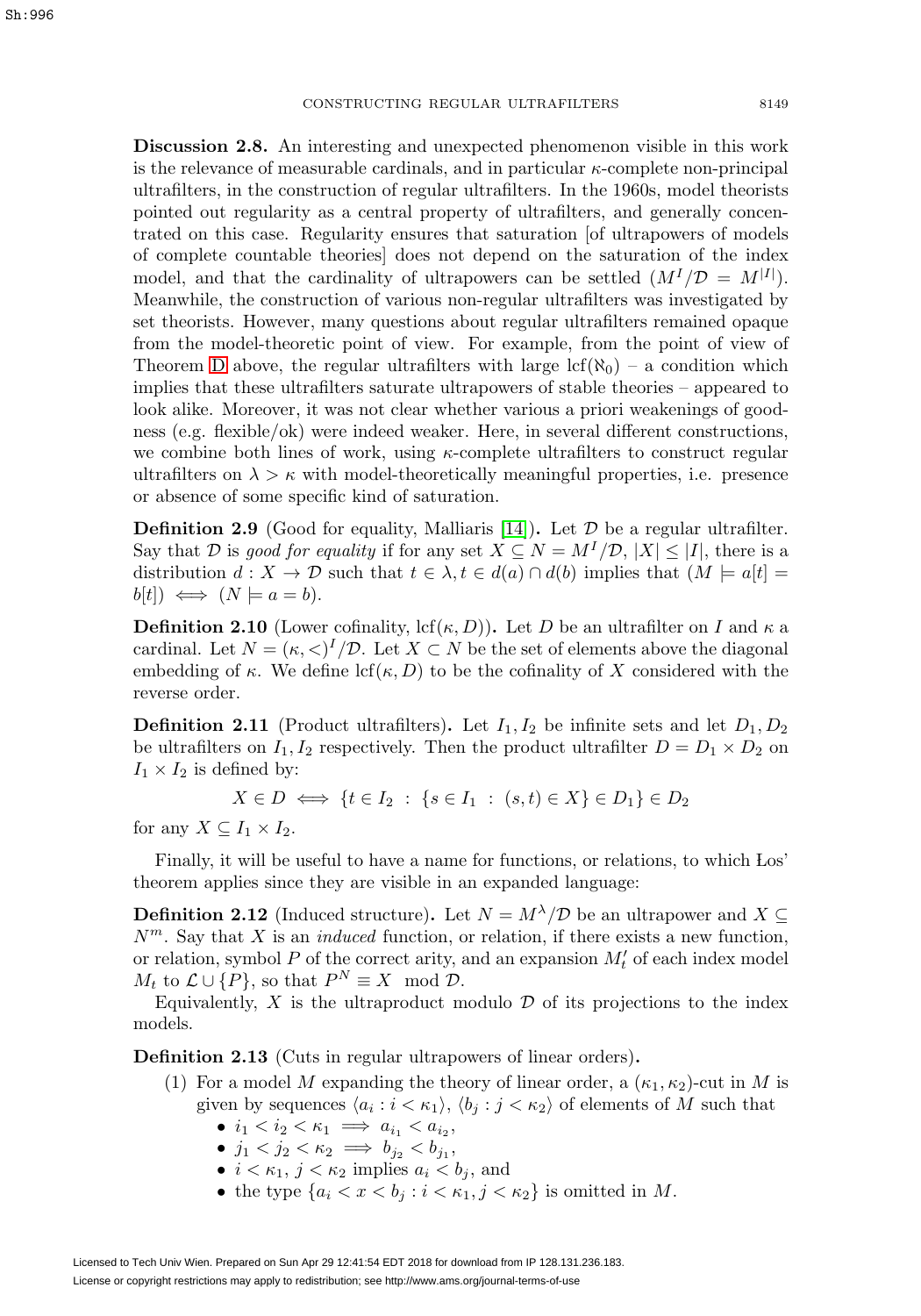(2) For  $\mathcal D$  a (regular) ultrafilter on  $I$  we define:

$$
\mathcal{C}(\mathcal{D}) = \left\{ (\kappa_1, \kappa_2) \in (\text{Reg } \cap |I|^+) \times (\text{Reg } \cap |I|^+) : \ (\mathbb{N}, <)^I / \mathcal{D} \text{ has a } (\kappa_1, \kappa_2)\text{-cut} \right\}.
$$

Here we list the main model-theoretic properties of formulas used in this paper. For  $TP_1/SOP_2$  and  $TP_2$ , see §[8.](#page-21-0) The finite cover property is from Keisler [\[5\]](#page-33-11) and the order property, independence property, and strict order property are from Shelah [\[20,](#page-34-5) II.4].

<span id="page-11-2"></span>**Definition 2.14** (Properties of formulas). Let  $\varphi = \varphi(x; y)$  be a formula of T and  $M \models T$  be any sufficiently saturated model. Note that  $\ell(x), \ell(y)$  are not necessarily 1. Say that the formula  $\varphi(x; y)$  has:

- (1) Not the finite cover property, written nfcp, if there exists  $k < \omega$  such that: for any  $A \subseteq M$  and any set  $X = {\varphi(x; a) : a \in A}$  of instances of  $\varphi$ , k-consistency implies consistency. (This does not depend on the model chosen.)
- (2) The *finite cover property*, written  $fcp$ , if it does not have nfcp.
- (3) The *order property* if there exist elements  $a_i$  ( $i < \omega$ ) such that for each  $n < \omega$ , the following partial type is consistent:

$$
\{\neg \varphi(x;a_i) : i < n\} \cup \{\varphi(x;a_j) : j \ge n\}.
$$

Formulas with the order property are called unstable.

(4) The *independence property* if there exist elements  $a_i$  ( $i < \omega$ ) such that for each  $\sigma, \tau \in [\omega]^{<\aleph_0}$  with  $\sigma \cap \tau = \emptyset$ , the following partial type is consistent:

 ${\neg \varphi(x; a_i) : i \in \sigma} \cup {\varphi(x; a_j) : j \in \tau}.$ 

Note that the independence property implies the order property.

(5) The *strict order property* if there exist elements  $a_i$  ( $i < \omega$ ) such that for all  $j \neq i < \omega$ ,

$$
(\exists x (\neg \varphi(x; a_j) \land \varphi(x; a_i)) \iff j < i).
$$

Note that  $(4)$ ,  $(5)$  each imply  $(3)$ .

A theory T is said to have the finite cover property, the order property, the independence property, or the strict order property iff one of its formulas does, and to have  $n f c p$  if all of its formulas do.

The "random graph" is known to be minimum in Keisler's order among the unstable theories, and so will feature in our proofs with some regularity.

<span id="page-11-0"></span>**Definition 2.15.** The *random graph*, i.e. the Rado graph, is (the unique countable model of) the complete theory in the language with equality and a binary relation R axiomatized by saying that there are infinitely many elements, and that for each  $n$ , and any two disjoint subsets of size  $n$ , there is an element which  $R$ -connects to all elements in the first set and to none in the second set.

We conclude this section with some conventions which hold throughout the paper.

#### <span id="page-11-1"></span>**Convention 2.16** (Conventions)**.**

• The letters  $D, E, \mathcal{D}, \mathcal{E}$  are used for filters. Generally, we reserve  $\mathcal D$  for a regular filter or ultrafilter, and  $\mathcal E$  for a  $\kappa$ -complete ultrafilter where  $\kappa \geq \aleph_0$ , though this is always stated in the relevant proof.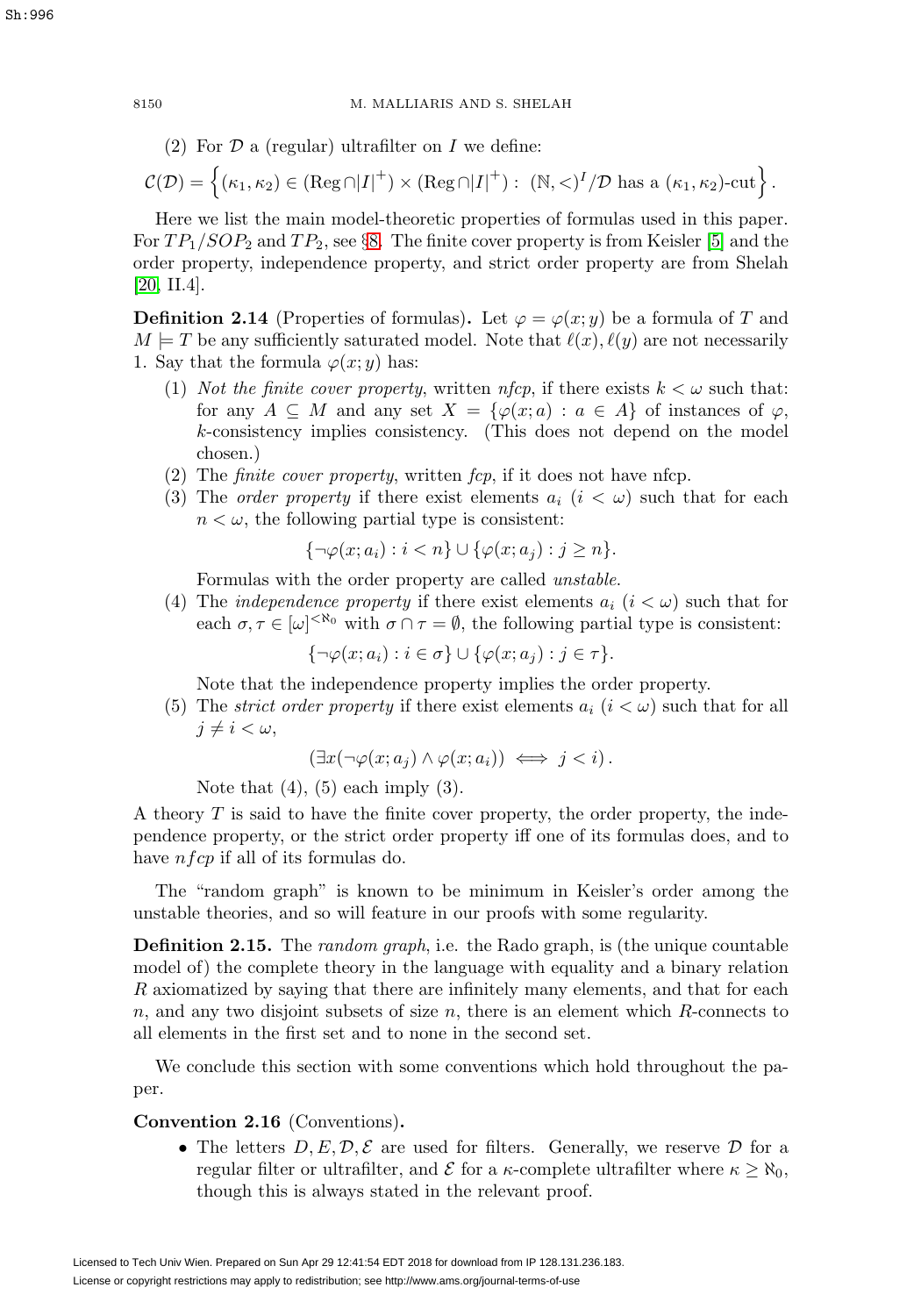- Throughout, tuples of variables may be written without overlines, that is: when we write  $\varphi = \varphi(x; y)$ , neither x nor y are necessarily assumed to have length 1.
- For transparency, all languages are assumed to be countable.
- As mentioned in §[1.2,](#page-5-0) by " $\mathcal D$  saturates T" we will always mean:  $\mathcal D$  is a regular ultrafilter on the infinite index set  $I, T$  is a countable complete first-order theory and for any  $M \models T$ , we have that  $M^{I}/\mathcal{D}$  is  $\lambda^{+}$ -saturated, where  $\lambda = |I|.$
- We will also say that the ultrafilter  $D$  is "good" (or: "not good") for the theory  $T$  to mean that  $D$  saturates (or: does not saturate) the theory  $T$ .
- We reserve the word *cut* in models of linear order for omitted types. A partial type in a model M given by some pair of sequences ( $\langle a_{\alpha} : \alpha \rangle$  $\kappa_1 \rangle, \langle b_\beta : \beta < \kappa_2 \rangle$  with  $\alpha < \alpha' < \kappa_1, \beta < \beta' < \kappa_2 \implies M \models a_\alpha < a_{\alpha'} <$  $b_{\beta'} < b_{\beta}$ , which may or may not have a realization in M, is called a pre-cut. See also Definition [2.13.](#page-10-1)

## 3. Description of results

<span id="page-12-0"></span>In this section, we describe the main results of the paper.

Some notes: For relevant definitions and conventions (" $\mathcal D$  saturates  $T$ ", "good for", "pre-cut") see  $\S 2$  $\S 2$  above, in particular [2.16.](#page-11-1) Lists of the properties mentioned from the point of view of Keisler's order can be found in Theorems [F-](#page-13-1)[G,](#page-14-0) §[4.](#page-13-0) The reader unused to phrases of the form "not good for the random graph therefore not good" is referred to in §[1.2,](#page-5-0) especially following 1.6.

The first main result, Theorem [7.4,](#page-21-2) was discussed in  $\S1.2$  $\S1.2$  above. We first show that for E an ultrafilter on  $\kappa$ , if E is  $\kappa$ -regular or E is  $\kappa$ -complete, then  $M^{\kappa}/E$  will not be  $(2<sup>\kappa</sup>)$ <sup>+</sup>-saturated for any  $\kappa$ <sup>+</sup>-saturated model of  $T_{ra}$ , the theory of the random graph. Note that this gives a useful way of producing regular ultrafilters which are not good: for any  $\lambda$ -regular  $\mathcal{D}_1$  on  $\lambda$ , the product ultrafilter  $\mathcal{D} = \mathcal{D}_1 \times E$  will remain regular but will not be good for  $T_{rg}$  when  $2^{\kappa} \leq \lambda$ . We then show, as sketched above, that when E is  $\aleph_1$ -complete and lcf( $\aleph_0$ ,  $\mathcal{D}_1$ ) is large the non-standard integers of  $\mathcal{D}_1$  will be cofinal in those of  $\mathcal D$  (under the diagonal embedding) and thus that  $\mathcal D$ will inherit both the large  $\text{lcf}(\aleph_0)$  and the flexibility of  $\mathcal{D}_1$ .

This yields Theorem [7.4:](#page-21-2) for any  $\lambda \geq 2^{\kappa}$ ,  $\kappa$  measurable, there is a regular ultrafilter on  $\lambda$  which is flexible but not good, which has large lcf( $\aleph_0$ ) and thus saturates all stable theories, but does not saturate any unstable theory. In at least one sense, this is a surprising reversal. From the model-theoretic point of view, flexible ultrafilters had appeared "close" in power to ultrafilters capable of saturating any first-order theory. By Theorem [7.4,](#page-21-2) consistently flexibility cannot guarantee the saturation of any unstable theory, since the random graph is minimum among the unstable theories in Keisler's order. Thus the space between flexible and good is potentially quite large.

Discussion. In fact we obtain several different flexible-not-good theorems, including Conclusion [10.4](#page-29-1) and a related theorem in [\[15\]](#page-34-4). These results have other advantages, and less dramatic failures of saturation. In fact, if the stated failures of saturation can be shown to be sharp, this could be quite useful for obtaining further dividing lines within the unstable theories.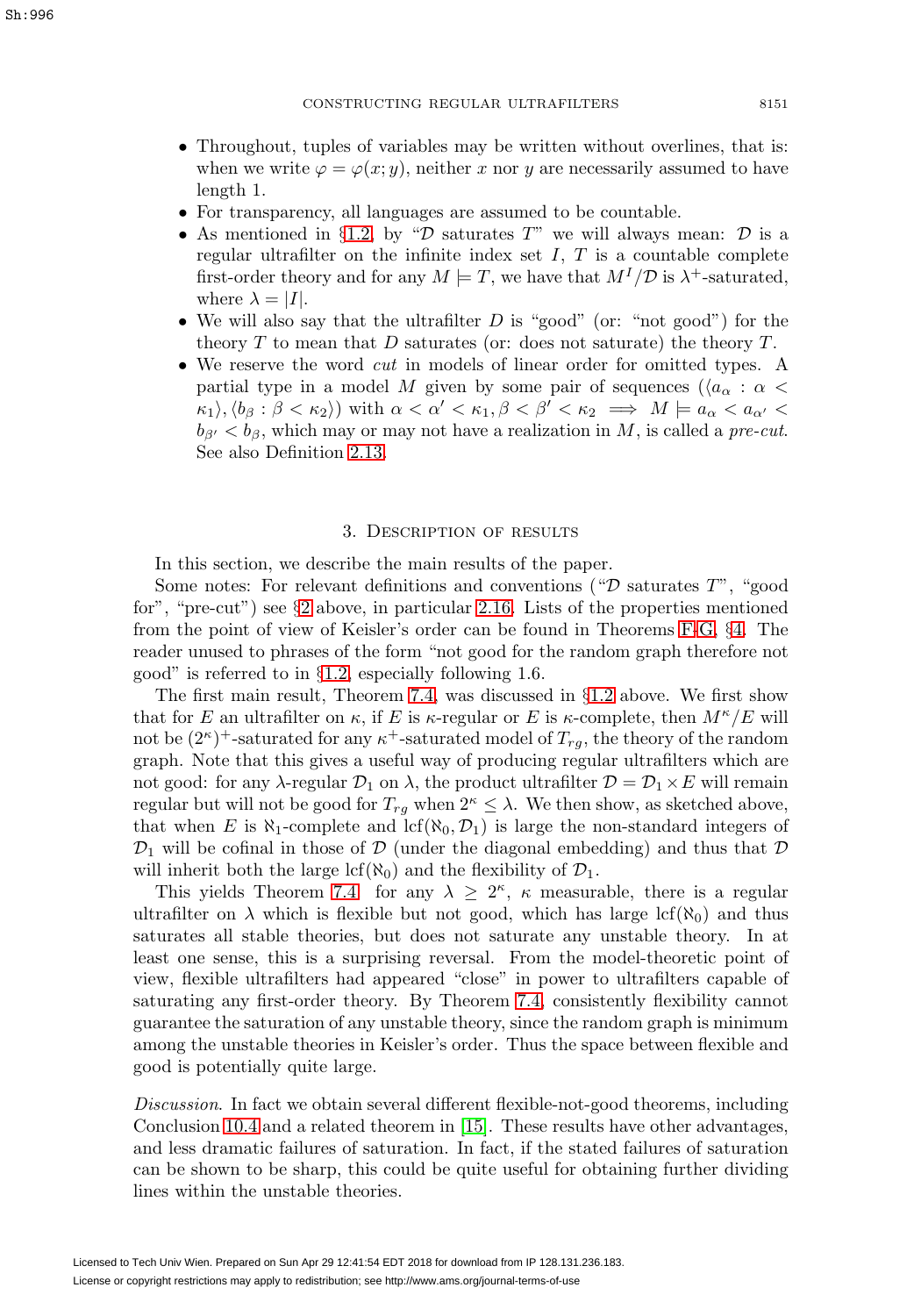Second, we give a new proof that there is a loss of saturation in ultrapowers of non-simple theories (Conclusion [8.6\)](#page-24-1). Specifically, we show that if  $M$  is a model of a non-simple theory and D a regular ultrafilter on  $\lambda = \lambda^{<\lambda}$ , then for some formula  $\varphi$  M<sup> $\lambda$ </sup>/D is not  $\lambda^{++}$ -saturated for  $\varphi$ -types. (The second author's book [\[20\]](#page-34-5), VI contains a first proof of this result.) The argument uses a combinatorial principle from [\[7\]](#page-33-12) against the definition of the tree property.

The remainder of the paper focuses on realization and omission of symmetric cuts, and here complete ultrafilters are very useful; see Discussion [2.8](#page-10-0) above. Relatively little was known about the possible spectrum of cofinalities of cuts in ultrapowers of linear order, and our theorems here contribute to these investigations. The specific model-theoretic importance of symmetric cuts in ultrapowers has come to light in subsequent results of the authors [\[17\]](#page-34-3), [\[18\]](#page-34-6).

We prove in Claim [9.1](#page-24-2) that if the ultrafilter  $\mathcal E$  is  $\kappa$ -complete not  $\kappa^+$ -complete, any  $\mathcal{E}\text{-ultrapower}$  of a sufficiently saturated model of linear order will have no  $(\kappa, \kappa)$ -cuts. This is a fairly direct proof, and we also show there that if we further assume that  $\mathcal E$  is normal, then it follows that  $\mathcal E$  is good (though not regular; see the Appendix, e.g. [A.2\)](#page-32-0). We then prove, in Claim [10.1,](#page-26-1) that if  $\mathcal E$  is  $\kappa$ -complete and normal on  $\kappa$ , then any ultrapower of a sufficiently saturated model of linear order will contain a  $(\kappa^+, \kappa^+)$ -cut.

Finally, we leverage these proofs for a last existence result, Theorem [11.3.](#page-30-0) There, assuming n measurable cardinals below  $\lambda$ , we show how to take products of ultrafilters to produce any number of finite alternations of cuts in an ultrafilter on  $\lambda$  with clearly described saturation properties. The proof is by downward induction. Note that if the first ultrafilter in our  $(n + 1)$ -fold product is regular, the final ultrafilter will be regular. By a result mentioned at the beginning of this section, if the first ultrafilter is flexible with large  $\text{lcf}(\aleph_0)$  and all remaining ultrafilters are at least  $\aleph_1$ -complete, the final ultrafilter will inherit flexibility and large lcf( $\aleph_0$ ), thus be able to saturate any stable theory. By the result about loss of saturation for the random graph, it will fail to  $(2^{\kappa})^+$ -saturate any unstable theory, where  $\kappa$  is the smallest measurable cardinal used in the construction.

This completes the summary of our main results. In the appendix, we collect some easy observations and extensions of previous results relevant to these theorems.

#### 4. Summary theorems

<span id="page-13-0"></span>In this section, we state and prove several comprehensive theorems which give the picture of Keisler's order (Definition [2.1\)](#page-9-0) in light of our current work. The results justify the phrase "properties of ultrafilters with model-theoretic significance". Recall our conventions in [2.16,](#page-11-1) especially with respect to "saturates" and "good". Minimum, maximum, etc. refer to Keisler's order.

The first theorem collects the currently known correspondences between properties of regular ultrafilters and properties of first-order theories.

<span id="page-13-1"></span>**Theorem F.** In the following table, for each of the rows  $(1),(3),(5),(6)$  the regular ultrafilter  $\mathcal D$  on  $\lambda$  fails to have the property in the left column if and only if it omits a type in every formula with the property in the right column. For rows (2) and  $(4)$ , left to right holds: if  $D$  fails to have the property on the left then it omits a type in every formula with the property on the right.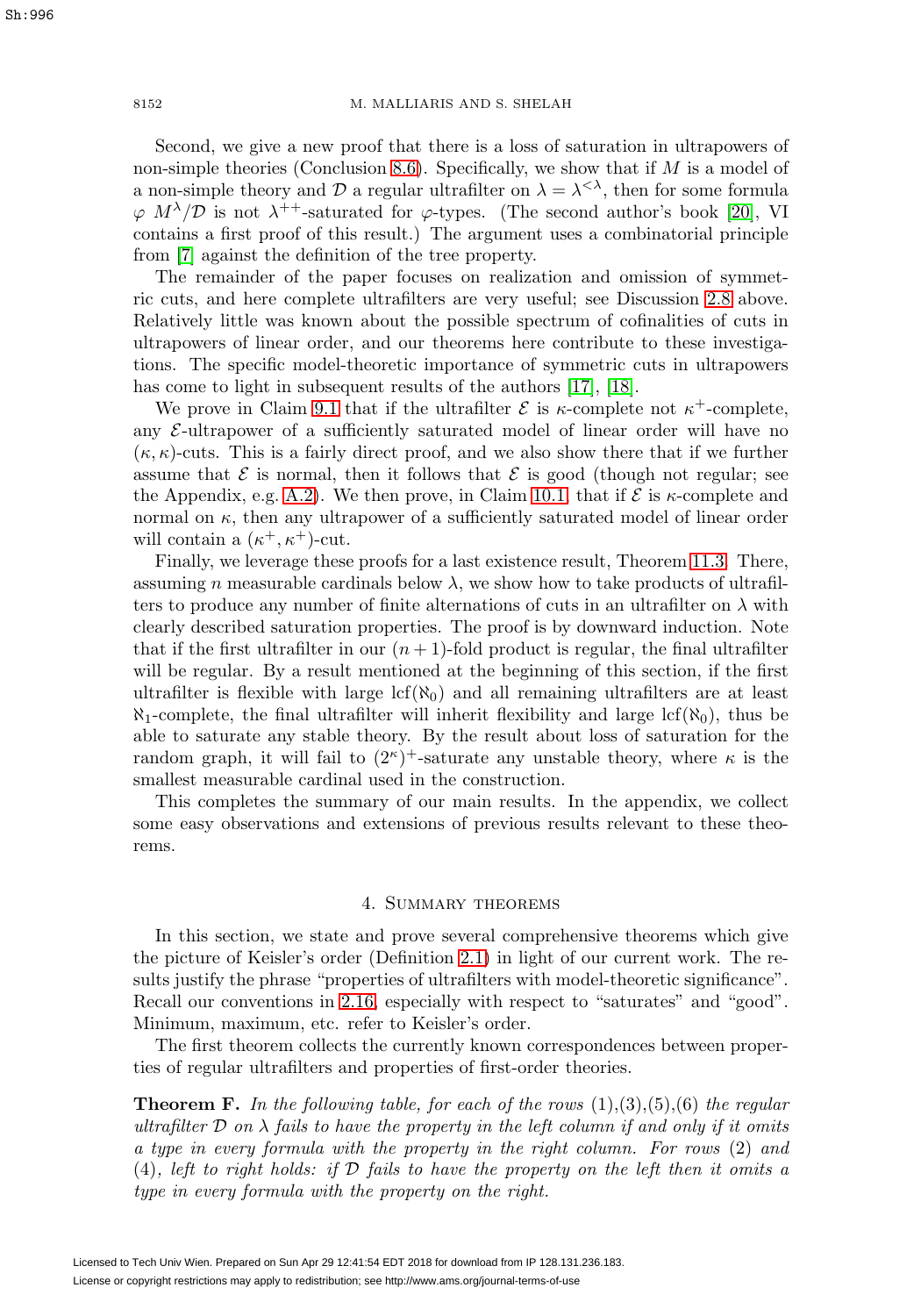| Set theory: properties of filters                              |    | Model theory: properties of formulas |
|----------------------------------------------------------------|----|--------------------------------------|
| (1) $\mu(\mathcal{D}) \geq \lambda^+$                          |    | A. finite cover property             |
| $(2) \operatorname{lcf}(\aleph_0, \mathcal{D}) \geq \lambda^+$ | ** | B. order property                    |
| $(3)$ good for $T_{rg}$                                        |    | C. independence property             |
| (4) flexible, <i>i.e.</i> $\lambda$ -flexible                  | ** | $D.$ non-low                         |
| $(5)$ good for equality                                        |    | $E.$ $TP2$                           |
| (6) good, <i>i.e.</i> $\lambda^+$ -good                        |    | <i>F. strict order property</i>      |

Proof. (Discussion - Sketch)

 $(1) \leftrightarrow (A)$  Shelah [\[20,](#page-34-5) VI.5]; see §[1.1](#page-2-3) above.

 $(2) \leftarrow (B)$  Shelah [\[20,](#page-34-5) VI.4.8]; see also Theorem [A.3](#page-32-1) below which generalizes that result.

 $(3) \leftrightarrow (C)$  Straightforward by quantifier elimination; see [\[13\]](#page-33-9). More generally, Malliaris [\[14\]](#page-33-3) shows that the random graph, as the minimum non-simple theory, and  $T_{feq}$ , as the minimum  $TP_2$  theory, are in a natural sense characteristic of "independence properties" seen by ultrafilters.

 $(4) \leftarrow (D)$  Malliaris [\[12\]](#page-33-2); see §[1.2](#page-5-0) above, or [\[15\]](#page-34-4).

 $(5) \leftrightarrow (E)$  Malliaris [\[13,](#page-33-9) §6], which proves the existence of a minimum  $TP_2$ -theory, the theory  $T_{feq}^*$  of a parametrized family of independent (crosscutting) equivalence relations.

 $(6) \leftrightarrow (F)$  Keisler observed that good ultrafilters can saturate any countable theory, and proved that goodness is equivalent to the saturation of certain ("versatile") formulas [\[5\]](#page-33-11), thus establishing the existence of a maximum class in Keisler's order; see §[1.2](#page-5-0) above. The result (6)  $\leftrightarrow$  (F) follows from Shelah's proof in [\[20,](#page-34-5) VI.3] that any theory with the strict order property is maximum in Keisler's order. Thus any ultrafilter able to saturate SOP-types must be good, and by Keisler's observation the reverse holds. In fact,  $SOP_3$  is known to be sufficient for maximality by  $[22]$ [\[23\]](#page-34-7), but this formulation is more suggestive here given our focus on order-types and cuts. A model-theoretic characterization of the maximum class is not known.  $\Box$ 

*Remark* 4.1. Moreover, by work of the authors in [\[17\]](#page-34-3) if  $\mathcal D$  on  $\lambda$  has "treetops", i.e. it realizes a certain set of  $SOP<sub>2</sub>$ -types, then it must realize all symmetric pre-cuts, that is, there can be no  $(\kappa, \kappa)$ -cuts in ultrapowers of linear order for  $\kappa \leq \lambda$ . So we will also be interested in the property of realizing symmetric cuts.

As rows  $(2)$  and  $(4)$  of Theorem [F](#page-13-1) suggest, there are subtleties to the correspondence. If T is not Keisler-maximal, then any formula  $\varphi$  of T with the order property has the independence property, as does any non-low formula. Yet consistently neither (4) nor (2) imply (3), as the rest of this section explains. So while we have model-theoretic sensitivity to properties (2) and (4), this is not enough for a characterization: in fact it follows from the theorems below that there is consistently no theory (and no formula  $\varphi$ ) which is saturated by  $\mathcal D$  if and only if (2), or (4).

<span id="page-14-0"></span>**Theorem G.** Using the enumeration of properties of ultrafilters from Theorem [F](#page-13-1), we have that:

- (1) is necessary and sufficient for saturating stable theories,
- (2) is necessary for saturating unstable theories,
- (3) is necessary and sufficient for saturating the minimum unstable theory,
- (4) is necessary for saturating non-low theories,
- (5) is necessary and sufficient for saturating the minimum  $TP_2$  theory,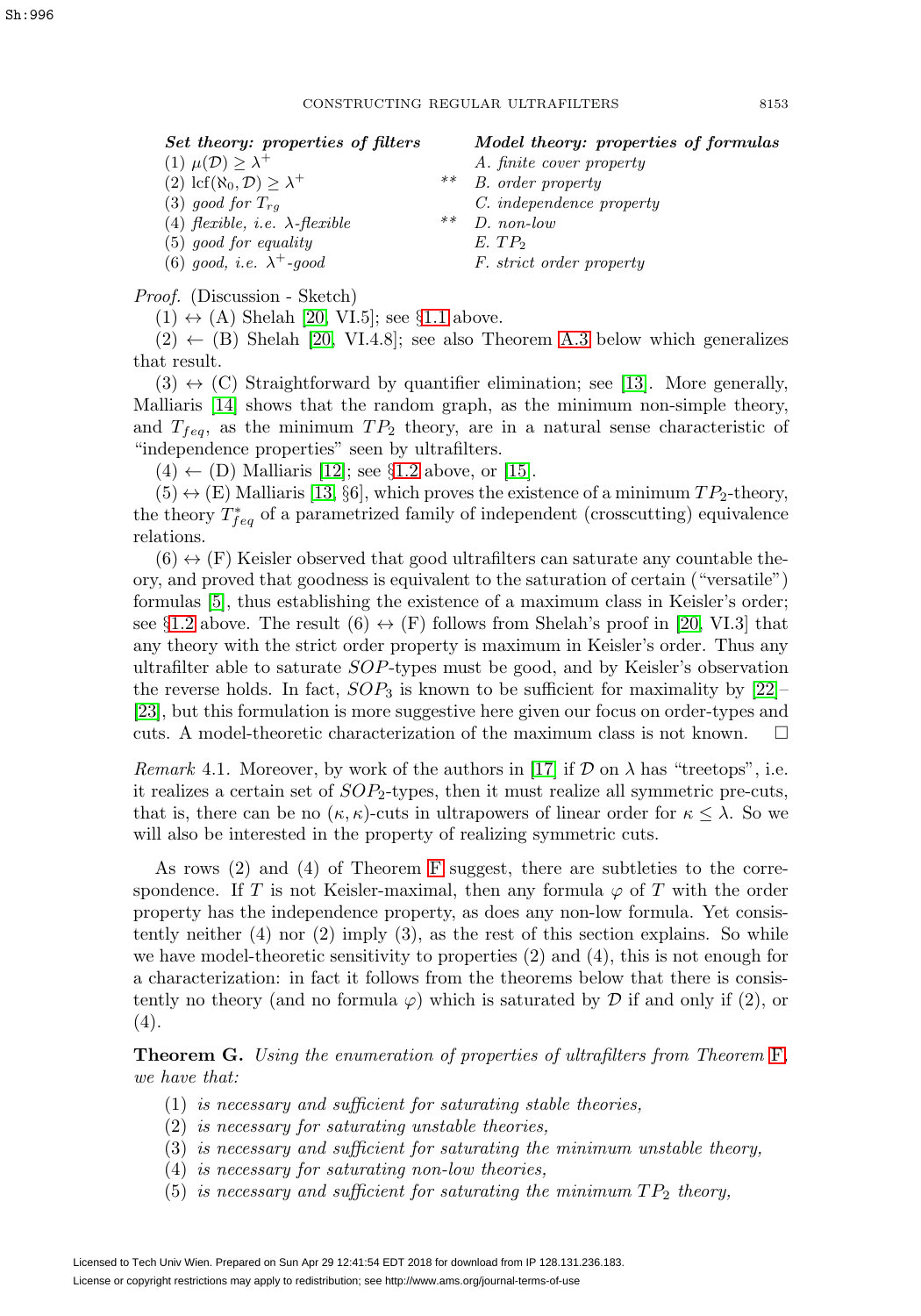(6) is necessary and sufficient for saturating any Keisler-maximum theory, e.g.  $Th(\mathbb{Q}, \lt;);$ note that the identity of the maximum class is not known.

Discussion. The sources follow those of Theorem [F,](#page-13-1) but we make some additional remarks.

(1) Note that Shelah's proof of (1) in [\[20,](#page-34-5) VI.5], quoted and sketched as Theorem [D,](#page-4-0) §[1.1](#page-2-3) above, gives the only two known equivalence classes in Keisler's order.

(2) By Shelah [\[20,](#page-34-5) VI.4.8] (or Theorem [A.3](#page-32-1) below) if  $D$  is regular and lcf( $D, \aleph_0$ )  $\leq$  $\lambda^+$ , then any D-ultrapower will omit a  $\lambda$ -type in some unstable formula, i.e., a formula with the order property. From the set-theoretic point of view,  $(2) \nrightarrow (3)$ of Theorem [4.2](#page-15-0) shows that  $\text{lcf}(\aleph_0, \mathcal{D}) \geq \lambda^+$  is weaker than ensuring  $\lambda^+$ -saturation for the random graph (or equivalently, for some formula with the independence property). From the model-theoretic point of view, since any unstable theory has either the strict order property or the independence property, this gap is not visible.

(3), (5) In fact what the characterization in Malliaris [\[13\]](#page-33-9) shows is that a necessary and sufficient condition for an ultrafilter D on  $\lambda$  to saturate the minimum  $TP_2$ theory is that it be "good for equality", meaning that for any set  $X \subseteq N = M^{\lambda}/\mathcal{D}$ ,  $|X| = \lambda$ , there is a distribution  $d: X \to \mathcal{D}$  such that  $t \in \lambda, t \in d(a) \cap d(b)$  implies that  $(M \models a[t] = b[t]) \iff (N \models a = b)$ . By contrast, saturation of the minimum unstable theory asks only that for any two disjoint sets  $X, Y \subseteq M^{\lambda}/\mathcal{D}$ ,  $|X| = |Y| = \lambda$ , there is a distribution  $d: X \cup Y \to \mathcal{D}$  such that for any  $t \in \lambda$ ,  $a \in X, b \in Y, t \in d(a) \cap d(b)$  implies  $M \models a[t] \neq b[t]$ .

(4) This was discussed in §[1.2](#page-5-0) above. Note that by work of Shelah [\[21\]](#page-34-8) non-simple theories have an inherent structure/randomness "dichotomy" of  $TP_1$  versus  $TP_2$ , analogous to the structure/randomness dichotomy for unstable theories of SOP versus  $IP$ ; see §[8](#page-21-0) below. We know from [\[13\]](#page-33-9) that any ultrafilter which saturates the minimum  $TP_2$ -theory must be flexible, however we do not know whether an ultrafilter which saturates some  $SOP<sub>2</sub>$  theory must be flexible.

(6) See the proof of Theorem  $F(6)$ .

 $\Box$ 

With the progress in this paper, and in other recent work of the authors, we may summarize the current picture of implications as follows.

<span id="page-15-0"></span>**Theorem 4.2.** Let properties  $(1) - (6)$  be as in Theorem [F](#page-13-1). Assume that  $D$  is a regular ultrafilter on  $\lambda$  (note that not all of these properties imply regularity). Then:

 $(1) \leftarrow (2) \leftarrow (3) \leftarrow (5) \leftarrow (6)$ , with  $(1) \nrightarrow (2)$ , consistently  $(2) \nrightarrow (3)$ ,  $(3) \nrightarrow (5)$ , and whether (5) implies (6) is open. Moreover  $(1) \leftarrow (4) \leftarrow (5) \leftarrow (6)$ , where  $(3) \nrightarrow (4)$  thus  $(2) \nrightarrow (4)$ ,  $(4) \nrightarrow (3)$ , consistently  $(4) \nrightarrow (5)$ , consistently  $(4) \nrightarrow (6)$ ; and (4) implies (2) is open.

*Proof.* (6)  $\rightarrow$  (x) Since good ultrafilters saturate any countable theory and properties  $(1)$ – $(5)$  are all detected by formulas via Theorem [F,](#page-13-1) property  $(6)$  implies all the others.

 $(5) \rightarrow (3)$  By Theorem [G](#page-14-0) and the fact that the random graph is minimum among unstable theories.

 $(3) \rightarrow (2)$  By Theorem [F](#page-13-1) lines  $(2)-(3)$ , i.e. Shelah [\[20,](#page-34-5) VI.4.8].

 $(2) \rightarrow (1)$  Clearly the failure of  $(1)$  implies the failure of  $(2)$ .

 $(1) \nrightarrow (2)$  Shelah [\[20,](#page-34-5) VI.5]; see Theorem [D,](#page-4-0) §[1.2](#page-5-0) above.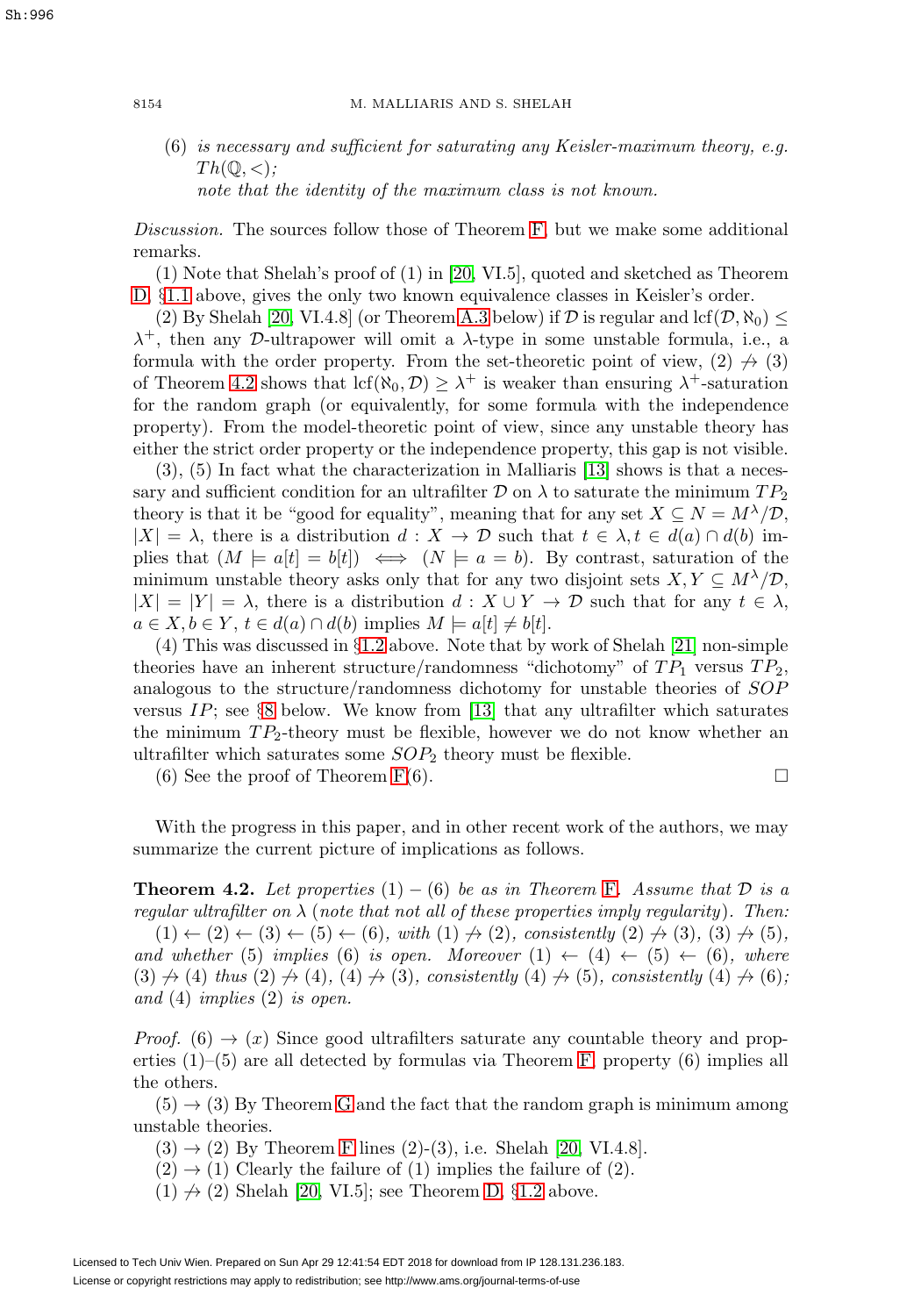$(2) \nrightarrow (3)$  Consistently (assuming an  $\aleph_1$ -complete ultrafilter) by Corollary [7.3](#page-21-1) and Theorem [7.4](#page-21-2) below.<sup>[1](#page-16-2)</sup>

 $(5) \rightarrow (4)$  Malliaris [\[13,](#page-33-9) §6].

 $(4) \rightarrow (1)$  Proved in [\[15,](#page-34-4) Claim 4.2].

 $(3) \nrightarrow (4)$  [\[16,](#page-34-2) Theorem 12.1], in light of Theorem [G](#page-14-0) item (4).

(4)  $\leftrightarrow$  (3) Consistently (assuming an  $\aleph_1$ -complete ultrafilter) by Theorem [7.4](#page-21-2) below.

 $(4) \nrightarrow (5)$ ,  $(6)$  We give several proofs of independent interest (each assuming the existence of an  $\aleph_1$ -complete ultrafilter): Theorem [7.4](#page-21-2) proves (4)  $\neq$  (3) thus a fortiori (4)  $\rightarrow$  (5), and in [\[15\]](#page-34-4), we give a different proof that (4)  $\rightarrow$  (6). See also Conclusion [10.4.](#page-29-1)  $\Box$ 

5.  $M^{\lambda}/\mathcal{D}$  is not  $(2^{\lambda})^+$ -saturated for  $Th(M)$  unstable

<span id="page-16-0"></span>In this section and the next we prove that flexibility does not imply saturation of the random graph, and thus a fortiori that flexibility does not imply goodness for equality. This gives a proof (assuming the existence of an  $\aleph_1$ -compact ultrafilter, equivalent to the existence of a measurable cardinal) that flexible need not mean good.

<span id="page-16-3"></span>**Fact 5.1** ([\[20,](#page-34-5) Conclusion 1.13, p. 332]). If  $\kappa$  is an infinite cardinal and D is a regular ultrafilter on I, then  $\kappa^I/\mathcal{D} = \kappa^{|I|}$ .

<span id="page-16-1"></span>**Claim 5.2.** Assume  $\kappa \ge \aleph_0$ ,  $T = T_{rg}$ , M is a  $\kappa^+$ -saturated model of T, and E is a uniform ultrafilter on  $\kappa$  such that  $|\kappa^{\kappa}/E| = 2^{\kappa}$  (i.e. we can find a sequence  $\langle g_\alpha : \alpha < 2^{\kappa} \rangle$  of members of  $\kappa$  such that  $\alpha < \beta \implies g_\alpha \neq g_\beta \mod E$ . Then  $M^{\kappa}/E$  is not  $(2^{\kappa})^+$ -saturated.

*Remark* 5.3. The claim is interesting when  $\mathcal{D}$  is  $\aleph_1$ -complete.

*Proof of* [5.2](#page-16-1). Let  $\mathcal{F} = \{f : f : \kappa \times \kappa \to \{0,1\}\}\)$ , so  $|\mathcal{F}| = 2^{\kappa}$ , and let  $\langle f_{\alpha} : \alpha < 2^{\kappa} \rangle$ list F. Let  $\langle g_\alpha : \alpha < 2^{\kappa} \rangle$  be the distinct sequence given by hypothesis. First, for each  $\alpha < 2^{\kappa}$ , we define  $\mathbf{t}_{\alpha} \in \{0, 1\}$  by:

$$
\mathbf{t}_{\alpha} = 1 \iff \{i : f_{\alpha}(i, g_{\alpha}(i)) = 1\} \notin E.
$$

Second, since  $|M| \geq \kappa$ , we may fix some distinguished sequence  $\langle a_i : i < \kappa \rangle$  of elements of M. Let  $\hat{g}_{\alpha} \in {}^{\kappa}M$  be given by  $\hat{g}_{\alpha}(i) = a_{g_{\alpha}(i)}$ . Together these give a set

$$
p(x) = \{ (xR\hat{g}_{\alpha}/E)^{\text{if } \mathbf{t}_{\alpha} } : \alpha < 2^{\kappa} \}.
$$

We check that  $p(x)$  is a consistent partial type in  $M^{\kappa}/E$ . It is clearly a set of formulas with parameters in  $M^{\kappa}/E$ , as  $\hat{g}_{\alpha}/E \in M^{\kappa}/E$ . Since  $\alpha < \beta \implies g_{\alpha}/E \neq$  $g_\beta/E \implies \hat{g}_\alpha/E \neq \hat{g}_\beta/E$ , the parameters are distinct and so the type is consistent (note that for the given sequence of parameters, any choice of exponent sequence  $\langle \mathbf{t}_\alpha : \alpha < 2^\kappa \rangle$  would produce a consistent partial type). Moreover,  $|p| = 2^\kappa$  again by the choice of  $\langle g_\alpha : \alpha < 2^{\kappa} \rangle$ .

<span id="page-16-2"></span><sup>&</sup>lt;sup>1</sup>Added: This is proved in ZFC for all  $\lambda \geq \aleph_2$  in Corollary 6.6 of the authors' forthcoming paper [\[15\]](#page-34-4).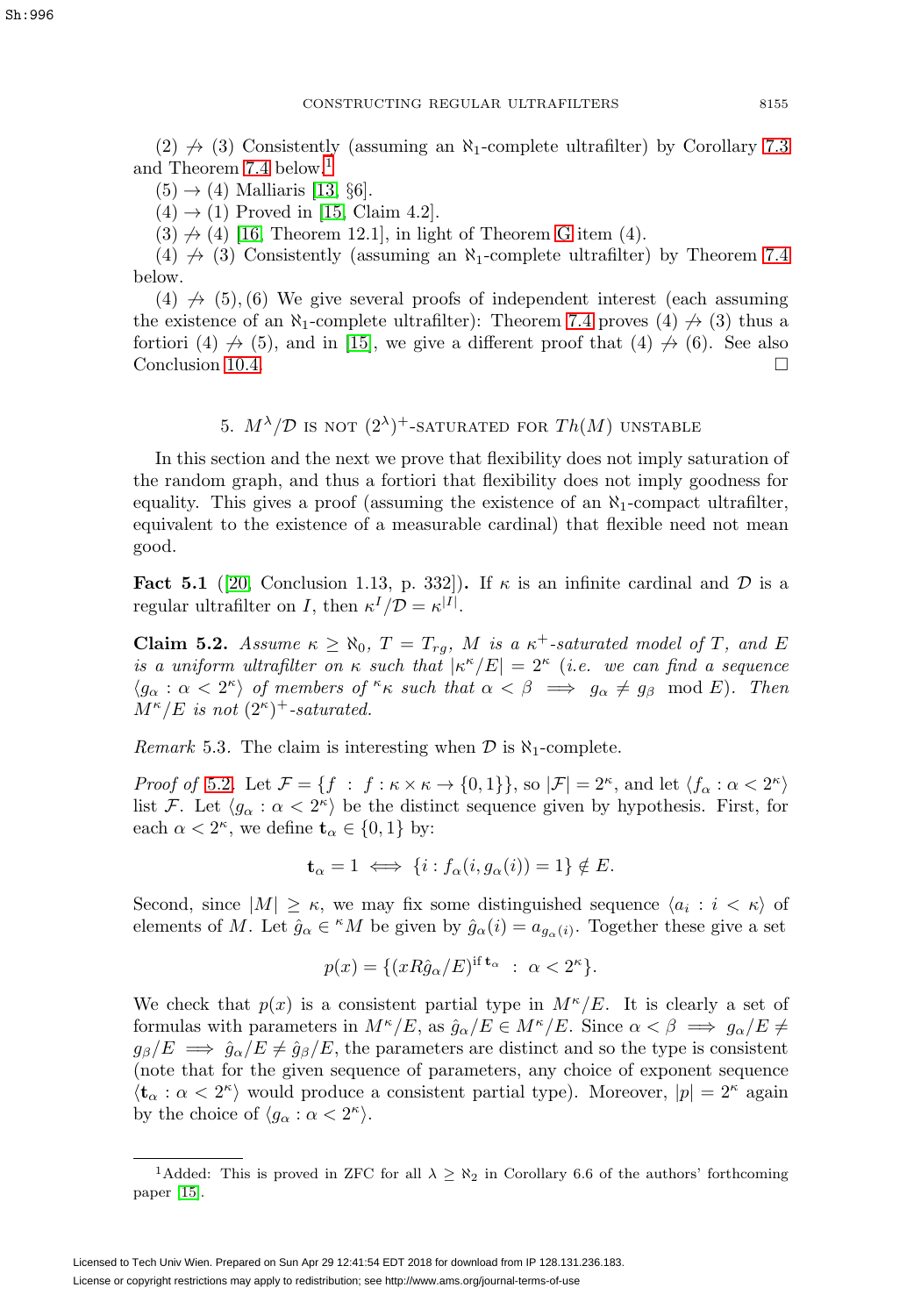We now show that  $p(x)$  is omitted in  $M^{\kappa}/E$ . Towards a contradiction, suppose that  $h \in {}^{\kappa}M$  were such that  $h/E$  realized p. Let  $f : \kappa \times \kappa \to \{0,1\}$  be defined by  $f(i, j) = 1 \iff M \models h(i)Ra_i$ . Then  $f \in \mathcal{F}$ , hence for some  $\alpha_* < 2^{\kappa}$  we have that  $f_{\alpha*} = f$ . Thus:

$$
\mathbf{t}_{\alpha_*} = 1 \quad \text{iff} \quad M^{\kappa}/E \models (h/E)R(\hat{g}_{\alpha_*}/E) \quad \text{(by choice of } p \text{, since } h/E \models p) \n\text{iff} \quad \{i < \kappa : M \models h(i)Ra_{g_{\alpha_*}(i)}\} \in E \quad \text{(by Los' theorem)} \n\text{iff} \quad \{i : f(i, g_{\alpha_*}(i)) = 1\} \in E \quad \text{(by the choice of } f) \n\text{iff} \quad \{i : f_{\alpha_*}(i, g_{\alpha_*}(i)) = 1\} \in E \quad \text{(as } f_{\alpha_*} = f)
$$

But by definition of the truth values **t**,

$$
\mathbf{t}_{\alpha_*} = 1 \iff \{i : f_{\alpha_*}(i, g_{\alpha}(i)) = 1\} \notin E.
$$

This contradiction completes the proof.  $\Box$ 

We state the following corollary, which will be improved in certain cases by Theorem [7.4](#page-21-2) below. Recall the independence and strict order properties from [2.14](#page-11-2) above.

**Claim 5.4.** If D is a  $\lambda$ -regular ultrafilter on  $\lambda$ , then  $M^{\lambda}/D$  is not  $(2^{\lambda})^+$ -saturated for M a model of any unstable theory.

*Proof.* As T is unstable, it has the finite cover property. By Theorem [F,](#page-13-1)  $M^{\lambda}/\mathcal{D}$  is not  $\mu^+$ -saturated where  $\mu = \mu(\mathcal{D})$ ; [1.2](#page-3-0) above. (" $\mathcal{D}$  is not  $\aleph_1$ -complete" suffices.) But  $\mu(\mathcal{D}) \leq 2^{\lambda}$ , so we are done.

<span id="page-17-0"></span>**Observation 5.5.** The hypothesis of Claim [5.2](#page-16-1) is satisfied when E is a regular ultrafilter on  $\kappa$  and when E is a  $\kappa$ -complete ultrafilter on  $\kappa$ .

Remark 5.6. [5.5](#page-17-0) is also true when E is a uniform ultrafilter on  $\kappa$  and  $2^{\kappa} = \kappa^+$  or E is a uniform ultrafilter on  $\kappa$  and  $\kappa = 2^{<\kappa}$ .

That is, to prove Observation [5.5,](#page-17-0) we want to show that we can find a sequence  $\langle g_\alpha : \alpha < 2^{\kappa} \rangle$  of members of  $\kappa$  so that  $\alpha < \beta \implies g_\alpha \neq g_\beta \mod E$ . When E is regular, this follows from Fact [5.1.](#page-16-3) We give two proofs for the complete case, using inaccessibility of  $\kappa$ .

First proof of Observation [5.5](#page-17-0) – counting functions. Suppose then that  $\kappa$  is measurable, thus inaccessible. For each  $\alpha < \kappa$ , let  $\Gamma_{\alpha} = \langle \gamma_{\eta} : \eta \in {}^{\alpha}2 \rangle$  be a sequence of pairwise distinct ordinals  $\lt \kappa$ . For each  $\eta \in {}^{\kappa}2$  let  $g_{\eta} : \kappa \to \kappa$  be given by  $g_{\eta}(\alpha) = \gamma_{\eta}$ . So  $\{g_{\eta} : \eta \in {}^{\kappa}2\} \subseteq {}^{\kappa}\kappa$ . By construction, all we need is one point of difference to know the functions diverge:  $\eta \neq \nu \in {}^{\kappa}2, \eta(\beta) \neq \nu(\beta) \implies {\alpha < \kappa :}$  $g_{\eta}(\alpha) = g_{\nu}(\alpha) \} \subseteq {\alpha : \alpha < \beta} = \emptyset \mod E$  as E is uniform.  $\Box$ 

Second proof of Observation [5.5](#page-17-0) – realizing types. Suppose then that  $\kappa$  is measurable, thus inaccessible. So we may choose  $M$ ,  $|M| = \kappa$  to be a  $\kappa$ -saturated model of the theory of the random graph. To show that  $|M^{\kappa}/E| \geq 2^{\kappa}$ , it will suffice to show that  $2^{\kappa}$ -many distinct types over the diagonal embedding of M in the ultrapower N are realized. Let  $p(x) = \{xRf_{\alpha}^0 \wedge \neg xRf_{\alpha}^1 : \alpha < \kappa\}$  be such a type, with each  $f^i_\alpha = \kappa \{m\}$  for some  $m \in M$  and of course  $\alpha, \beta < \kappa \implies f^0_\alpha \neq f^1_\beta$ . For each  $t \in \kappa$ , let  $p_t(x) = \{xRf_\alpha^0(t) \wedge \neg xRf_\alpha^1(t) : \alpha < t\}$ . Note that since the elements  $f_\alpha^i$ are constant, for each  $t \in \kappa$  we have that  $p_t(x)$  is a consistent partial type in M. Choose a new element  $h \in {}^{\kappa}M$  so that  $t \in \kappa$  implies  $h(t)$  satisfies  $p_t(x)$  in M. By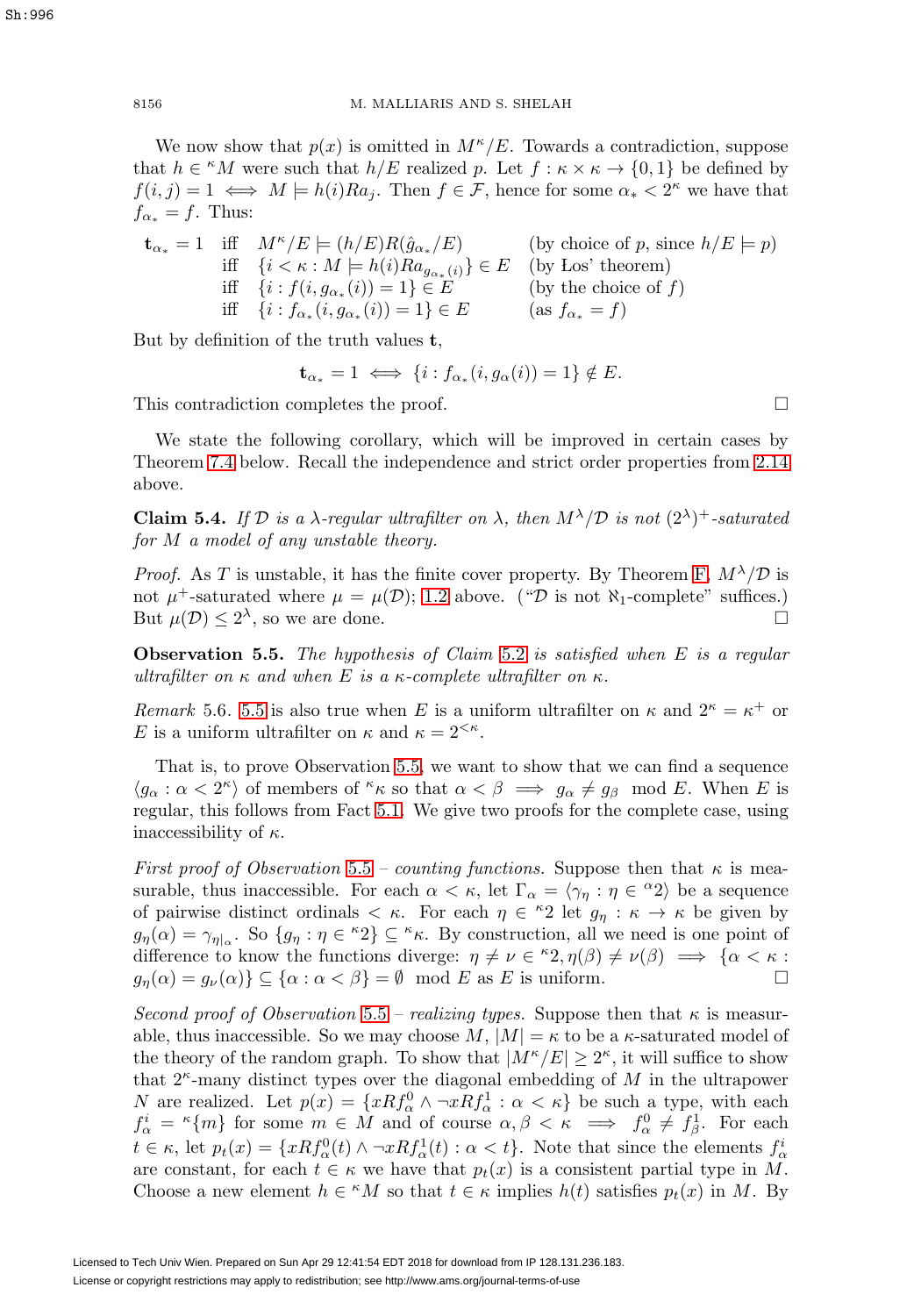the saturation of  $M$ , some such h exists. By uniformity of  $E$ , h realizes the type  $p(x)$ , that is, for  $\alpha < \kappa$ ,

$$
|\kappa \setminus \{t \in \kappa : M \models h(t)Rf_{\alpha}^{0}(t) \wedge \neg h(t)Rf_{\alpha}^{1}(t)\}| \leq \alpha < \kappa.
$$

As no such h can realize two distinct types over M in N, we are finished.  $\square$ 

<span id="page-18-1"></span>**Discussion 5.7.** We may wonder: for  $D$  an ultrafilter on  $\lambda$ , M saturated enough,  $T = Th(M)$ , how saturated is  $M^{\lambda}/\mathcal{D}$ ? How locally saturated? Let  $\kappa = \kappa(\mathcal{D})$  be the completeness of D. In questions of saturation, we naturally assume  $|T| < \kappa(\mathcal{D}),$ or that  $\mathcal D$  is  $(|T|, \kappa)$ -good.

Claim [5.8](#page-18-0) is a result addressing [5.7.](#page-18-1) Further work in this direction appears in a paper of the authors in preparation.

<span id="page-18-0"></span>**Claim 5.8.** Suppose that:

- (1) D is an ultrafilter on  $\lambda$ .
- (2) D is  $\kappa$ -complete not  $\kappa^+$ -complete (so  $\kappa$  is measurable).
- (3) M is a  $\kappa$ -universal model (which means that every type with  $\leq \kappa$  formulas and  $\leq \kappa$  variables, but no parameters, is realized in M; if  $\kappa \geq |\tau(M)|$ , this means every  $N \equiv M$  of cardinality  $\leq \kappa$  is elementarily embeddable in M).

(4)  $Th(M)$  is independent, i.e. some formula has the independence property. Then  $M^{\lambda}/\mathcal{D}$  is not  $(\mu^*)^+$ -saturated, where

$$
\mu^* = \mu^*(\mathcal{D}) = \min \{ \prod_{i < \lambda} \kappa_i / \mathcal{D} \; : \; \bigwedge_i \kappa_i < \kappa \text{ and } \prod_i \kappa_i / \mathcal{D} \ge \kappa
$$
\n
$$
\text{and } \prod_i 2^{\kappa_i} / \mathcal{D} < 2^{\prod_i \kappa_i / \mathcal{D}} \}.
$$

Remark 5.9. (a) If D is  $(\lambda, \kappa)$ -regular, then there is such  $\mu^*(\mathcal{D})$  and it is  $\leq 2^{\lambda}$ , as  $2^{\lambda} = \prod_i \kappa_i / \mathcal{D}$  for some  $\kappa_i < \kappa$ . Otherwise, it is not immediately clear whether  $\mu^*$ is well defined. (b) In [5.8,](#page-18-0) we could just use  $\lt \kappa$ -universal.

*Proof of* [5.8](#page-18-0). Let  $\overline{\kappa} = \langle \kappa_i : i \rangle \rangle$  be a sequence witnessing  $\mu^*(\mathcal{D})$ , i.e.  $\prod_i \kappa_i / \mathcal{D} =$  $\mu^*(\mathcal{D})$ . Without loss of generality, M is a model of the random graph, so  $\tau(M)$  =  ${R}$  and xRy has the independence property.<sup>[2](#page-18-2)</sup> For  $i < \alpha < \kappa$ , let  $a_{\alpha,i} \in M$  be such that  $\langle a_{\alpha,i}Rx : i \leq \alpha \rangle$  is an independent sequence of formulas, using the  $(\leq \kappa)$ universality of M. For each i, choose  $A_i \subseteq M$ ,  $A_i = \{a_{\kappa_i,\epsilon} : \epsilon < \kappa_i\}$ . We then choose  $B_i \subseteq M$ ,  $|B| = 2^{\kappa_i}$  such that for every  $A \subseteq A_i$  there is  $b = b_A^i \in B_i$  such that  $(\forall a \in A)(aR^Mb \iff a \in A)$ . Let  $\tau^* = \{R, P, Q\}$  where  $P, Q$  are unary predicates. Let  $M_i$  be the  $\tau_*$ -model expanding M with  $P^{M_i} = A_i$ ,  $Q^{M_i} = B_i$ . Let  $N = M^{\lambda}/\mathcal{D}, N_* = \prod_{i<\lambda} M_i/\mathcal{D}, \text{ so } N = N_* \upharpoonright \tau.$  Let  $A = P^{N_*}, \text{ so } |A| = \mu^*.$ 

Now we claim there is  $A' \subseteq A$  such that no  $b \in N$  realizes  $p(x) = \{aRx : a \in A\}$  $A'$   $\cup$  {¬aRx :  $a \in A \setminus A'$ }, which is a consistent partial type in N (e.g. by Los' theorem, since  $\{xRa : a \in P^{M_i}\}\$ is independent in each  $M_i$ ). First, notice that it suffices to show there is no realization  $b \in Q^{N_*}$ , since for every  $b_1 \in N$  there is  $b_2 \in Q^{N_*}$  such that  $a \in P^N \implies aR^N b_1 \equiv aR^N b_2$  [by Los' theorem and the choice of  $M_i$ . Second,  $|\{A': A' \subseteq A\}| = 2^{|P^{N_*}|} = \prod_i \kappa_i/\mathcal{D}$ , whereas the number of  $b \in Q^{N_*}$  is  $|Q^{N_*}| = \prod_i 2^{\kappa_i}/\mathcal{D}$ . Moreover, each such b determines an A' uniquely. But by the choice of  $\langle \kappa_i : i \langle \lambda \rangle, |Q^{N_*}| \langle 2|^{P^{N_*}}|$ . This completes the proof.  $\Box$ 

<span id="page-18-2"></span><sup>&</sup>lt;sup>2</sup>It is straightforward to translate omission of a type in the random graph to omission of a type in a formula with the independence property; see e.g. [\[13,](#page-33-9) §5].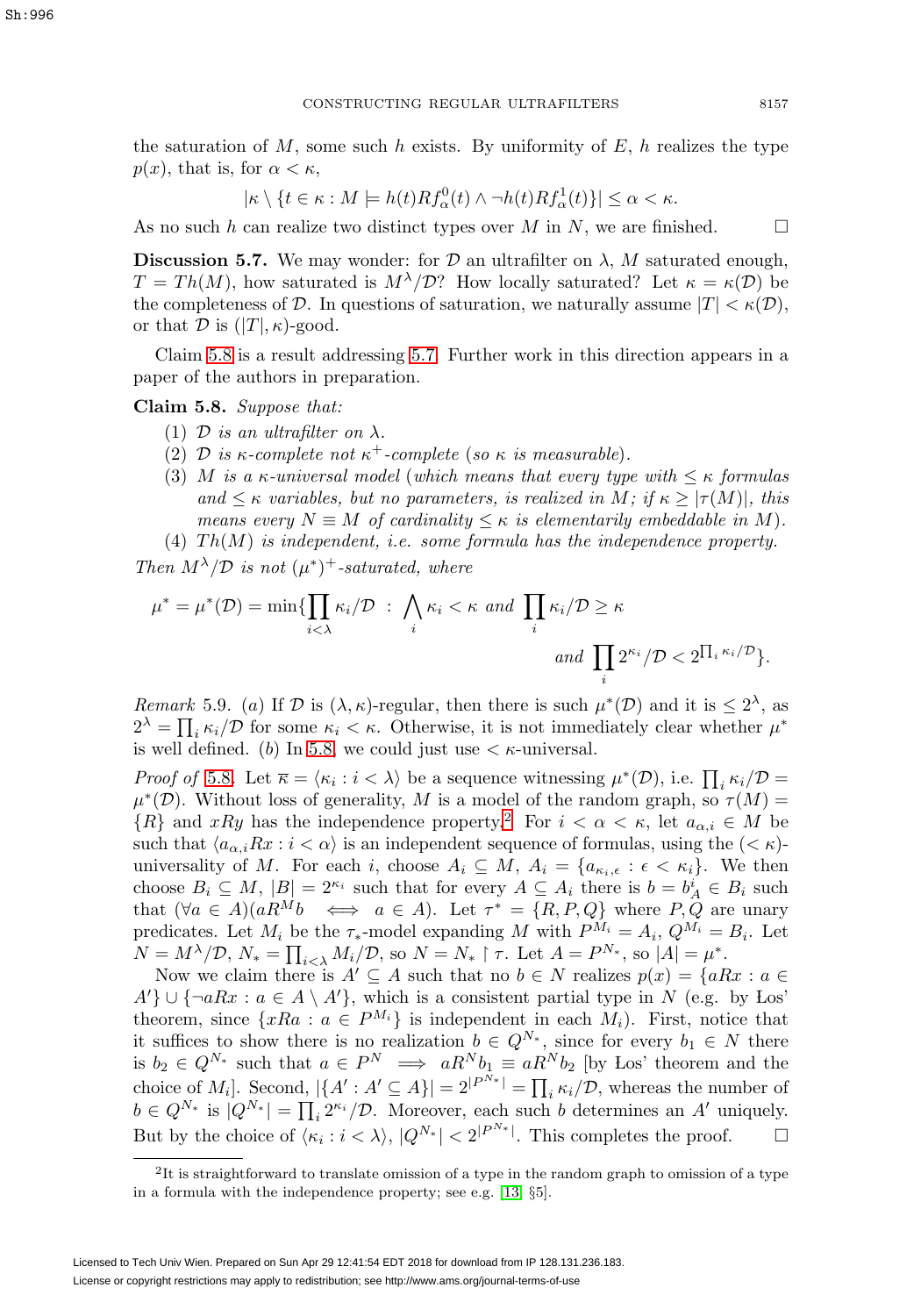<span id="page-19-0"></span>8158 M. MALLIARIS AND S. SHELAH

### 6. Flexible and ok ultrafilters

In this section we verify that "OK" may be substituted for "flexible" in our theorems below. We repeat here thanks to Kunen for suggesting the connection to the first author. The direction [6.1](#page-19-1) (2)  $\rightarrow$  (1) is in Malliaris' paper [\[13,](#page-33-9) Claim 8.4].

<span id="page-19-1"></span>**Claim 6.1.** Suppose that  $D$  is an  $\aleph_1$ -incomplete ultrafilter on I. Then the following are equivalent.

- (1)  $\mathcal{D}$  is  $\lambda$ -O.K.
- (2)  $\mathcal{D}$  is  $\lambda$ -flexible.

*Proof.* (1)  $\rightarrow$  (2) Let M be given with  $(\mathbb{N}, <) \preceq M$  and let  $h_0 \in M$  be any  $\mathcal{D}$ non-standard integer. Let  $\{Z_n : n < \omega\} \subseteq \mathcal{D}$  witness that  $\mathcal{D}$  is  $\aleph_1$ -incomplete. Without loss of generality,  $n \langle n' \rangle \implies Z_n \supseteq Z_{n'}$ . Let  $h_1 \in {}^I\mathbb{N}$  be given by  $h_1(t) = \max\{n : t \in Z_n\}.$  Define  $h \in {}^I\mathbb{N}$  by

$$
h(t) = \min\{h_0(t), h_1(t)\}.
$$

Then for each  $n \in \mathbb{N}$ ,  $X_n := \{t : h(t) \geq n\} \in \mathcal{D}$  and  $X_n \subseteq Z_n$ , thus  $\bigcap \{X_n : n \in \mathcal{D}\}$  $\mathbb{N}$  =  $\emptyset$ .

Define a function  $f : \mathcal{P}_{\aleph_0}(\lambda) \to \mathcal{D}$  by  $f(u) = X_{|u|}$ . As  $\mathcal{D}$  is  $\lambda$ -OK, we may choose g to be a multiplicative refinement of f, and consider  $Y = \{Y_i : i < \lambda\}$  given by  $Y_i = g({i}).$ 

First, we verify that **Y** is a regularizing family, by showing that each  $t \in I$  can only belong to finitely many elements of **Y**. Given  $t \in I$ , let  $m = h(t) + 1 < \omega$ , so  $t \notin X_m$ . Suppose there were  $i_1 < \cdots < i_m < \lambda$  such that  $t \in g(\{i_1\}) \cap \cdots \cap$  $g({i_m})$ . As g is multiplicative and refines f, this would imply  $t \in g({i_1,\ldots,i_m}) \subseteq$  $f({i_1},...,i_m) = X_m$ , a contradiction. Thus Y is a regularizing family. Moreover, as  $t$  was arbitrary, we have shown that

$$
|\{i < \lambda : t \in g(\{i\})\}| \le h(t) \le h_0(t)
$$

and thus that **Y** is a regularizing family below  $h_0$ . As  $h_0$  was an arbitrary nonstandard integer, this completes the proof.

 $(2) \rightarrow (1)$  Let  $f : \mathcal{P}_{\aleph_0}(\lambda) \rightarrow \mathcal{D}$  be such that  $|u| = |v| \implies f(u) = f(v)$ , and we will construct a multiplicative refinement for f. Let  $\langle Z_n : n < \omega \rangle$  witness the  $\aleph_1$ -incompleteness of D, and as before, we may assume  $n < n' \implies Z_n \supseteq Z_{n'}$ . For each  $t \in I$ , let  $\rho \in {}^{I}\mathbb{N}$  be given by  $\rho(t) = \max\{n \in \mathbb{N} : t \in f(n) \cap Z_n\}$ , which is well defined by the choice of the  $Z_n$ . Now for each  $m \in \mathbb{N}$ , recalling that m is an element of  $[\lambda]^m$  via the convention  $m = \{0, \ldots, m-1\},\$ 

$$
\{t \in I : \rho(t) > m\} \supseteq \bigcap \{f(n) \cap Z_n : n \le m\} \in \mathcal{D}
$$

so  $\rho$  is D-non-standard. Applying the hypothesis of flexibility, let  $\{Y_i : i < \lambda\}$  be a λ-regularizing family below *ρ*. Let  $g : \mathcal{P}_{\aleph_0}(\lambda) \to \mathcal{D}$  be given by  $g({i}) = f({i}) ∩ Y_i$ and for  $|u| > 1$ ,  $g(u) = \bigcap \{g(\{i\}) : i \in u\}$ . Thus g is multiplicative, by construction. Let us show that it refines f. Given any  $n < \omega$  and  $i_1 < \cdots < i_n < \lambda$ , observe that by definition of "below  $\rho$ " we have  $t \in Y_{i_1} \cap \cdots \cap Y_{i_n} \implies \rho(t) \geq n$ . Applying this fact and the definitions of  $g$  and  $f$ ,

$$
g(\{i_1, \ldots, i_n\}) \subseteq \bigcap \{Y_{i_j} : 1 \le j \le n\} \subseteq \{t \in I : \rho(t) \ge n\} \subseteq f(n) = f(\{i_1, \ldots, i_n\}),
$$
 thus *q* refines *f*, which completes the proof.

thus q refines f, which completes the proof.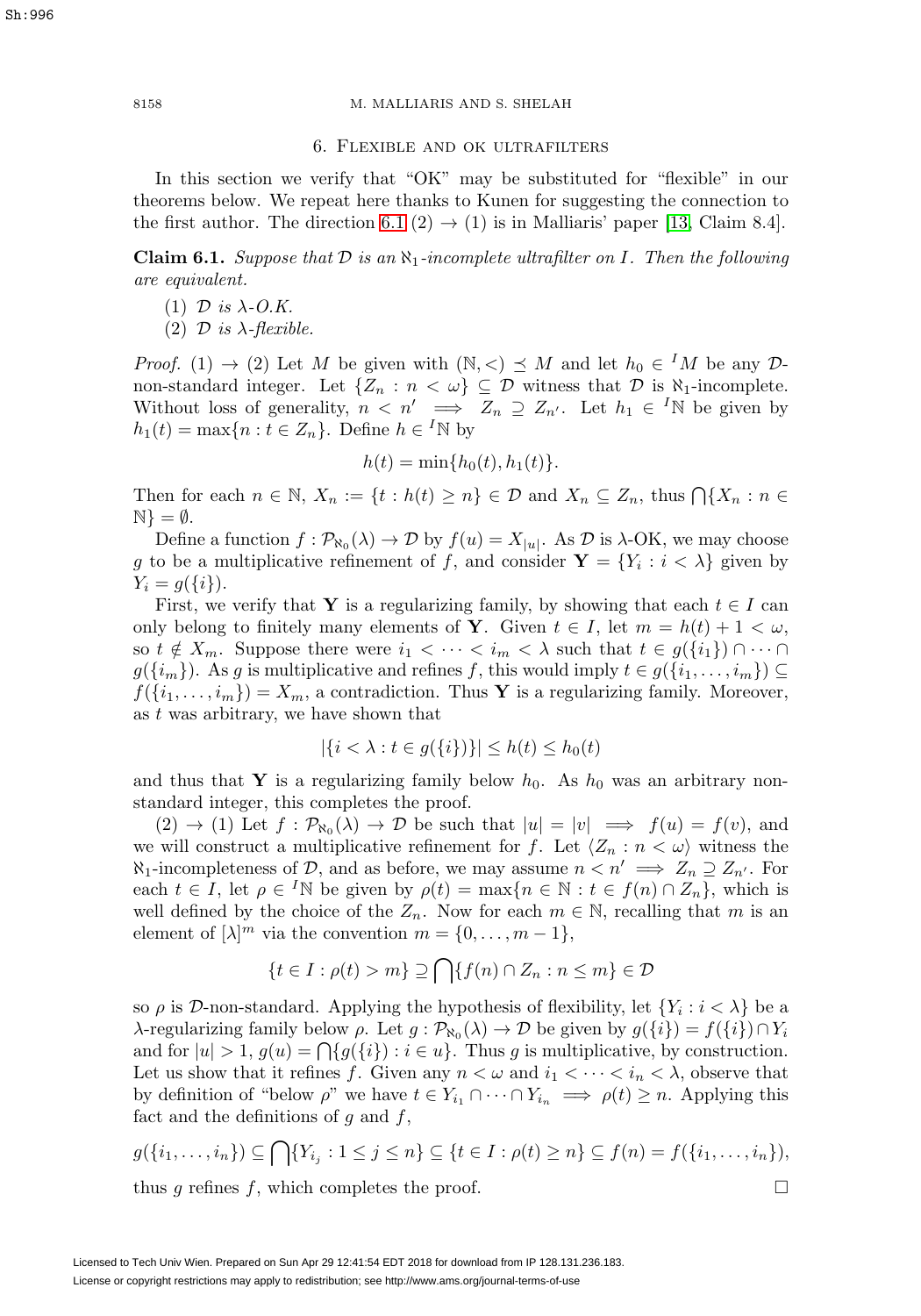# 7. FOR  $\kappa$  measurable,  $\lambda \geq 2^{\kappa}$  there is  $\mathcal D$  on  $\lambda$  flexible BUT NOT GOOD FOR  $T_{ra}$

<span id="page-20-0"></span>We begin by characterizing when flexibility is preserved under products of ul-trafilters (Definition [2.11\)](#page-10-2). The first observation says that  $\lambda$ -flexibility of the first ultrafilter ensures there are  $\lambda$ -regularizing families in  $\mathcal D$  below certain non-standard integers, namely those which are a.e.  $\mathcal{D}_1$ -non-standard.

<span id="page-20-2"></span>**Observation 7.1.** Let  $\lambda, \kappa \geq \aleph_0$  and let  $\mathcal{D}_1$ , E be ultrafilters on  $\lambda, \kappa$  respectively. Let  $\mathcal{D} = \mathcal{D}_1 \times E$  be the product ultrafilter on  $\lambda \times \kappa$ . Suppose that we are given  $n_* \in \lambda^{\times \kappa} \mathbb{N}$  such that:

- (1)  $n \in \mathbb{N} \implies \{(s,t) \in \lambda \times \kappa : n_*(s,t) > n\} \in \mathcal{D}, \text{ i.e. } n_* \text{ is } \mathcal{D}\text{-non-standard.}$
- (2)  $N := \{t \in \kappa : n \in \mathbb{N} \implies \{s \in \lambda : n_*(s, t) > n\} \in \mathcal{D}_1\} \in E$ , *i.e.* E-almost all of its projections are  $\mathcal{D}_1$ -non-standard.

Then  $(a) \implies (b)$ , where:

- (a)  $\mathcal{D}_1$  is  $\lambda$ -flexible;
- (b) there is a regularizing set  $\langle X_i : i \rangle \subseteq \mathcal{D}$  below  $n_*$ , i.e. such that for all  $(s, t) \in \lambda \times \kappa$ ,  $|\{i < \lambda : (s, t) \in X_i\}| \leq n_*(s, t)$ .

*Proof.* For each  $t \in N$ , let  $\langle X_i^t : i \langle \lambda \rangle \subseteq \mathcal{D}_1$  be a regularizing family below  $n_*(-,t)$ , that is, such that for each  $s \in \lambda$ ,  $|\{i < \lambda : s \in X_i^t\}| \leq n_*(s,t)$ . Such a family is guaranteed by the  $\lambda$ -flexibility of  $\mathcal{D}_1$  along with the definition of N, since the latter ensures that  $n_*(-,t) \in \lambda \lambda$  is  $\mathcal{D}_1$ -non-standard. Now define  $\langle X_i : i < \lambda \rangle$ by  $X_i = \{(s, t) : s \in X_i^t\}$ . We verify that:

- $\langle X_i : i \langle \lambda \rangle \subseteq \mathcal{D}$ , as  $\{t \in \kappa : \{s \in \lambda : (s, t) \in X_i\} \in \mathcal{D}_1\} \supseteq N$  and  $N \in E$ by hypothesis.
- $\langle X_i : i \rangle \$  is below  $n_*,$  since for each  $(s, t) \in \lambda \times \kappa$ ,  $|\{i : (s,t) \in X_i\}| = |\{i : (s,t) \in X_i^t\}| \le n_*(s,t)$  by construction.

This completes the proof.  $\Box$ 

The next claim shows that D-non-standard integers project  $E$ -a.e. to  $\mathcal{D}_1$ -nonstandard integers precisely when the second ultrafilter E is at least  $\aleph_1$ -complete.

<span id="page-20-1"></span>**Claim 7.2.** Let  $\lambda, \kappa \geq \aleph_0$  and let  $\mathcal{D}_1$ , E be uniform ultrafilters on  $\lambda, \kappa$  respectively. Let  $\mathcal{D} = \mathcal{D}_1 \times E$  be the product ultrafilter on  $\lambda \times \kappa$ . Then the following are equivalent.

- (1) If  $n_* \in \lambda^{\times} \in \mathbb{N}$  is such that  $n \in \mathbb{N} \implies \{(s,t) \in \lambda \times \kappa : n_*(s,t) > n\} \in \mathcal{D}$ , then  $N \in E$  where  $N := \{t \in \kappa : n \in \mathbb{N} \implies \{s \in \lambda : n_*(s,t) > n\} \in \mathcal{D}_1\}.$
- (2) E is  $\aleph_1$ -complete.

*Proof.* (1)  $\rightarrow$  (2) Suppose E is not  $\aleph_1$ -complete, so it is countably incomplete and we can find  $\langle X_n : n \langle \omega \rangle \subseteq E$  such that  $\bigcap \{X_n : n \in \omega\} = \emptyset \mod \mathcal{D}$ . Without loss of generality,  $n < \omega \to X_{n+1} \subsetneq X_n$ . Let  $n_* \in \lambda^{\times} \infty$  be given by:

$$
t \in \kappa \wedge t \in X_n \setminus X_{n+1} \implies n_*(-,t) = \lambda \{n\}.
$$

Then  $n_*$  is D-non-standard but its associated set N is empty (as a subset of  $\kappa$ , so a fortiori empty modulo D).

 $(2) \rightarrow (1)$  Suppose on the other hand that E is  $\aleph_1$ -complete, and let some Dnon-standard  $n_*$  be given. For each  $n \in \mathbb{N}$ , define  $X_n = \{t \in \kappa : \{s \in \lambda : n_*(s,t) > n\} \in \mathcal{D}_1\}$ . Then by completeness  $N \supset \bigcap \{X_n : n \in \mathbb{N}\}\in E$ .  $n\}\in\mathcal{D}_1$ . Then by completeness,  $N\supseteq\bigcap\{X_n:n\in\mathbb{N}\}\in E$ .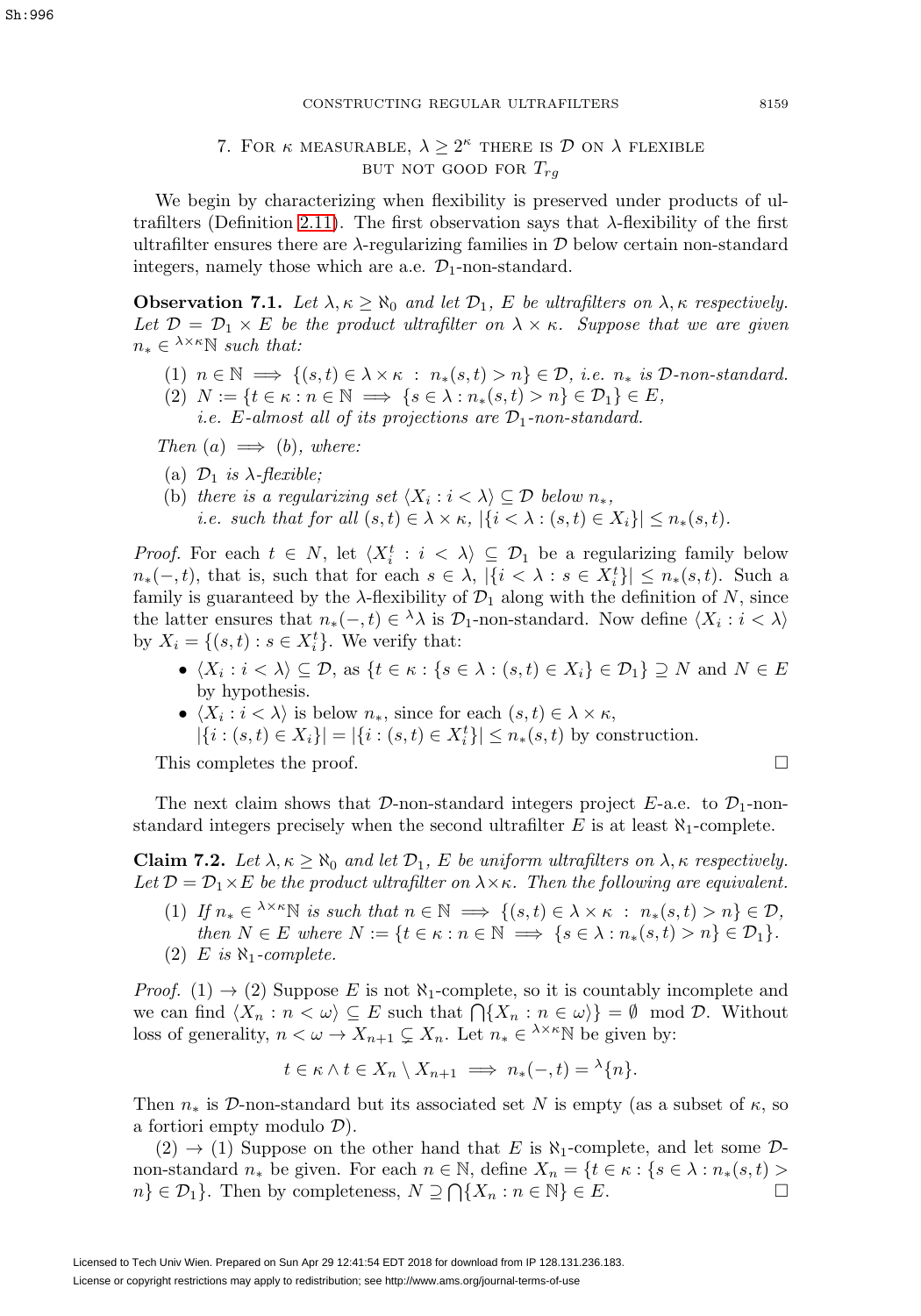<span id="page-21-1"></span>**Corollary 7.3.** Let  $\lambda, \kappa \ge \aleph_0$  and let  $\mathcal{D}_1$ , E be ultrafilters on  $\lambda, \kappa$  respectively where  $\kappa > \aleph_0$  is measurable. Let  $\mathcal{D} = \mathcal{D}_1 \times E$  be the product ultrafilter on  $\lambda \times \kappa$ . Then:

- (1) If  $\mathcal{D}_1$  is  $\lambda$ -flexible and E is  $\aleph_1$ -complete, then  $\mathcal D$  is  $\lambda$ -flexible.
- (2) If  $\lambda \geq \kappa$  and  $\text{lcf}(\aleph_0, \mathcal{D}_1) \geq \lambda^+$ , then  $\text{lcf}(\aleph_0, \mathcal{D}) \geq \lambda^+$ , so in particular,  $\mathcal{D} = D \times E$  will  $\lambda^+$ -saturate any countable stable theory.

Proof. (1) By Claim [7.2](#page-20-1) and Observation [7.1.](#page-20-2)

(2) Let us show that the  $\mathcal{D}_1$ -non-standard integers are cofinal in the  $\mathcal{D}$ -nonstandard integers. Let  $M = (\mathbb{N}, \langle \rangle)^{\lambda}/\mathcal{D}_1$ ,  $N = M^{\kappa}/E$ . Let  $n_* \in N$  be  $\mathcal{D}$ -non-standard. By Claim [7.2,](#page-20-1) the set  $X = \{t \in \kappa : n_*(t) \text{ is a } \mathcal{D}_1\text{-non-standard element of }\}$  $M \in E$ . Since  $\text{lcf}(\aleph_0, \mathcal{D}_1) \geq \lambda^+ > \kappa$ , there is  $m_* \in M$  which is  $\mathcal{D}_1$ -non-standard and such that  $t \in X \implies M \models n_*(t) > m_*$ . Then the diagonal embedding of  $m_*$ in N will be D-non-standard but below  $n<sub>*</sub>$ , as desired. The statement about stable theories follows by §[4,](#page-13-0) Theorem [G](#page-14-0) and Theorem [4.2\(](#page-15-0)2) $\rightarrow$ (1).  $\Box$ 

<span id="page-21-2"></span>**Theorem 7.4.** Assume  $\aleph_0 < \kappa < \lambda$ ,  $2^{\kappa} \leq \lambda$ ,  $\kappa$  measurable. Then there exists a regular ultrafilter D on  $\lambda$  such that D is  $\lambda$ -flexible, yet for any model M of the theory of the random graph,  $M^{\lambda}/\mathcal{D}$  is not  $(2^{\kappa})^+$ -saturated. However,  $\mathcal D$  will  $\lambda^+$ -saturate any countable stable theory.

A fortiori, D is neither good nor good for equality, and it will fail to  $(2^{\kappa})^+$ . saturate any unstable theory.

*Proof.* Let  $\mathcal E$  be a uniform  $\aleph_1$ -complete ultrafilter on  $\kappa$ . Let  $\mathcal D_1$  be any  $\lambda$ -flexible (thus,  $\lambda$ -regular) ultrafilter on  $\lambda$ , e.g. a regular  $\lambda^+$ -good ultrafilter on  $\lambda$ . Let  $\mathcal{D} = \mathcal{D}_1 \times \mathcal{E}$  be the product ultrafilter on  $I = \lambda \times \kappa$ . Then  $|I| = \lambda$ , and we have that  $\mathcal D$  is  $\lambda$ -flexible, thus regular, by Corollary [7.3\(](#page-21-1)1).  $\mathcal D$  saturates countable stable theories by [7.3\(](#page-21-1)2).

Since for any model M,

$$
\prod_{\lambda \times \kappa} M/(\mathcal{D}_1 \times \mathcal{E}) \cong \prod_{\kappa} \left( \prod_{\lambda} M/\mathcal{D}_1 \right) / \mathcal{E},
$$

the right hand side shows, by Claim [5.2,](#page-16-1) that the resulting ultrafilter will not  $(2^{\kappa})^+$ saturate the random graph.

Finally, the "a fortiori" clause holds by Theorem [4.2.](#page-15-0)  $\Box$ 

<span id="page-21-3"></span>**Corollary 7.5.** In the construction just given, by Claim [7.2](#page-20-1),  $\text{lcf}(\aleph_0, \mathcal{D})$  $\text{lcf}(\aleph_0, \mathcal{D}_1) \geq \lambda^+$  since  $\mathcal{D}_1$  is  $\lambda^+$ -good and the non-standard integers of  $\mathcal{D}_1$  are cofinal in the non-standard integers of D. Thus consistently, a regular ultrafilter on  $\lambda > \kappa$  may have large lower cofinality of  $\aleph_0$  while failing to  $(2^{\kappa})^+$ -saturate the random graph.

By [\[20,](#page-34-5) VI.4], a necessary condition for a regular ultrafilter  $\mathcal D$  on  $\lambda$  to saturate some unstable theory is that  $\text{lcf}(\aleph_0, \mathcal{D}) \geq \lambda^+$ ; Corollary [7.5](#page-21-3) shows it is not sufficient.

<span id="page-21-0"></span>8.  $M^{\lambda}/\mathcal{D}$  is not  $\lambda^{++}$ -saturated for  $\lambda$  regular and  $Th(M)$  non-simple

In this section we prove that there is a loss of saturation in ultrapowers of nonsimple theories. As mentioned above, this is a new proof of a result from [\[20,](#page-34-5) VI.4.7], which reflects an interest (visible elsewhere in this paper, e.g. [10.1\)](#page-26-1) in controlling the distribution of sets of indices.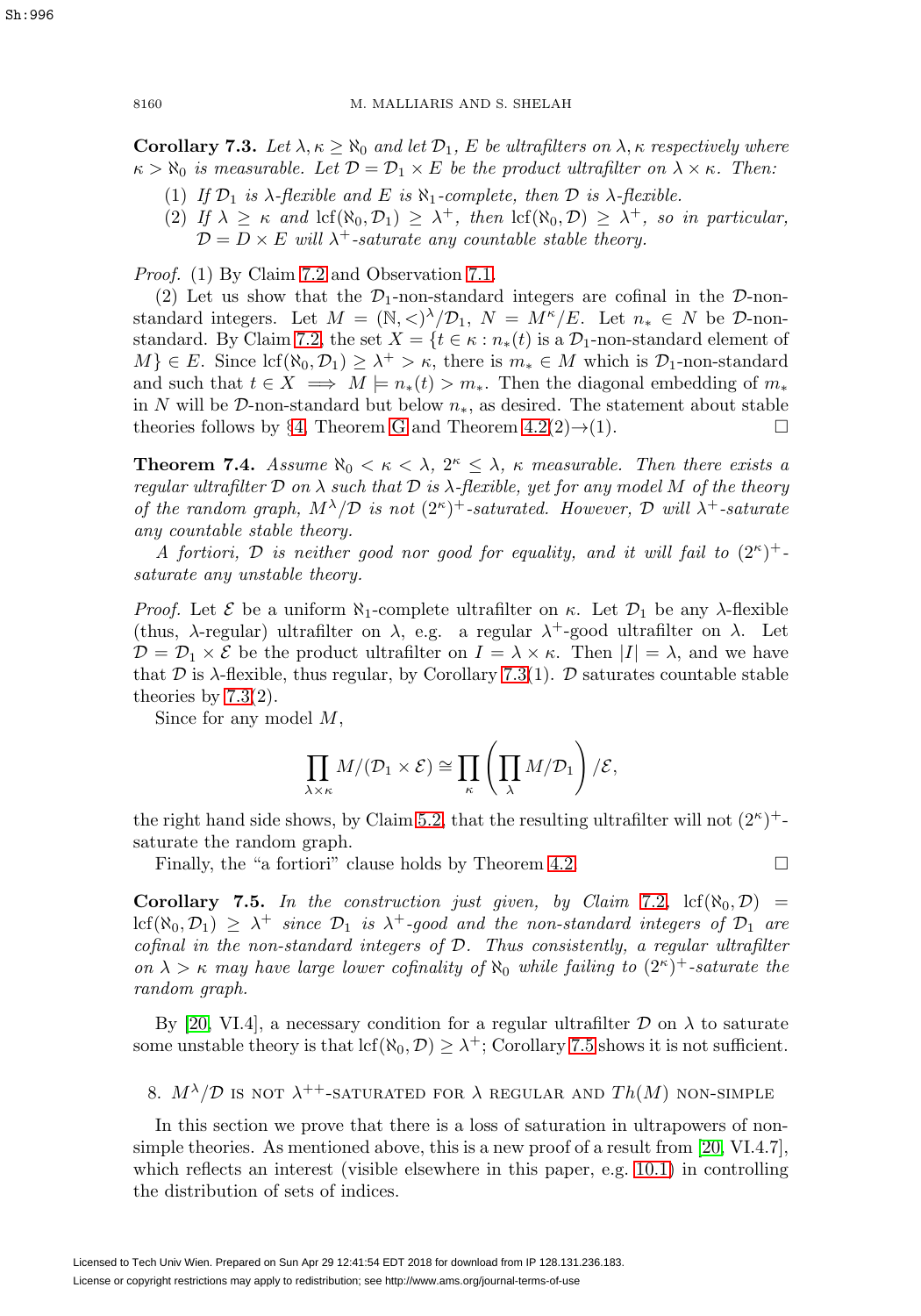Sh:996

<span id="page-22-0"></span>**Definition 8.1.** A first-order theory has the *tree property* (more precisely, the 2tree property) if there is a formula  $\varphi(x; \overline{y})$  which has the 2-tree property, where this means that in any  $\aleph_1$ -saturated model  $M \models T$  there exist  $\langle \overline{a}_\eta : \eta \in \aleph_0 > 2 \rangle$  such that:

- (1) For  $\eta \in \mathbb{R}^{30}$  and  $i, j < \omega$ ,  $\{\varphi(x; \overline{a}_{\eta \cap i}), \varphi(x; \overline{a}_{\eta \cap j})\}$  is inconsistent.
- (2) For  $\eta \in \mathbb{R}^0, \{\varphi(x; \overline{a}_{n_k}) : i < \mathbb{N}_0\}$  is a consistent partial  $\varphi$ -type.

If  $T$  has the tree property, we say it is *not simple*, otherwise it is simple.

We will use  $\leq$  to indicate comparability in the tree, i.e.  $\eta \leq \rho$  means  $\eta$  is before  $\rho$  in the partial tree order.

Remark 8.2. Definition [8.1](#page-22-0) remains agnostic about whether  $\{\varphi(x; \overline{a}_\eta), \varphi(x; \overline{a}_\rho)\}\$ is consistent when  $\eta$ ,  $\rho$  are incomparable but not necessarily successors of the same node. Theorem [H](#page-22-1) says, in some sense, that we may additionally assume (perhaps after changing the formula) the answer to this question is either always yes or always no.

<span id="page-22-1"></span>**Theorem H** ([\[20,](#page-34-5) III.7.11] in our language, or [\[21\]](#page-34-8)). If T is not simple, then T contains either a formula with  $TP_1$  (equivalently  $SOP_2$ ) or a formula with  $TP_2$ , where this means:

- (1) T has  $TP_1$ , or equivalently  $SOP_2$ , if there is a formula  $\varphi(x; \overline{y})$  which has  $SOP_2$ , where this means that in any  $\aleph_1$ -saturated model  $M \models T$  there exist  $\langle \overline{a}_\eta : \eta \in \mathbb{R}^{0} \rangle$  such that:
	- (a) for  $\eta$ ,  $\rho \in \mathbb{R}^{6>2}$  incomparable, i.e.  $\neg(\eta \leq \rho) \wedge \neg(\rho \leq \eta)$ , we have that  $\{\varphi(x;\overline{a}_\eta),\varphi(x;\overline{a}_\rho)\}\$ is inconsistent,
	- (b) for  $\eta \in \mathbb{R}^0, \{ \varphi(x; \overline{a}_{\eta|i}) : i < \mathbb{N}_0 \}$  is a consistent partial  $\varphi$ -type.
- (2) T has  $TP_2$  if there is a formula  $\varphi(x; \overline{y})$  which has  $TP_2$ , where this means that in any  $\aleph_1$ -saturated model  $M \models T$  there exists an array  $A = {\overline{a_j}} : i <$  $\{\omega, j \leq \omega\}$  of tuples,  $\ell(\overline{a}_j^i) = \ell(\overline{y})$ , such that: for any finite  $X \subseteq \omega \times \omega$ , the partial type

$$
\{\varphi(x; \overline{a}_j^i) : (i,j) \in X\}
$$

is consistent if and only if

$$
(i,j) \in X \land (i',j') \in X \land i = i' \implies j = j'.
$$

Observe that the tree property is strong enough to ensure that all instances at a given level are inconsistent:

<span id="page-22-2"></span>**Observation 8.3.** Let T have the tree property and M be a  $\lambda^{++}$ -saturated model of T. Then there is a formula  $\varphi$  in T and a sequence  $\langle \overline{a}_n : \eta \in \lambda^+ \rangle \setminus \{ \varphi \}$  elements of M such that:

- (1) For  $\gamma < \lambda$  and  $\eta, \rho \in \gamma \lambda$ , i.e.  $\lg(\eta) = \lg(\rho), \{\varphi(x; \overline{a}_\eta), \varphi(x; \overline{a}_\rho)\}\$ is inconsistent.
- (2) For  $\eta \in {}^{\omega}2$ ,  $\{\varphi(x; \overline{a}_{\eta|_i}) : i < \omega\}$  is a consistent partial  $\varphi$ -type.

Proof. Apply Theorem [H](#page-22-1) and in either case, we argue by compactness that we can find such a tree for  $\{\eta : \eta \in {}^nm\}$  for  $n, m$  finite. If some  $\varphi$  has  $TP_1$ , this is immediate from the definition. Otherwise, some  $\varphi$  has  $TP_2$ , so let A be an array  ${\overline{a}}_{i,j} : i < \omega, j < \omega$  as in Theorem [H\(](#page-22-1)2). For each  $k < n$ , let  $\{X_\ell^k : \ell \in {^k}m\}$  be a partition of  $\{\overline{a}_{k,j} : j < \omega\}$  into disjoint infinite sets. Then choose  $\langle \overline{a}_\eta : \eta \in {}^n m \rangle$ so that  $\overline{a}_{\emptyset} = \overline{a}_{0,0}$  and for each  $\eta \in {}^{n-1}m$ ,  $\{\overline{a}_{\eta \cap i} : i < m\}$  are distinct elements of  $X_{\eta}^{\lg(\eta)}$ . <sup>η</sup> . -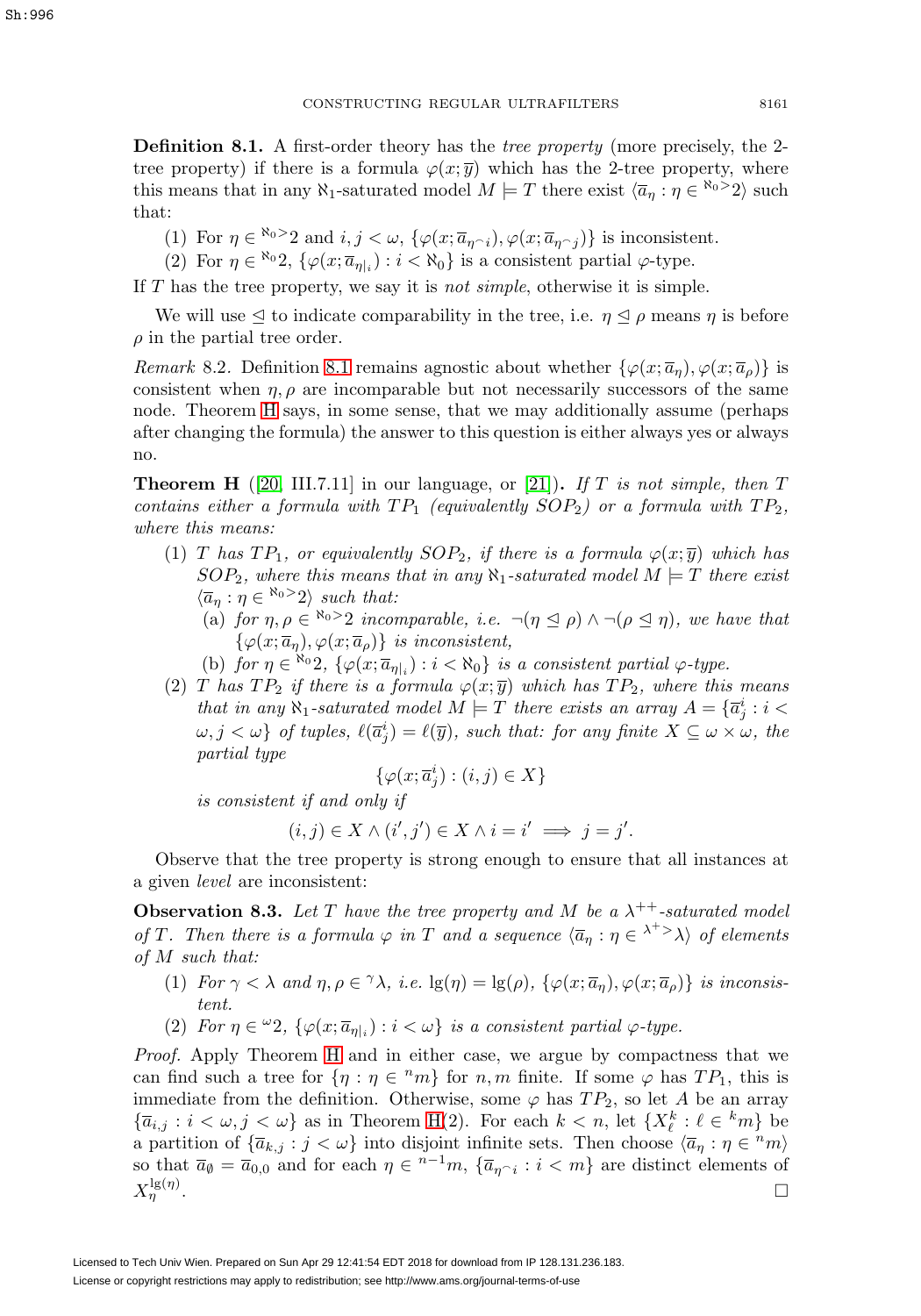<span id="page-23-0"></span>**Fact 8.4.** Suppose that  $\mathcal{D}$  is a regular ultrafilter on  $\lambda$ ,  $\lambda = \lambda^{<\lambda}$  or just  $(\aleph_1, \aleph_0) \rightarrow$  $(\lambda^+, \lambda)$  (see [\[6\]](#page-33-13)). Let  $\kappa = \aleph_0$ . Then for each  $\epsilon < \lambda$  we may choose a sequence of sets  $\overline{u}_{\epsilon} = \langle u_{\epsilon,\alpha} : \alpha < \lambda^+ \rangle$  such that:

(1)  $u_{\epsilon,\alpha} \subseteq \alpha$ . (2)  $|u_{\epsilon,\alpha}| < \lambda$ . (3)  $\alpha \in u_{\epsilon,\beta} \implies u_{\epsilon,\alpha} = u_{\epsilon,\beta} \cap \alpha.$ (4) If  $u \subseteq \lambda^+$ ,  $|u| < \kappa$ , then  $\{\epsilon < \lambda : \exists \alpha (u \subseteq u_{\epsilon,\alpha})\} \in \mathcal{D}.$ 

*Proof.* By Kennedy-Shelah-Vaananen [\[7,](#page-33-12) p. 819] this is true when  $\lambda$  satisfies the stated hypothesis and  $\mathcal D$  is regular. Note that as briefly mentioned there, in the case of singular  $\lambda$ , the claim may be true; but it is also consistent that it may fail.  $\Box$ 

**Claim 8.5.** Suppose  $\mathcal{D}$  and  $\lambda$  satisfy the hypotheses of Fact [8.4](#page-23-0). Suppose  $T$  is not simple and let  $M \models T$  be  $\lambda^{++}$ -saturated. Then  $M^{\lambda}/\mathcal{D}$  is not  $\lambda^{++}$ -saturated, and in particular is not  $\lambda^{++}$ -saturated for  $\varphi$ -types for some formula  $\varphi$  with the tree property.

*Proof.* Let  $\varphi$  and  $\langle \overline{a}_\eta : \eta \in \lambda^+ \rangle$  be given by Observation [8.3,](#page-22-2) so this is a tree in the index model M. Let  $\overline{u}$  be given by Fact [8.4.](#page-23-0) For each  $\epsilon < \lambda$ ,  $\alpha < \lambda^+$  let  $\eta_{\epsilon,\alpha}$  list  $u_{\epsilon,\alpha} \cup \{\alpha\}$  in increasing order. So  $\eta_{\epsilon,\alpha}$  is an element of  $(\lambda >)$  $\lambda$ <sup>+</sup>, and by our choice of tree,

<span id="page-23-1"></span>(1) 
$$
\text{otp}(u_{\epsilon,\alpha}) = \text{otp}(u_{\epsilon,\beta}) \implies \{\varphi(x,\overline{a}_{\eta_{\epsilon,\alpha}}), \varphi(x,\overline{a}_{\eta_{\epsilon,\beta}})\} \text{ is inconsistent.}
$$

From this tree in the index model, we now build an omitted type in the ultrapower. For each  $\alpha < \lambda^+$ , define a function  $f_\alpha$  from I to  $\lg(y)\mathfrak{C}$  by  $f_\alpha(\epsilon) = \overline{a}_{\eta_{\epsilon,\alpha}}$ . Now, for each  $\alpha_0 < \alpha_1 < \lambda^+$ , the set

$$
\{\epsilon < \lambda : (\exists \alpha)(\{\alpha_0, \alpha_1\} \subseteq u_{\epsilon,\alpha})\} \in \mathcal{D}
$$

which implies that for each such  $\alpha$ ,  $u_{\epsilon,\alpha} \cap \alpha_1 = u_{\epsilon,\alpha_1}$ . Thus,  $\alpha_0 \in u_{\epsilon,\alpha_1}$  on this large set. More generally, for  $n < \omega$  and  $\alpha_0 < \cdots < \alpha_n < \lambda^+$ , the set

$$
\{\epsilon < \lambda : \ell < n \implies \alpha_{\ell} \in u_{\epsilon, \alpha_{\ell+1}}\} \in \mathcal{D}.
$$

Thus for any  $n < \omega$  and any  $\alpha_0 < \cdots < \alpha_n < \lambda^+$ ,  $\{ \epsilon < \lambda : \eta_{\epsilon,\alpha_0} \triangleleft \eta_{\epsilon,\alpha_1} \triangleleft \cdots \triangleleft \eta_{\epsilon,\alpha_n} \}$  $D$  and therefore

$$
\{\epsilon < \lambda : M \models \exists x \bigwedge_{\ell} \varphi(x; a_{\epsilon,\alpha_{\ell}})\} \in \mathcal{D}.
$$

Since  $n, \alpha_0, \ldots, \alpha_n$  were arbitrary, this shows

$$
p = \{ \varphi(x; f_{\alpha}/\mathcal{D}) : \alpha < \lambda^+ \}
$$

is a consistent partial type.

Assume for a contradiction that p is realized, say by  $f_* \in \lambda M$ . For each  $\alpha < \lambda^+$ , define  $J_{\alpha} = \{ \epsilon \langle \lambda : M \models \varphi(f_*(\epsilon), f_{\alpha}(\epsilon)) \}$  to be the set of indices on which the supposed realization satisfies the  $\alpha$ th formula of the type. We assumed  $f_* \models p$ , so  $\alpha < \lambda^+$  implies  $J_\alpha \in \mathcal{D}$ , thus  $J_\alpha \neq \emptyset$  and we may choose some  $\epsilon_\alpha \in J_\alpha$ . Since  $\lambda^+ > \lambda$  is regular, there is some  $\epsilon_* < \lambda$  such that  $|S_0| = \lambda^+$ , where  $S_0 = {\alpha < \lambda^+ : \lambda^+ > \lambda^+}$  $\epsilon_{\alpha} = \epsilon_* \} \subseteq \lambda^+$ . As the set  $\{\text{otp}(u_{\epsilon,\alpha}) : \alpha \in S_0\}$  has cardinality  $\lambda$ , there is  $\gamma < \lambda$ such that  $|S_1| = \lambda^+$ , where

$$
S_1 = \{ \alpha \in S_0 : \text{otp}(u_{\epsilon,\alpha}) = \gamma \}.
$$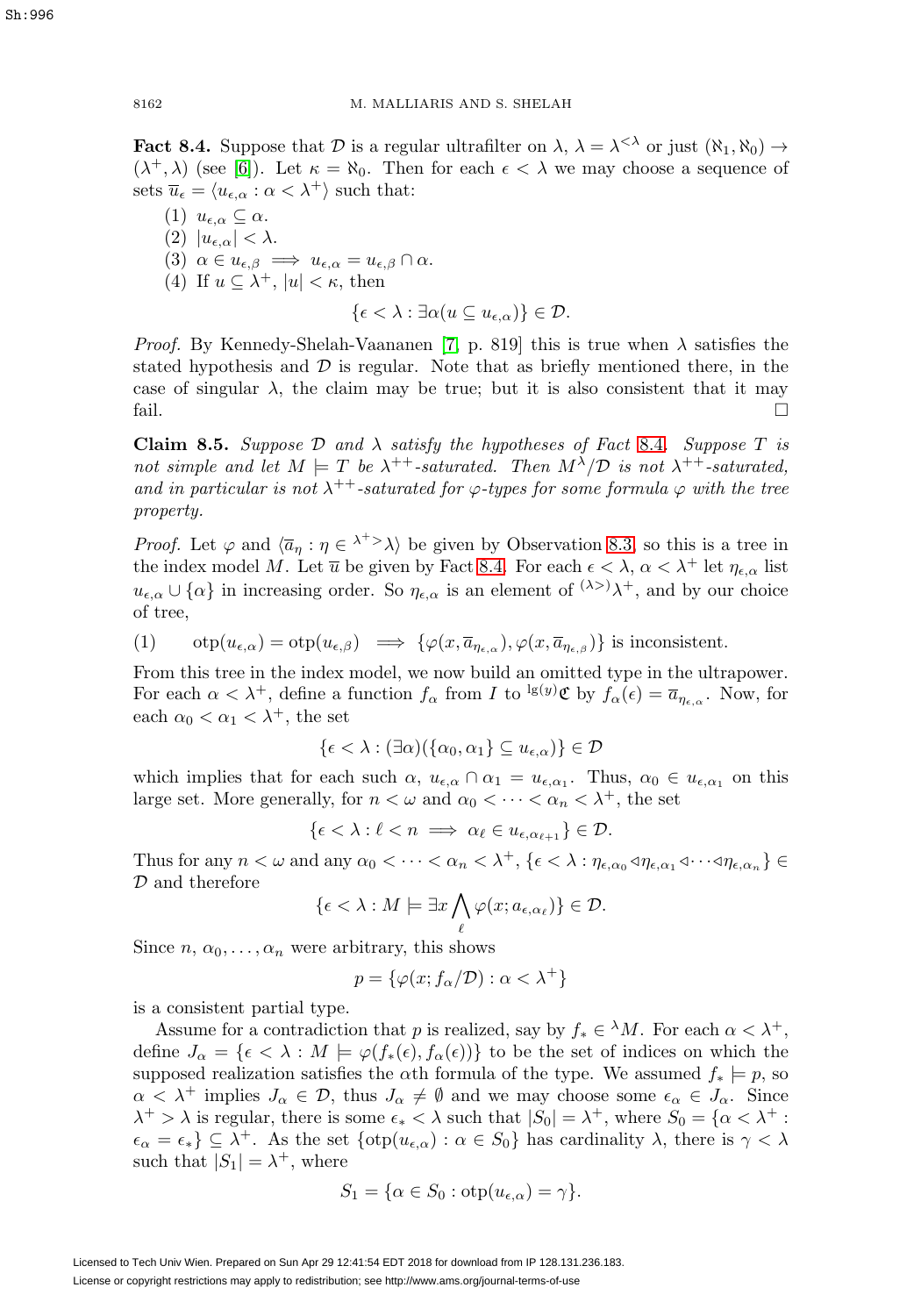In particular,  $|S_1| \geq 2$ , so let  $\alpha \neq \beta$  be distinct elements of  $S_1$ . Then by choice of  $\epsilon_*, f(\epsilon_*)$  realizes

<span id="page-24-3"></span>(2)  $\{\varphi(x, f_{\alpha}(\epsilon_{*})), \varphi(x, f_{\alpha}(\epsilon_{*}))\}, \text{ i.e. } \{\varphi(x, \overline{a}_{n_{\epsilon,\alpha}}), \varphi(x, \overline{a}_{n_{\epsilon,\beta}})\}.$ 

But [\(1\)](#page-23-1) contradicts the consistency of [\(2\)](#page-24-3). So  $p$  is not realized, which completes the proof.  $\Box$ 

<span id="page-24-1"></span>Conclusion 8.6. Let  $\lambda = \lambda^{<\lambda}$  and let D be a regular ultrafilter on  $\lambda$ . If T is not simple and  $M \models T$ , then there is  $\varphi$  such that  $M^{\lambda}/\mathcal{D}$  is not  $\lambda^{++}$ -saturated for  $\varphi$ -types.

Remark 8.7. Let  $D_1, D_2$  be ultrafilters on  $\lambda, \kappa$  respectively and suppose that  $\kappa =$  $\kappa^{\leq \kappa}$ . If  $\lambda \geq \kappa^+$  and  $D_2$  is regular, then by Theorem [F\(](#page-13-1)5) and Conclusion [8.6,](#page-24-1)  $D_1 \times D_2$  cannot be good for equality.

9.  $\kappa$ -complete not  $\kappa$ <sup>+</sup>-complete implies no  $(\kappa, \kappa)$ -cuts

<span id="page-24-2"></span><span id="page-24-0"></span>**Claim 9.1.** Suppose that  $\mathcal E$  is a  $\kappa$ -complete but not  $\kappa^+$ -complete ultrafilter on I and  $M_1$  is a  $\kappa^+$ -saturated model in which a linear order L and tree T are interpreted. Then in  $M_2 = M_1^I / \mathcal{E}$ :

- (a) The linear order  $L^{M_2}$  has no  $(\kappa, \kappa)$ -cut, and moreover no  $(\theta, \sigma)$ -cut for  $\theta, \sigma \lt \kappa$  both regular.
- (b) The tree  $T^{M_2}$  has no branch (i.e. maximal linearly ordered set) of cofinality  $<$   $\kappa$ .

Remark 9.2. In the statement of Claim [9.1:](#page-24-2)

- (1) In (a), the  $\kappa$ -saturation of  $M_1$  is necessary in the following sense: if there is a sequence  $\overline{\theta} = \langle \theta_t : t \in I \rangle$ , which certainly need not be distinct, such that M has a  $(\theta_t, \theta_t)$ -cut for each  $t \in I$  and  $(\prod_{t \in I} \theta_t, \langle \xi \rangle)$  has cofinality  $\kappa$ , then the conclusion of Claim  $9.1(a)$  is false.
- (2) By this claim, we may add to the conclusion of Theorem [7.4](#page-21-2) that  $(\kappa, \kappa) \notin$  $\mathcal{C}(\mathcal{E})$  (Definition [2.13\)](#page-10-1), since in that theorem the ultrafilter E is a  $\kappa$ -complete uniform ultrafilter on  $\kappa$  and thus not  $\kappa^+$ -complete.

## Proof of Claim [9.1](#page-24-2).

(a) The "moreover" clause in (a) follows from the fact that  $M_1$  and  $M_2$  are  $L_{\kappa,\kappa}$ -equivalent, by the completeness of  $\mathcal{E}$ , and the hypothesis on saturation of  $M_1$ .

So we consider a potential  $(\kappa, \kappa)$ -cut in  $M_2$ , i.e. a  $(\kappa, \kappa)$ -pre-cut given by  $\langle f_\alpha : \alpha < \kappa \rangle, \langle g_\alpha : \alpha < \kappa \rangle$  where if  $\alpha < \beta < \kappa$ , then

$$
M_2 \models (f_\alpha/\mathcal{E}) <_{L} (f_\beta/\mathcal{E}) <_{L} (g_\beta/\mathcal{E}) <_{L} (g_\alpha/\mathcal{E}).
$$

For  $0 < \gamma < \kappa$  let

$$
A_{\gamma} = \{ t : \text{ if } \alpha < \beta < \gamma, \text{ then } M_1 \models f_{\alpha}(t) <_{L} f_{\beta}(t) <_{L} g_{\beta}(t) <_{L} g_{\alpha}(t) \}.
$$

Let  $A_0 = A_1 = I$ . Then  $\overline{A} = \langle A_\gamma : \gamma < \kappa \rangle$  is a continuously decreasing sequence of elements of  $\mathcal{E}$ , i.e.:

- $\gamma_1 < \gamma_2 \implies A_{\gamma_1} \supseteq A_{\gamma_2}$
- for limit  $\delta < \kappa$ ,  $A_{\delta} = \bigcap \{A_{\gamma} : \gamma < \delta\},\$
- each  $A_{\gamma} \in \mathcal{E}$ , by choice of the functions and  $\kappa$ -completeness.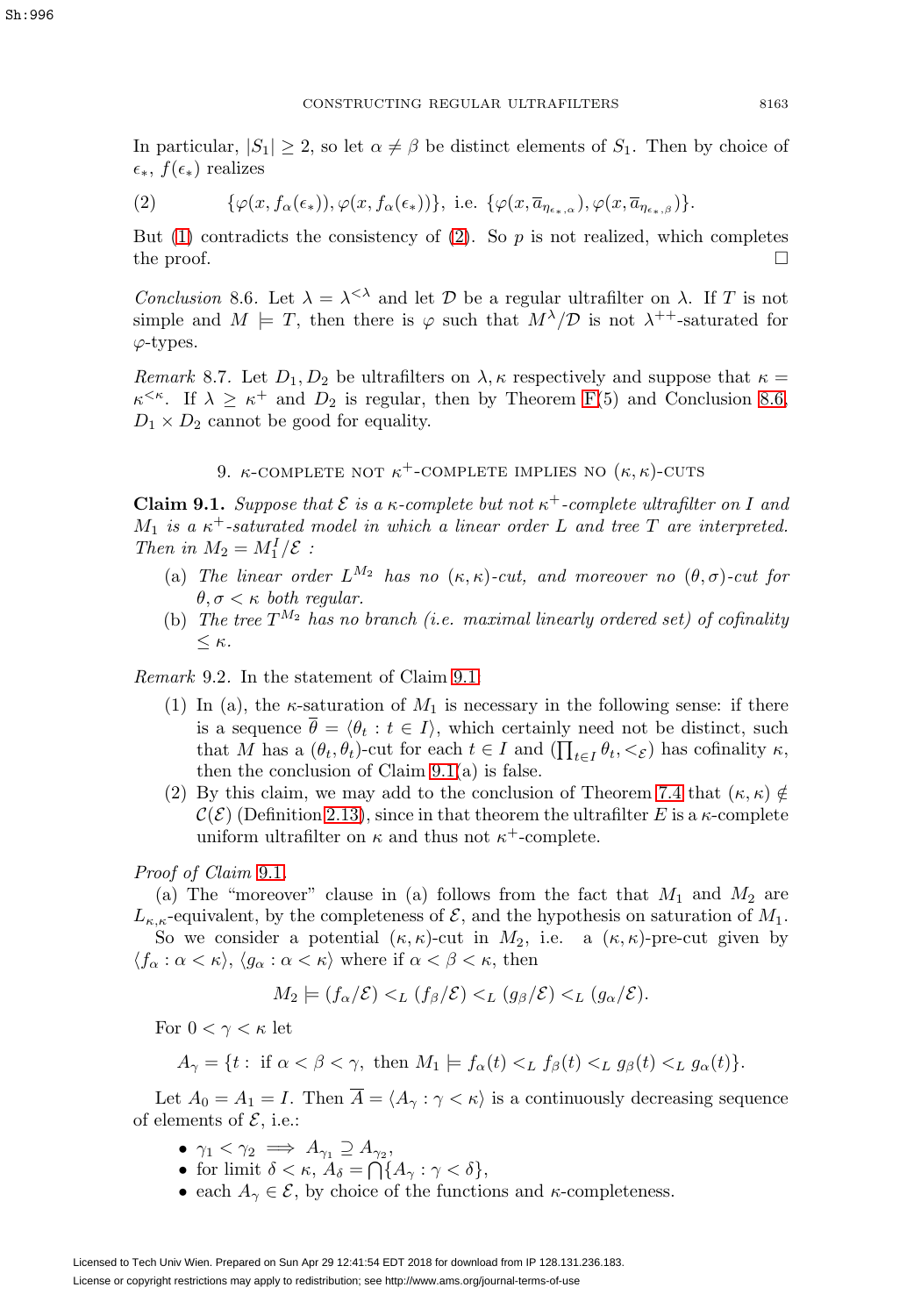8164 M. MALLIARIS AND S. SHELAH

As we assumed  $\mathcal E$  is  $\kappa$ -complete but not  $\kappa^+$ -complete, there is a sequence  $\overline{B}$  =  $\langle B_{\gamma} : \gamma < \kappa \rangle$  of elements of  $\mathcal E$  such that  $\bigcap \{B_{\gamma} : \gamma < \kappa\} = \emptyset$ . We may furthermore assume that  $\overline{B}$  is a continuously decreasing sequence (if necessary, inductively replace  $B_{\delta}$  by  $\bigcap \{B_{\gamma} : \gamma < \delta\}$  using  $\kappa$ -completeness).

Thus given  $\overline{A}, \overline{B}$ , for each  $t \in I$  we may define

 $\gamma(t) = \min\{\alpha : t \notin A_{\alpha+1} \cap B_{\alpha+1}\}.$ 

By choice of  $\overline{B}$ ,  $t \mapsto \gamma(t)$  is a well-defined function from I to  $\kappa$ , and  $t \in A_{\gamma(t)} \cap$  $B_{\gamma(t)}$ . Recall that we want to show that our given  $(\kappa, \kappa)$ -sequence is not a cut. Choose  $f_{\kappa}, g_{\kappa} \in M$  so that first, for each  $t \in I$ ,  $f_{\kappa}(t), g_{\kappa}(t) \in L^{M_1}$ , and second, for each  $t \in I$  and all  $\alpha < \gamma(t)$ ,

$$
M_1 \models f_\alpha(t) \leq_L f_\kappa(t) <_L g_\kappa(t) \leq_L g_\alpha(t).
$$

This we can do by the choice of  $\overline{A}$  as a continuously decreasing sequence (so the function values  $f_{\alpha}, g_{\beta}$  below  $\gamma(t)$  in each index model are correctly ordered) and the saturation hypothesis on  $M_1$ . Thus for each  $\alpha < \kappa$ , we have that

$$
\{t : f_{\alpha}(t) \leq_{L} f_{\kappa}(t) <_{L} g_{\kappa}(t) \leq_{L} g_{\alpha}(t)\} \supseteq A_{\alpha+1} \cap B_{\alpha+1} \in \mathcal{E}
$$

which completes the proof.

(b) Similar proof, but we only need to use one sequence  $\langle f_\alpha : \alpha < \kappa \rangle$  which we choose to potentially witness that the cofinality of the branch is at most  $\kappa$ .  $\Box$ 

We prove a related fact for normal filters (Definition [2.6\)](#page-9-1).

<span id="page-25-0"></span>**Claim 9.3.** Assume  $\mathcal{E}$  is a normal filter on  $\lambda$  and M is a  $\lambda^+$ -saturated dense linear order. Then  $M^I/\mathcal{E}$  is  $\lambda^+$ -saturated.

*Proof.* Suppose that  $\langle f_{\alpha}/\mathcal{E} : \alpha < \kappa_1 \rangle$  is increasing in  $M^I/\mathcal{E}$ , and  $\langle g_{\beta}/\mathcal{E} : \beta < \kappa_2 \rangle$  is decreasing in  $M^I/\mathcal{E}$ , with  $\kappa_1, \kappa_2 \leq \lambda$  and  $f_\alpha/\mathcal{E} < g_\beta/\mathcal{E}$  for  $\alpha < \kappa_1, \beta < \kappa_2$ . Let

$$
X_{\alpha,\beta} = \{ t \in \lambda : f_{\alpha}(t) < g_{\beta}(t) \} \in \mathcal{E}
$$

for  $\alpha < \beta < \lambda$ . Without loss of generality, suppose  $\kappa_1 \leq \kappa_2$ . For each  $\beta < \kappa_2$ , let

$$
Y_{\beta} = \{ \alpha \in \lambda : (\forall j < (1 + \alpha) \cap \beta)(j \in X_{\alpha, \beta}) \} \in \mathcal{E}
$$

by normality. For  $\beta \geq \kappa_2$ , let  $Y_\beta = I$ . Finally, define

$$
Z = \{ \beta \in \lambda : (\forall k < (1 + \beta) \cap \kappa_2)(j \in Y_\beta) \} \in \mathcal{E}.
$$

Now if  $t \in Z$  (so t plays the role of  $\beta$ ) we have that

$$
p_t = \{ f_\alpha(t) < x < g_t(t) : \alpha < t \}
$$

is a consistent partial type, realized in  $M$  by the saturation hypothesis. Choose  $h \in {}^{\lambda}M$  such that for each  $t \in Z$ ,  $h \models p_t$ . Then h realizes the type.  $\Box$ 

Note that Claim [9.3](#page-25-0) implies by Fact [A.2](#page-32-0) of the Appendix that the relevant  $\mathcal E$  is good.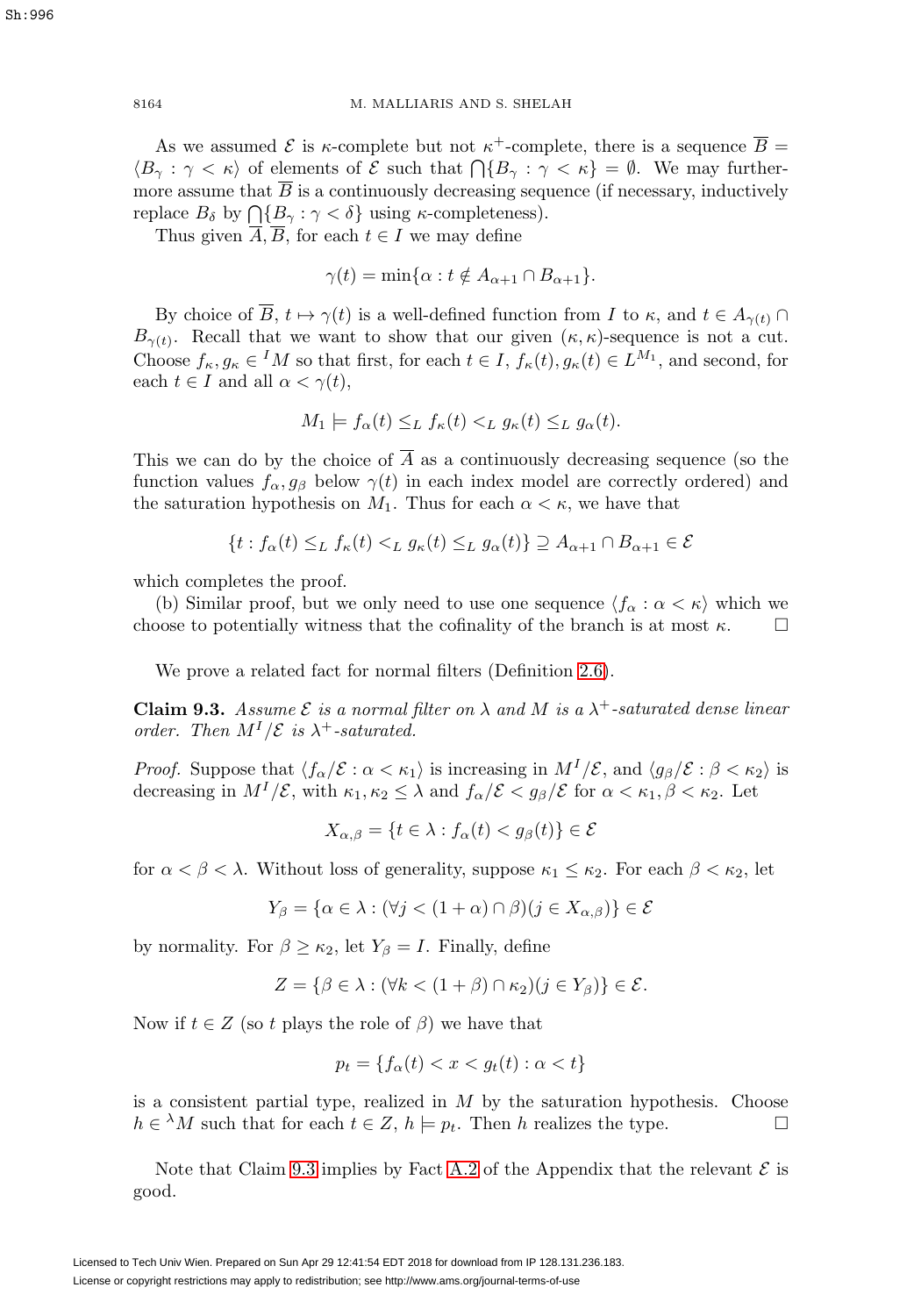Sh:996

<span id="page-26-0"></span>The use of the additional hypothesis "normal" in this section comes in Step 3 of the proof of Claim [10.1,](#page-26-1) and consequently in later results which rely on it. Recall Definition [2.6](#page-9-1) and Fact [2.7.](#page-9-2)

<span id="page-26-1"></span>**Claim 10.1.** Assume  $\kappa$  measurable,  $\mathcal{E}$  a normal  $\kappa$ -complete ultrafilter on  $\kappa$ ,  $\lambda \geq \kappa$ , and  $M_1$  a  $\lambda$ -saturated model with  $(L_M, \leq_M)$  a dense linear order. Let  $M_2 = M_1^{\kappa}/\mathcal{E}$ . Then  $L_{M_2}$  has a  $(\kappa^+, \kappa^+)$ -cut.

Proof. The proof has several steps.

Step 1: Fixing sequences of indices. For each  $\alpha < \kappa^+$  choose  $\overline{\mathcal{U}}_{\alpha} = \langle u_{\alpha,\epsilon} : \epsilon < \kappa \rangle$  so that:

- (a) This sequence is  $\subseteq$ -increasing and continuous, and for each  $\alpha < \kappa^+$ ,  $u_{\alpha,0} = \emptyset$ .
- (b) For each  $\epsilon < \kappa$ ,  $|u_{\alpha,\epsilon}| < \kappa$ .
- (c)  $\bigcup \{u_{\alpha,\epsilon} : \epsilon < \kappa\} = \alpha.$
- (d) (For coherence) for  $\beta < \alpha < \kappa^+,$

$$
\beta \in u_{\alpha,\epsilon} \implies u_{\beta,\epsilon} \subseteq u_{\alpha,\epsilon}.
$$

Such a sequence will always exist as  $|\alpha| \leq \kappa$ . [Details: Clearly such a sequence exists for  $\alpha \leq \kappa$ : let  $u_{\kappa,\epsilon} = \epsilon \cap \alpha$ , so for arbitrary  $\kappa \leq \alpha < \kappa^+$ , fixing a bijection to  $\kappa$  let  $\overline{V}_{\alpha} = \langle v_{\alpha,\epsilon} : \epsilon \langle \kappa \rangle$  be the preimage of the sequence for  $\kappa$ . Having thus fixed, for each  $\alpha < \kappa^+$ , a sequence satisfying (a)-(c) we may then inductively pad these sequences to ensure coherence. For  $\beta = 0$  and each  $\epsilon < \kappa$ , let  $u_{\beta,\epsilon} = v_{\beta,\epsilon}$ . For  $0 < \beta < \kappa^+$  and for each  $\epsilon < \kappa$  let  $u_{\beta,\epsilon} = \bigcup \{u_{\alpha,\epsilon} : \alpha \in v_{\beta,\epsilon}\}\)$ , and note that this will preserve (b), (a), (c) and ensure (d).

Step 2: The inductive construction of the (pre-)cut. We now construct a cut. We will first describe the construction, and then show that it is in fact a cut (i.e. we will show that we have indeed constructed a pre-cut, and that this pre-cut is not realized).

By induction on  $\alpha < \kappa^+$  we will choose  $f_\alpha, g_\alpha \in {\kappa}(L_{M_1})$ . The intention is that each  $u_{\alpha,\epsilon}$  represents a small set of prior functions which we take into account when choosing the values for  $f_{\alpha}, g_{\alpha}$  at the index  $\epsilon \in \kappa$ .

At stage  $\alpha$ , for each index  $\epsilon < \kappa$  define

$$
w_{\alpha,\epsilon} = \{ \beta \in u_{\alpha,\epsilon} : \langle f_{\gamma}(\epsilon) : \gamma \in u_{\alpha,\epsilon} \cap (\beta + 1) \rangle \text{ is } <_{L(M_1)} \text{-increasing,}
$$
  

$$
\langle g_{\gamma}(\epsilon) : \gamma \in u_{\alpha,\epsilon} \cap (\beta + 1) \rangle \text{ is } <_{L(M_1)} \text{-decreasing,}
$$
  
and  $f_{\beta}(\epsilon) <_{L(M_1)} g_{\beta}(\epsilon) \}$ .

Our aims in defining  $f_{\alpha}, g_{\alpha}$  are, on the one hand, to continue describing a precut, and on the other hand, to stay as close to the linearly ordered  $w_{\alpha,\epsilon}$  as possible, as we now describe. That is, for fixed  $\alpha$  for each  $\epsilon$ , we will choose  $f_{\alpha}, g_{\alpha}$  so that:

- (e) For all  $\beta \in w_{\alpha,\epsilon}$ ,  $M_1 \models f_{\beta}(\epsilon) < f_{\alpha}(\epsilon) < g_{\alpha}(\epsilon) < g_{\beta}(\epsilon)$ , i.e. locally we continue the pre-cut described by  $w_{\alpha,\epsilon}$ .
- (f) For all  $\beta < \alpha$ , neither  $M_1 \models f_\beta(\epsilon) < f_\alpha(\epsilon) < g_\beta(\epsilon) < g_\alpha(\epsilon)$  nor  $M_1 \models$  $f_{\alpha}(\epsilon) < f_{\beta}(\epsilon) < g_{\alpha}(\epsilon) < g_{\beta}(\epsilon),$ i.e. the intervals are either nested or disjoint.

Licensed to Tech Univ Wien. Prepared on Sun Apr 29 12:41:54 EDT 2018 for download from IP 128.131.236.183. License or copyright restrictions may apply to redistribution; see http://www.ams.org/journal-terms-of-use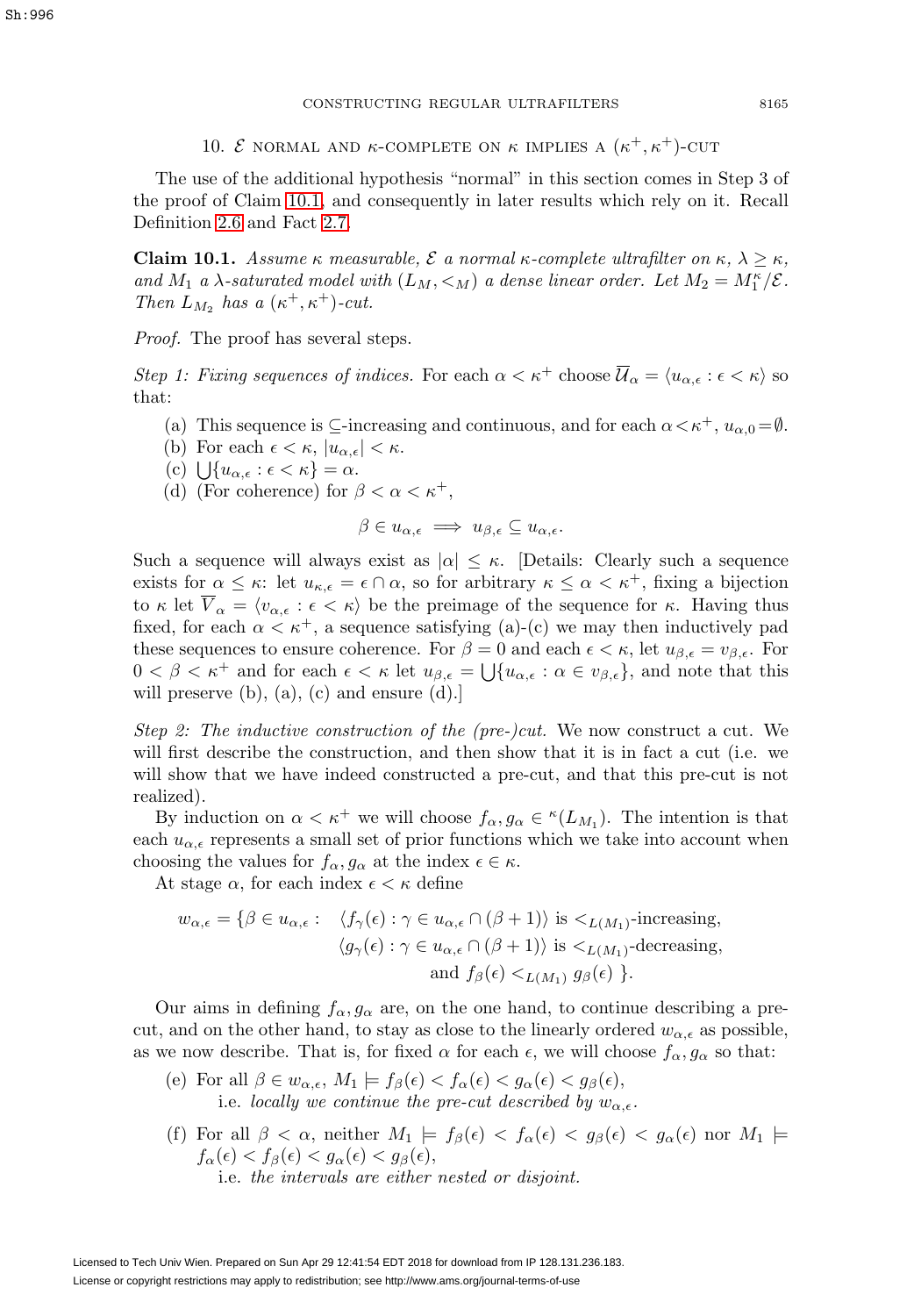(g) If  $\gamma \in \alpha$  and  $f_{\gamma}(\epsilon), g_{\gamma}(\epsilon)$  satisfy:

 $\beta \in w_{\alpha,\epsilon} \implies f_{\beta}(\epsilon) < f_{\gamma}(\epsilon) < g_{\gamma}(\epsilon) < g_{\beta}(\epsilon),$ 

then the intervals  $[f_{\alpha}(\epsilon), g_{\alpha}(\epsilon)]_{L(M_1)}$ ,  $[f_{\beta}(\epsilon), g_{\beta}(\epsilon)]_{L(M_1)}$  are disjoint,

i.e. inside the pre-cut given by  $w_{\alpha,\epsilon}$  we avoid any further refinements: we realize exactly the initial segment given by  $w_{\alpha,\epsilon}$ .

We will show in Step 3 that by the hypothesis on  $\kappa$ , (a)-(g) imply the further condition that for each fixed  $\alpha < \kappa^+,$ 

(h) For all  $\beta < \alpha$ ,  $\{\epsilon : f_{\beta}(\epsilon) < f_{\alpha}(\epsilon) < g_{\alpha}(\epsilon) < g_{\beta}(\epsilon)\}\in \mathcal{E}$ , i.e. the functions chosen will ultimately describe a pre-cut.

At each index  $\epsilon < \kappa$ , we may choose  $f_{\alpha}(\epsilon), g_{\alpha}(\epsilon)$  to satisfy  $(e), (f), (g)$  simply because  $L_{M_1}$  is dense and  $\lambda^+$ -saturated; the definition of  $w_{\alpha,\epsilon}$  ensures (e) describes a pre-cut; and since (f) is inductively satisfied, (g) is possible.

Step 3: For  $\beta < \alpha$ ,  $f_{\beta} < f_{\alpha} < g_{\alpha} < g_{\beta}$ . In this step we verify that for the objects constructed in the previous step, for each  $\alpha < \kappa^+$  and all  $\beta < \alpha$ ,

$$
X_{\alpha,\beta} = \{ \epsilon < \kappa : \beta \in u_{\alpha,\epsilon}, f_{\beta}(\epsilon) < f_{\alpha}(\epsilon) < g_{\alpha}(\epsilon) < g_{\beta}(\epsilon) \} \in \mathcal{E}.
$$

(By conditions (a)-(d), requiring  $\beta \in u_{\alpha,\epsilon}$  does not affect membership in  $\mathcal{E}$ .) Suppose this is not the case, so let  $\alpha < \kappa^+$  be minimal for which there is  $\beta < \alpha$ with  $X_{\alpha,\beta} \notin \mathcal{E}$ , and having fixed  $\alpha$ , let  $\beta < \alpha$  be minimal such that  $X_{\alpha,\beta} \notin \mathcal{E}$ . For the remainder of this step we fix this choice of  $\alpha, \beta$ .

Since  $\beta < \alpha$ , by construction (that is, by (e),(f),(g) of Step 2)

$$
X_{\alpha,\beta} \subseteq \{ \epsilon < \kappa : \beta \in u_{\alpha,\epsilon} \setminus w_{\alpha,\epsilon} \}.
$$

Define a function  $\mathbf{x} : \kappa \to \kappa$  by

$$
t \mapsto \max\{\epsilon \le t: \quad \langle f_{\gamma}(t) : \gamma \in u_{\alpha,\epsilon}\rangle \text{ is } \langle L(M_1) \text{-increasing},
$$

$$
\langle g_{\gamma}(t) : \gamma \in u_{\alpha,\epsilon}\rangle \text{ is } \langle L(M_1) \text{-decreasing},
$$

$$
\text{and } \gamma \in u_{\alpha,\epsilon} \implies f_{\gamma}(t) \langle L(M_1) g_{\gamma}(t) \rangle.
$$

This is well defined by Step 1, condition (a): 0 belongs to the set on the right hand side, and by continuity, there are no new conditions at limits.

For each  $\epsilon < \kappa$ , the set  $\{t < \kappa : \mathbf{x}(t) > \epsilon\} \in \mathcal{E}$ . This is because:

- (1) by (c)  $|u_{\alpha,\epsilon}| < \kappa$ ,
- (2) by minimality of  $\alpha$ , for any  $\gamma < \gamma' < \alpha$  (e.g. any two elements of  $u_{\alpha,\epsilon}$ ) we have that  $X_{\gamma,\gamma'} \in \mathcal{E}$ ,
- (3)  $\mathcal E$  is  $\kappa$ -complete,
- (4) by (a)  $\epsilon' < \epsilon \implies u_{\alpha,\epsilon'} \subseteq u_{\alpha,\epsilon}$ .

Notice that for any  $t < \kappa$ ,  $\mathbf{x}(t) = t$  implies  $u_{\alpha,t} = w_{\alpha,t}$ . So if  $\mathbf{x}(t) = t$  on an  $\mathcal{E}$ -large set,  $X_{\alpha,\beta} \in \mathcal{E}$ , which would finish the proof. Suppose, then, that  $Y = \{t \leq \beta \leq T\}$  $\kappa : \mathbf{x}(t) < t$   $\in \mathcal{E}$ . By normality (Fact [2.7\)](#page-9-2), there is  $Z \subseteq Y$ ,  $Z \in \mathcal{E}$  on which  $\mathbf{x}(t) = \epsilon_*$  for some fixed  $\epsilon_* < \kappa$ . But this contradicts the first sentence of the previous paragraph.

These contradictions prove that for no  $\alpha, \beta$  can it happen that  $X_{\alpha,\beta} \notin \mathcal{E}$ , which finishes the proof of Step 3.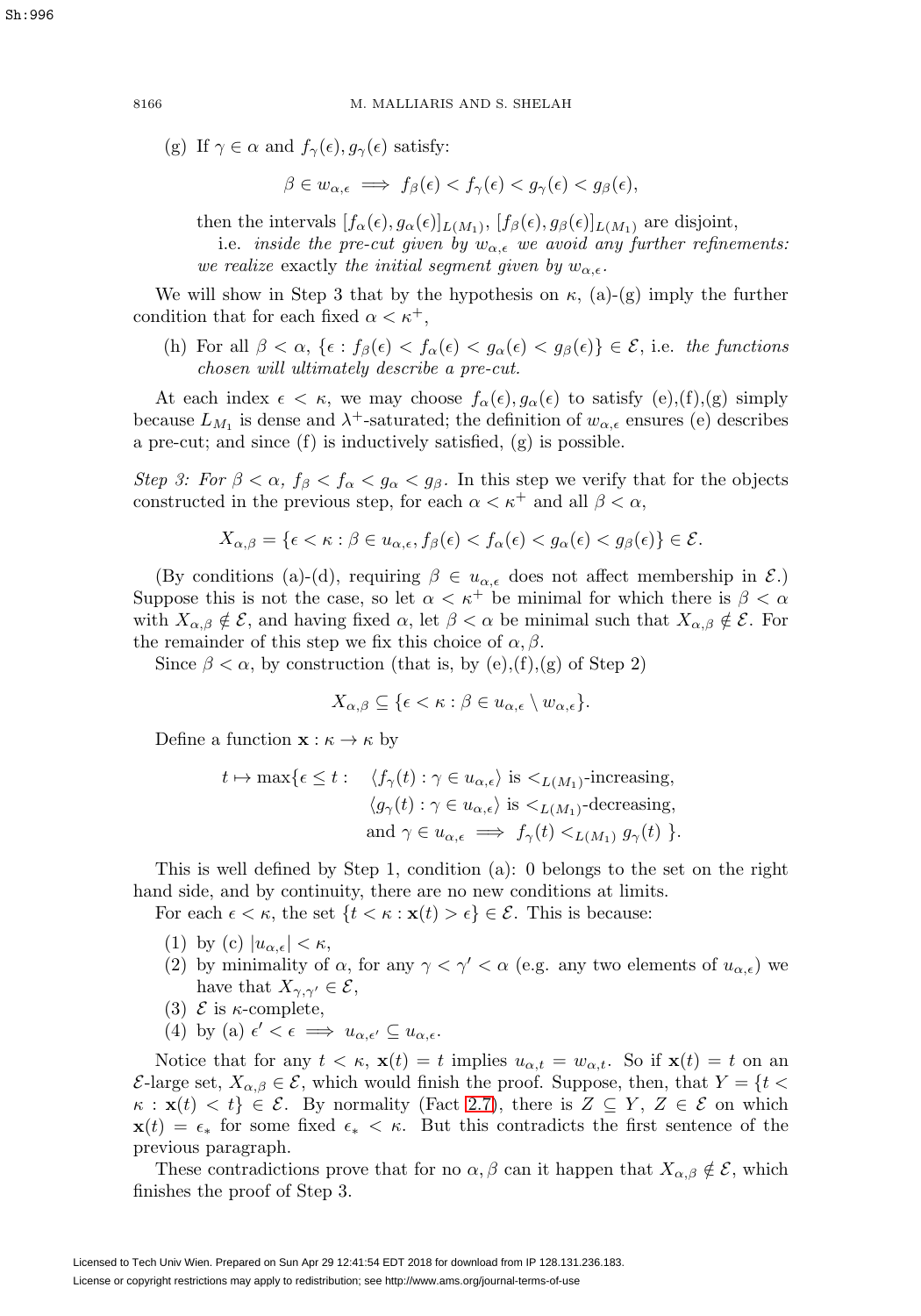Step 4: The pre-cut is not realized, i.e. it is indeed a cut. In this step we assume, for a contradiction, that there is  $h \in {}^{\kappa}M_1$  such that for each  $\alpha < \kappa^+$ 

$$
f_{\alpha}/\mathcal{E} <_{L} h/\mathcal{E} <_{L} g_{\alpha}/\mathcal{E},
$$

i.e.  $h$  realizes the type. Fixing such an  $h$ , let

$$
A_{\alpha} = \{ \epsilon < \kappa : f_{\alpha}(\epsilon) <_{L} h(\epsilon) <_{L} g_{\alpha}(\epsilon) \} \in \mathcal{E}.
$$

Since to each  $\alpha$  we may associate a choice of index in  $A_{\alpha}$ , by Fodor's lemma for some  $\epsilon_* < \kappa$ ,

$$
S_1 = \{ \delta : \delta < \kappa^+, \text{ cf}(\delta) = \kappa, \ \epsilon_* \in A_\delta \}
$$

is stationary. Furthermore, since  $|u_{\epsilon_*,\alpha}| < \kappa$ , there is some  $w_* \subseteq u_{\epsilon,\alpha}$  for which

$$
S_2 = \{ \delta \in S_1 : w_{\epsilon_*,\delta} = w_* \} \subseteq \kappa^+
$$

is stationary. Let  $\delta_* \in S_2$  be such that  $|\delta_* \cap S_2| = \kappa$ . As  $|w_{\epsilon_*,\delta_*}| \leq |u_{\epsilon_*,\delta_*}| < \kappa$ , we may choose  $\gamma_* \in S_2 \cap \{\delta_* \setminus w_{\epsilon_*,\delta_*}\}.$ 

Now  $w_{\epsilon_*,\delta_*} = w_{\epsilon_*,\gamma_*} = w_*$  since  $\delta_*,\gamma_* \in S_2$ , and note  $\gamma_* < \delta_*$ . The definition of the sets w (here,  $w_*$ ) and Step 3, condition (e), means that when choosing  $f_{\delta_*}(\epsilon_*), g_{\delta_*}(\epsilon_*)$  we would have ensured that

$$
\beta \in w_* \implies f_\beta(\epsilon_*) < f_{\delta_*}(\epsilon_*) < g_{\delta_*}(\epsilon_*) < g_\beta(\epsilon_*)
$$

and likewise that

$$
\beta \in w_* \implies f_\beta(\epsilon_*) < f_{\gamma_*}(\epsilon_*) < g_{\gamma_*}(\epsilon_*) < g_\beta(\epsilon_*).
$$

On the other hand,  $\gamma_* < \delta_*$  and  $\gamma_* \notin w_*$ . So when choosing  $f_{\gamma_*}(\epsilon), g_{\gamma_*}(\epsilon)$ , Step 3, condition (g), would have meant we chose the intervals  $[f_{\delta_*}(\epsilon_*), g_{\delta_*}(\epsilon_*)]_{L(M_1)}$ ,  $[f_{\gamma_*}(\epsilon_*), g_{\gamma_*}(\epsilon_*)]_{L(M_1)}$  to be disjoint.

But we also know that  $\gamma_*, \delta_* \in S_1$ , so  $h(\epsilon_*)$  must belong to both intervals. This contradiction completes Step 4 and the proof.  $\Box$ 

Remark 10.2. We know that if D is any ultrafilter on  $\kappa$  and M is a model whose theory is not simple, then  $M^{\kappa}/\mathcal{D}$  is not  $\kappa^{++}$ -saturated. Still, Claim [10.1](#page-26-1) gives more precise information about the size of the cut: we are guaranteed a cut of type  $(\kappa^+, \kappa^+)$  as opposed to e.g.  $(\kappa^+, \kappa)$ . On the importance of symmetric cuts, see [\[17\]](#page-34-3).

**Claim 10.3.** Assume  $\kappa$  measurable,  $\mathcal{E}$  a  $\kappa$ -complete filter on  $\kappa$ ,  $\lambda \geq \kappa$ , and  $M_1$  a  $\lambda$ -saturated model with  $(L_M, \leq_M)$  a dense linear order. Let  $M_2 = M_1^{\kappa}/\mathcal{E}$ . Then  $L_{M_2}$  has no  $(\theta, \sigma)$ -cut with  $\theta < \kappa$  and  $\sigma < \lambda$ .

*Proof.* Suppose for a contradiction that there were such a cut given by  $\langle f_{\alpha} : \alpha < \theta \rangle$ ,  $\langle g_\beta : \beta < \sigma \rangle$  with  $\alpha_1, \alpha_2 < \theta, \beta_1, \beta_2 < \sigma \implies \{t : M_1 \models f_{\alpha_1}(t) <_L f_{\alpha_2}(t) <_L \}$  $g_{\alpha_2}(t) <_L g_{\alpha_1}(t) \in \mathcal{E}$ . Expand the language to add constants  $\{c_\alpha : \alpha < \theta\}$ where in the tth copy of the index model  $M_1$ , denoted  $M_1[t]$ ,  $c_\alpha$  is interpreted as  $f_{\alpha}(t)$ . Then in the ultrapower (which in the expanded language is an ultraproduct),  $\langle c_{\alpha} : \alpha < \theta \rangle$  forms the lower half of the supposed cut. For each  $\beta < \sigma$ , the set

$$
A_{\beta} := \bigcap \{ \{ t \ : \ M_1[t] \models c_{\alpha} <_{L} g_{\beta}[t] \} : \alpha < \theta \} \in \mathcal{E}
$$

by  $\kappa$ -completeness.

But recall that  $M_1$  is a  $\lambda$ -saturated model, and  $\sigma < \lambda$ . Since for each t, we have

$$
|\{\beta < \sigma : t \in A_{\beta}\}| \le \sigma < \lambda
$$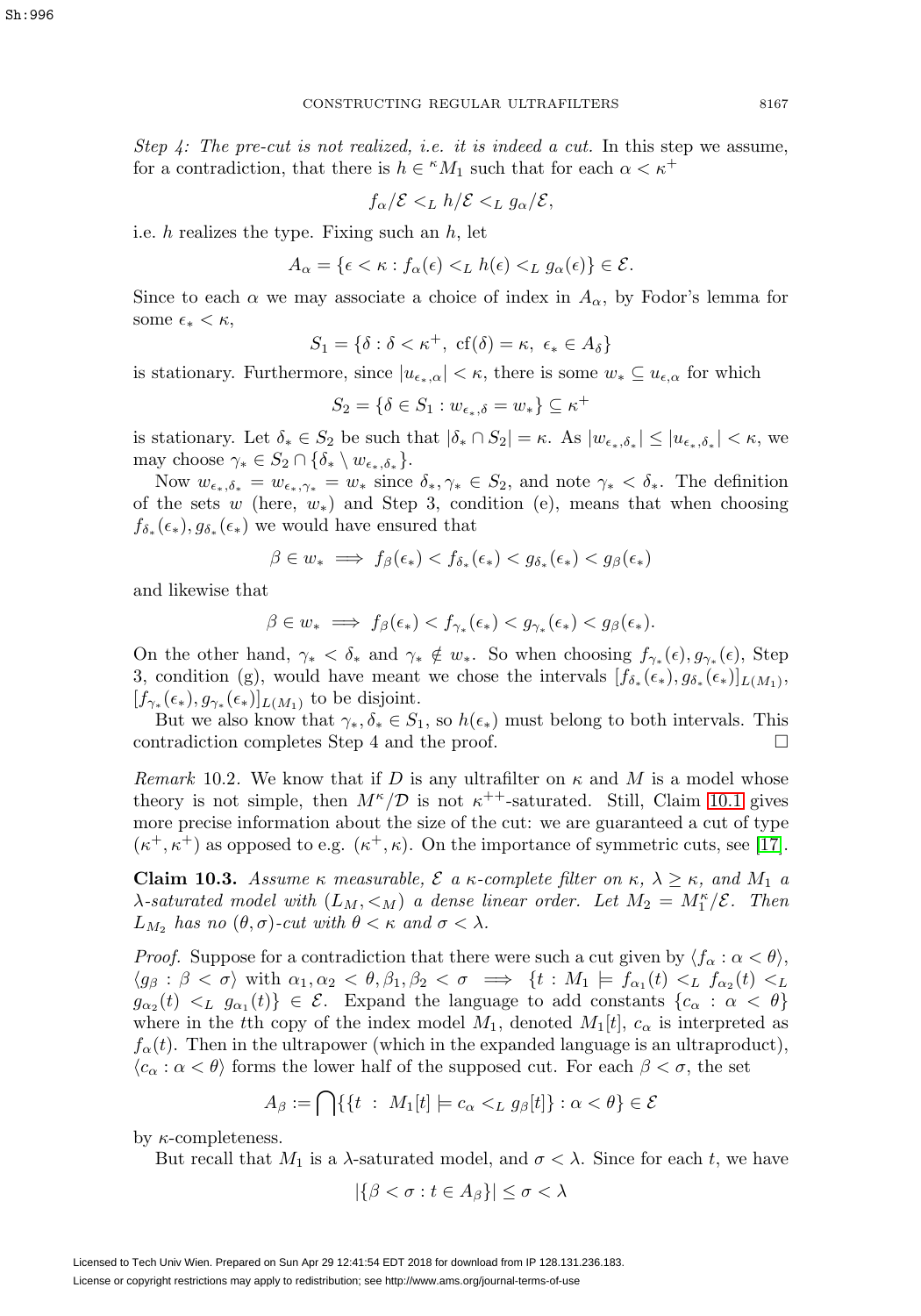we may choose a new element  $h \in M_1$  so that for each t,  $h(t)$  satisfies  $\alpha < \theta \implies$  $M_1[t] \models c_\alpha \leq_L h(t)$  and  $t \in A_\beta \implies M_1[t] \models h(t) \leq_L g_\beta(t)$ . By Los' theorem h realizes our cut, which is the desired contradiction.  $\Box$ 

In a forthcoming paper the authors have shown that:

<span id="page-29-2"></span>**Theorem I** (Malliaris and Shelah [\[17\]](#page-34-3)). If  $\mathcal D$  is a regular ultrafilter on  $\lambda$  which saturates some theory with  $SOP_2$ , and M is a model of linear order, then among other things:

- (1) for all  $\mu \leq \lambda$ ,  $M^{\lambda}/\mathcal{D}$  has no  $(\mu, \mu)$ -cut,
- (2) for all  $\mu \leq \lambda$ , there is at most one  $\rho \leq \lambda$  such that  $M^{\lambda}/\mathcal{D}$  has a  $(\mu, \rho)$ -cut.

<span id="page-29-1"></span>Conclusion 10.4. Let  $\kappa < \lambda$  and suppose  $\kappa$  is measurable. Then there exists a regular ultrafilter  $D$  on I,  $|I| = \lambda$  which is flexible but not good, specifically not good for any theory with  $SOP<sub>2</sub>$ .

Proof. Let D be a  $\lambda^+$ -good,  $\lambda$ -regular ultrafilter on  $\lambda$ . Let E be a normal  $\kappa$ complete, not  $\kappa^+$ -complete ultrafilter on  $\kappa$ . Let  $\mathcal{D} = D \times \mathcal{E}$  be the product ultrafilter. Then  $\mathcal D$  is flexible by Corollary [7.3.](#page-21-1) On the other hand, by Claim [10.1,](#page-26-1) any D-ultrapower of linear order will omit a  $(\kappa^+, \kappa^+)$ -cut. By Theorem [I,](#page-29-2) D cannot saturate any theory with  $SOP<sub>2</sub>$ .  $\Box$ 

Remark 10.5. On one hand, the advantage of Conclusion [10.4](#page-29-1) over Theorem [7.4](#page-21-2) is in the greater range of cardinals: we ask only that  $\kappa < \lambda$ , not  $2^{\kappa} \leq \lambda$ . On the other hand, Theorem [7.4](#page-21-2) gives an a priori stronger failure of goodness, since the random graph is minimum among unstable theories in Keisler's order.

## 11. Finite alternations of symmetric cuts

<span id="page-29-0"></span>In this section we iterate the results of  $\S$ §[9,](#page-24-0) [10](#page-26-0) to produce regular ultrafilters  $\mathcal D$ whose library of cuts,  $\mathcal{C}(\mathcal{D})$ , contains any fixed finite number of alternations (or gaps). The following definition is stated for regular ultrafilters only so that the choice of index model will not matter.

**Definition 11.1.** Let  $\kappa$  be a cardinal. Say that the regular ultrafilter  $\mathcal{D}$  on  $\lambda > \aleph_0$ has  $\kappa$  alternations of cuts if there exist cardinals  $\langle \mu_{\ell} : \ell \langle \kappa \rangle, \langle \rho_{\ell} : \ell \langle \kappa \rangle$  such that:

- $\bullet \enspace \ell_1 < \ell_2 < \kappa \implies \aleph_0 < \rho_{\ell_1} < \mu_{\ell_1} < \rho_{\ell_2} < \mu_{\ell_2} < \lambda,$
- for each  $0 \leq \ell < \kappa$ ,  $(\rho_{\ell}, \rho_{\ell}) \in C(\mathcal{D})$ , i.e.  $(\mathbb{N}, \leq)$   $\negthinspace \nearrow$   $\negthinspace \mathcal{D}$  has some  $(\rho_{\ell}, \rho_{\ell})$ -cut,
- for each  $0 \leq \ell < \kappa$ ,  $(\mu_{\ell}, \mu_{\ell}) \notin \mathcal{C}(\mathcal{D})$ , i.e.  $(\mathbb{N}, \langle \rangle^{\lambda}/\mathcal{D})$  has no  $(\mu_{\ell}, \mu_{\ell})$ -cut.

We will start by proving a theorem for products of complete ultrafilters (Theorem [11.3\)](#page-30-0), and then extend it to regular ones in Theorem [11.4](#page-31-1) by adding one more iteration of the ultrapower.

First we observe that taking ultrapowers will not fill symmetric cuts whose cofinality is larger than the size of the index set.

<span id="page-29-3"></span>**Observation 11.2.** Suppose M is a  $\lambda$ -saturated model of linear order,  $\kappa < \lambda$ , D an ultrafilter on κ. If M contains a  $(\kappa_*, \kappa_*)$ -cut, where  $\kappa_* = \text{cf}(\kappa_*) > \kappa$ , then  $M^{\kappa}/D$  will also contain a  $(\kappa_*, \kappa_*)$ -cut. More precisely, the image of the cut from M under the diagonal embedding will remain unrealized in  $M^{\kappa}/D$ .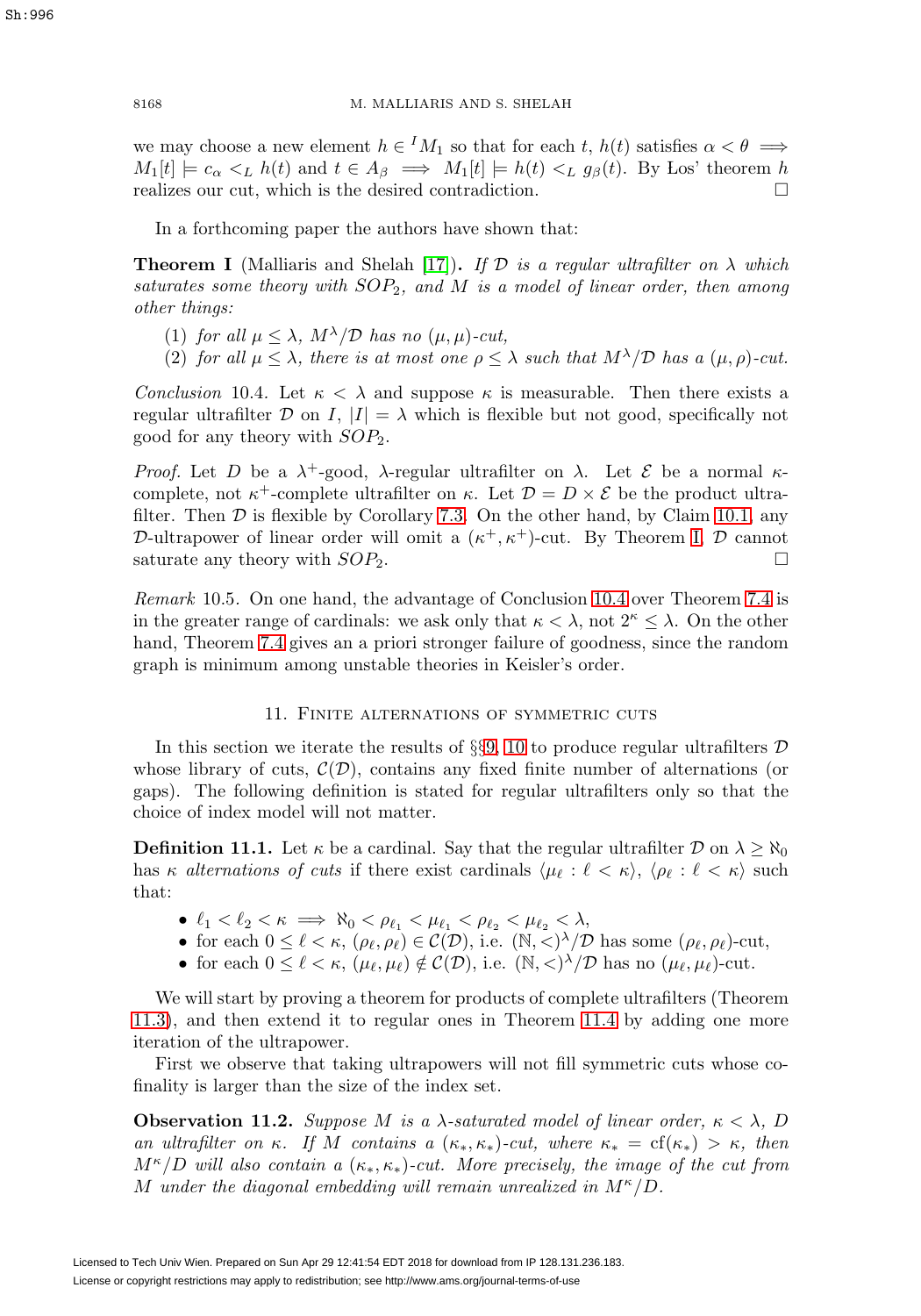*Proof.* Let the cut in M be given by  $(\langle f_{\alpha} : \alpha < \kappa_* \rangle, \langle g_{\beta} : \beta < \kappa_* \rangle)$ , and we consider the pre-cut given by  $(\langle f_{\alpha}/D : \alpha < \kappa_* \rangle, \langle g_{\beta}/D : \beta < \kappa_* \rangle)$  in the ultrapower  $M^{\kappa}/D$ . Suppose for a contradiction that there were a realization  $h \in {\kappa}M$ . Let **x** :  $\kappa_* \to \kappa$  be a function which to each  $\alpha < \kappa_*$  associates some index  $\epsilon < \kappa$  for which  $M \models f_\alpha(\epsilon) < h(\epsilon) < g_\alpha(\epsilon)$ . By Fodor's lemma, there is a stationary subset  $X \subseteq \kappa_*$  on which **x** is constant and equal to, say,  $\epsilon_*$ . Then in M,  $(\langle f_\alpha(\epsilon_*) : \alpha \in$  $X\rangle, \langle g_{\beta}(\epsilon_*) : \beta \in X\rangle$  will be cofinal in the original cut, but by choice of X it will be realized by  $h(\epsilon_*)$ , a contradiction.  $\Box$ 

Since the proof of Theorem [11.3](#page-30-0) involves an inductive construction, it will be convenient to index the cardinals  $\kappa_{\ell}$  in reverse order of size.

<span id="page-30-0"></span>**Theorem 11.3.** Suppose that we are given:

- (a)  $n < \omega$  and  $\kappa_n < \cdots < \kappa_0 < \kappa_{-1} = \lambda$ .
- (b)  $\mathcal{E}_{\ell}$  a normal  $\kappa_{\ell}$ -complete ultrafilter on  $\kappa_{\ell}$ , for  $\ell \leq n$ .
- (c)  $M_0$  a  $\lambda$ -saturated model which is, or contains, a dense linear order  $\lt$ .
- (d)  $M_{\ell+1} = (M_{\ell})^{\kappa_{\ell}} / \mathcal{E}_{\ell}$  for  $\ell \leq n$ .

Then:

- ( $\alpha$ ) For  $\ell \leq n$ ,  $M_{\ell+1}$  is  $\kappa_{\ell}$ -saturated.
- ( $\beta$ ) If  $\ell < k \leq n+1$ , then  $M_k$  has a  $(\kappa_{\ell}^+, \kappa_{\ell}^+)$ -cut.
- ( $\gamma$ ) For  $i, \ell \leq n+1$ , M<sub>l</sub> has no  $(\kappa_i, \kappa_i)$ -cut.
- (δ) For  $\ell \leq n+1$ ,  $M_{\ell}$  has no  $(\theta, \theta)$ -cut for  $\theta < \lambda$  weakly compact.

Thus, for each  $\ell \leq n$ ,  $(\kappa_{\ell}^+, \kappa_{\ell}^+) \in C(M_{n+1})$ , and for any weakly compact  $\theta < \lambda$ , in particular  $\theta = \kappa_{\ell}, (\theta, \theta) \notin \mathcal{C}(M_{n+1}).$ 

*Proof.* The "thus" clause summarizes  $(\alpha)$ - $(\delta)$ . Recall that for transparency all languages are countable. Note that condition (b) implies the cardinals  $\kappa_{\ell}$  are measurable cardinals, thus limit cardinals, so condition  $(\gamma)$  can never contradict condition  $(\beta)$ .

( $\alpha$ ) By induction on  $-1 \leq \ell \leq n$  we verify that  $M_{\ell+1}$  is  $\kappa_{\ell}$ -saturated. For  $\ell = -1$ , M<sub>0</sub> is  $\lambda$ -saturated and  $\lambda > \kappa_0$ . For  $\ell > -1$ , use the fact that  $M_{\ell+1} = (M_{\ell})^{\kappa_{\ell}}/\mathcal{E}_{\ell}$ thus  $M_{\ell+1} \equiv_{L_{\infty,\kappa_{\ell}}} M_{\ell}$  by Los' theorem for  $L_{\kappa_i,\kappa_i}$ .

- $(\beta)$  By Claim [10.1](#page-26-1) and Observation [11.2.](#page-29-3)
- (γ) Follows from (δ) as measurable implies weakly compact.

(δ) We prove this by induction on  $\ell \leq n$ . For  $\ell = -1$ ,  $M_0$  is  $\lambda$ -saturated. For  $\ell > -1$ , let  $\theta < \lambda$  be given and suppose we have a pre-cut in  $M_{\ell+1}$  given by  $(\langle f_\alpha : \alpha < \theta \rangle, \langle g_\beta : \beta < \theta \rangle)$ . There are three cases. If  $\theta < \kappa_\ell$ , then use  $(\alpha)$ . If  $\theta = \kappa_{\ell}$ , use Claim [9.1.](#page-24-2) So we may assume  $\kappa_{\ell} < \theta$ . Since  $\theta$  is weakly compact, therefore inaccessible,  $2^{\kappa_{\ell}} < \theta$ . For  $\alpha < \beta < \theta$  let

$$
A_{\alpha,\beta} = \{ \epsilon < \kappa_\ell : f_\alpha(\epsilon) < f_\beta(\epsilon) < g_\beta(\epsilon) < g_\alpha(\epsilon) \} \in \mathcal{E}_\ell.
$$

As  $\theta$  is weakly compact, by Fact [2.5](#page-9-3) the function  $\mathbf{x} : \theta \times \theta \to 2^{\kappa_{\ell}} < \theta$  is constant on some  $\mathcal{U} \in [\theta]^\theta$ . Call this constant value  $A_*$ . Now for  $\epsilon \in A_*$ , the sequence  $(\langle f_\alpha(\epsilon) : \alpha \in \mathcal{U}, \langle g_\beta(\epsilon) : \beta \in \mathcal{U} \rangle)$  is a pre-cut in  $M_\ell$ , meaning that  $\alpha < \beta \in \mathcal{U} \implies$  $f_{\alpha}(\epsilon) < f_{\beta}(\epsilon) < g_{\beta}(\epsilon) < g_{\alpha}(\epsilon).$ 

Let  $B_* = \{ \epsilon \in A_* : \text{ in } M_\ell \text{ there is } c \text{ such that } \alpha \in \mathcal{U} \implies f_\alpha(\epsilon) \leq_{M_\ell} c \leq_{M_\ell} g_\alpha(\epsilon) \}.$ Now if  $A_* \setminus B_* \neq \emptyset$ , for any  $\epsilon \in A_* \setminus B_*$  we have that  $( \langle f_\alpha(\epsilon) : \alpha \in \mathcal{U} \rangle, \langle g_\beta(\epsilon) : \beta \in \mathcal{U} \rangle )$ is not just a pre-cut but also a cut in  $M_{\ell}$ , contradicting the inductive hypothesis. Thus for every  $\epsilon \in A_*$  we may choose a realization  $c(\epsilon)$  of the relevant pre-cut.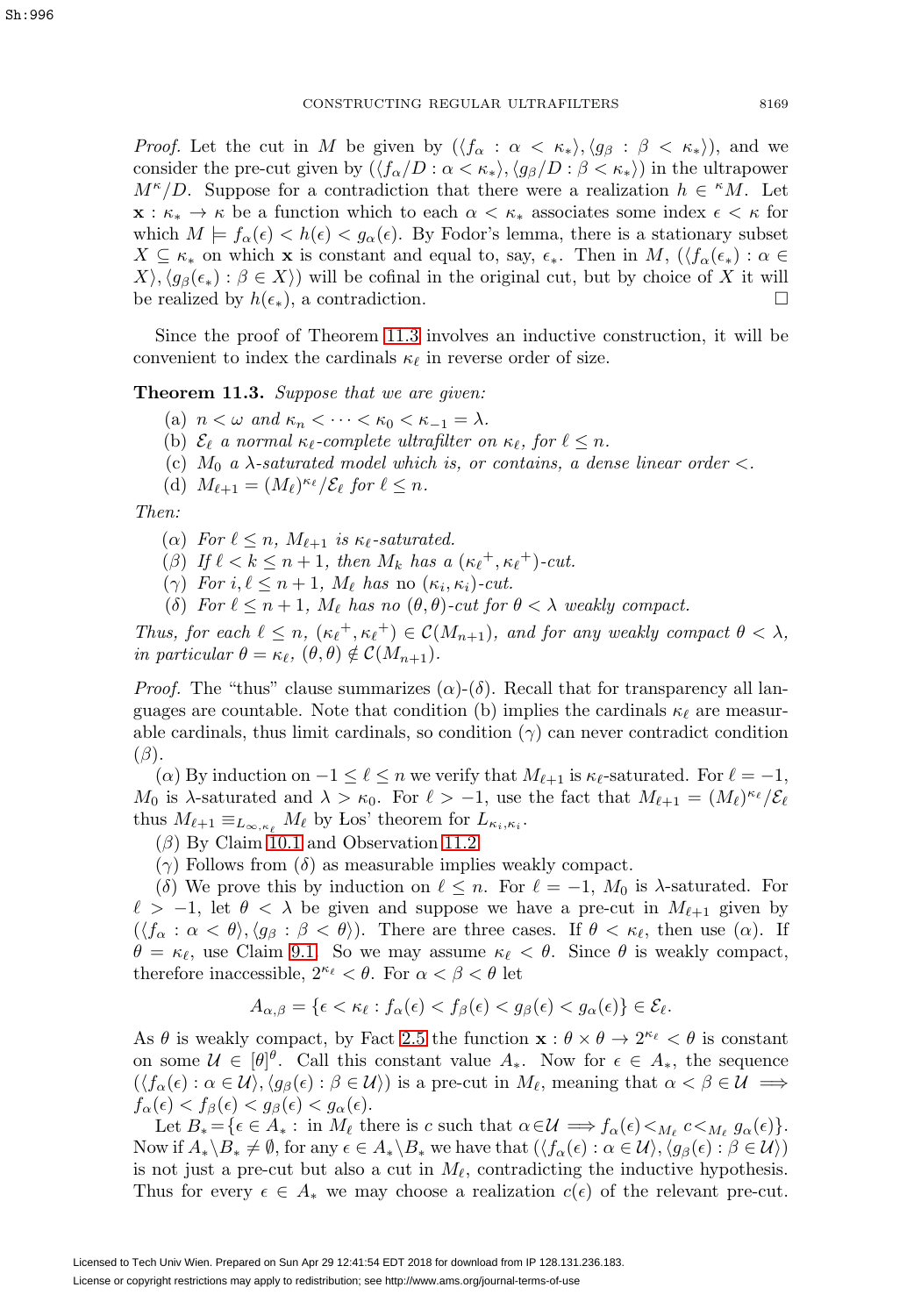For  $\epsilon \in \kappa \setminus A_*$ , let  $c(\epsilon)$  be arbitrary. Then  $\langle c(\epsilon) : \epsilon \langle \kappa \epsilon \rangle / \mathcal{E}_{\ell} \in M_{\ell+1}$  realizes  $(\langle f, \cdot \alpha \langle \epsilon \rangle \setminus \alpha \langle \epsilon \rangle)$  as desired  $(\langle f_{\alpha} : \alpha < \theta \rangle, \langle g_{\beta} : \beta < \theta \rangle),$  as desired.

By appending the construction of Theorem [11.3](#page-30-0) to a suitable regular ultrafilter, we may produce regular ultrapowers with n alternations of cuts for any finite  $n$ .

<span id="page-31-1"></span>**Theorem 11.4.** Let  $\lambda$  be an infinite cardinal,  $n < \omega$ , and suppose that there exist measurable cardinals  $\kappa_n < \cdots < \kappa_0 < \lambda$ . Then there is a regular ultrafilter  $\mathcal D$  on I,  $|I| = \lambda$  such that:

- (1)  $(\kappa_{\ell}^+, \kappa_{\ell}^+) \in C(\mathcal{D})$  for  $\ell \leq n$ .
- (2)  $(\theta, \theta) \notin C(\mathcal{D})$  for  $\theta < \lambda$  weakly compact, in particular  $\ell \leq n, \theta = \kappa_{\ell}$ .
- (3) D is  $\kappa_n$ <sup>+</sup>-good.
- (4)  $\mathcal D$  is  $\lambda$ -flexible.
- (5)  $\mathcal{D}$  is  $\lambda^+$ -good for countable stable theories.
- (6)  $\mathcal D$  is not  $(2^{\kappa_n})^+$ -good for unstable theories.

*Proof.* Let  $\mathcal{D}_1$  be a  $\lambda$ -regular,  $\lambda^+$ -good ultrafilter on  $\lambda$ . Let  $\mathcal E$  be the ultrafilter on  $\kappa_n$  given by  $\mathcal{E}_0 \times \cdots \times \mathcal{E}_n$ , where the  $\mathcal{E}_\ell$  are as in the statement of Theorem [11.3.](#page-30-0) Let  $\mathcal{D} = \mathcal{D}_1 \times \mathcal{E}$ . We will show that  $\mathcal D$  has the desired properties.

- $(1)-(2)$  This follows from having chosen  $M_0$  in Theorem [11.3](#page-30-0) to be a  $\mathcal{D}_1$ -ultrapower, thus  $\lambda^+$ -saturated by the  $\lambda^+$ -goodness (and regularity) of  $\mathcal{D}_1$ .
	- (3) By Observation A.1.
	- (4) By induction on  $\ell \leq n$ , using Corollary [7.3\(](#page-21-1)1) and the completeness of  $\mathcal{E}_{\ell}$ ,  $\ell \leq n$ .
	- (5) By induction on  $\ell \leq n$ , using Corollary [7.3\(](#page-21-1)2). Since  $\mathcal{D}_1$  is regular and  $\lambda^+$ -good, lcf( $\aleph_0, \mathcal{D} \geq \lambda^+$ .
	- $(6)$  By Claim [5.2.](#page-16-1)

**Question 11.5.** Can Theorem [11.4](#page-31-1) be generalized to any number of alternations, not necessarily finite?

## <span id="page-31-0"></span>**APPENDIX**

In this appendix, we collect several known facts, easy proofs or extensions of proofs relevant to the material in the paper.

**Observation A.1.** (1) Any regular ultrafilter is uniform.

- (2) In the definition of good ultrafilter (Definition [1.4\)](#page-5-3), we may assume the functions are monotonic.
- (3) If  $\mathcal E$  is a  $\kappa$ -complete ultrafilter on  $\kappa$ , then  $\mathcal E$  is  $\kappa^+$ -good.

Proof. (1) Keisler [\[5,](#page-33-11) Theorem 1.1].

(2) By induction on |u|, replace a given function f, not necessarily monotonic, by its monotonic refinement  $f'$  given by  $f'(u) = f(u) \cap \bigcap_{v \subsetneq u} f'(v)$ .

(3) Adapt the proof of [\[20,](#page-34-5) Claim 3.1, p. 334] that any ultrafilter is  $\aleph_1$ -good.  $\Box$ 

Note, however, that while a good regular ultrafilter produces saturated ultrapowers, this need not be the case when the ultrafilter is complete, unless the index models are also saturated. That is, the goodness of the ultrafilter  $D$  on  $I$  is equivalent to saturation of the ultrapower  $M^{I}/D$  when (a) we have regularity of the ultrafilter,  $or$  (b) we assume the model  $M$  is saturated.

$$
\Box
$$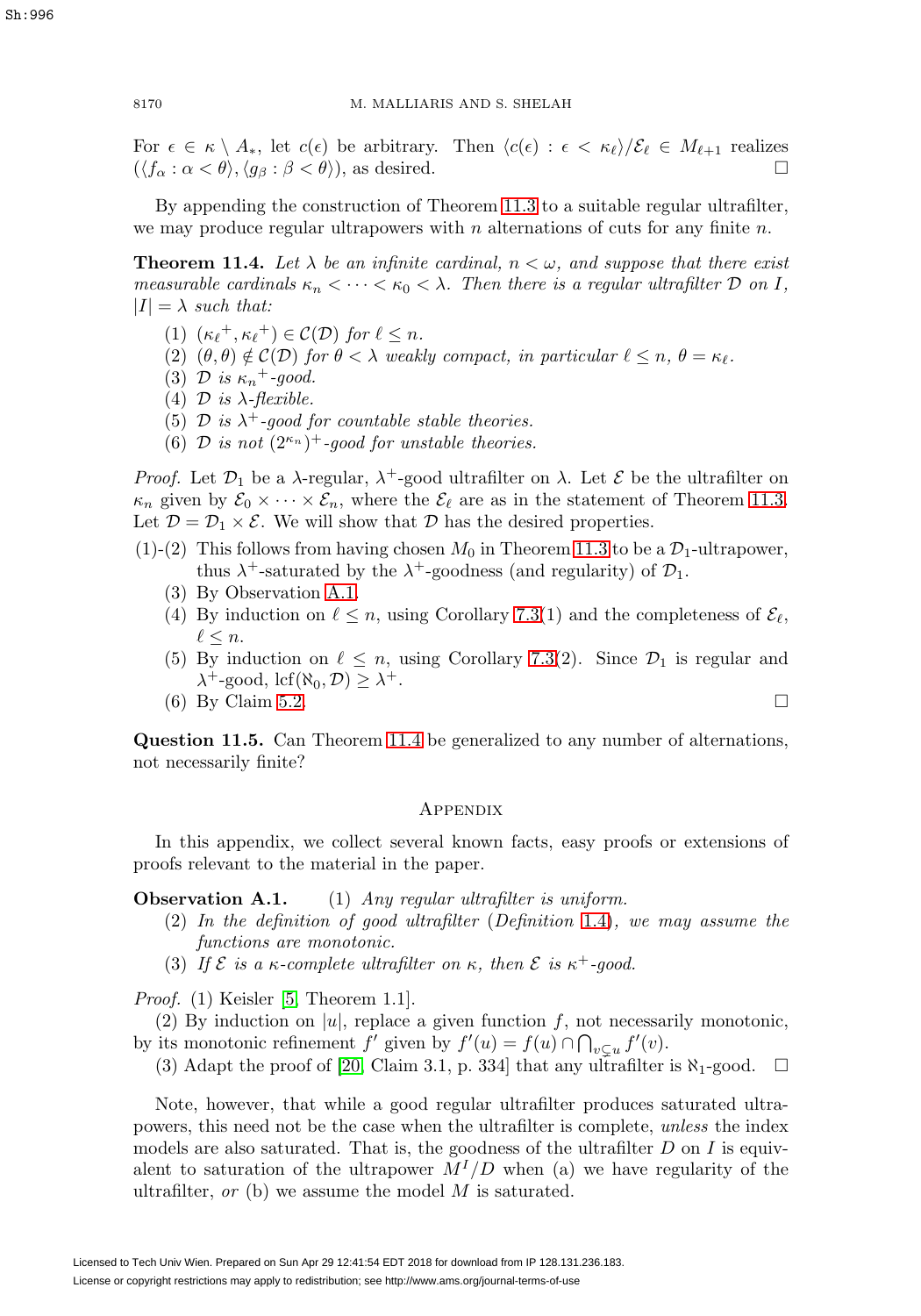<span id="page-32-0"></span>**Fact A.2.** Let D be an ultrafilter on I and  $\lambda$  a cardinal. Then the following are equivalent:

- (1) D is  $\lambda$ -good.
- (2) For any model M in a countable signature which is  $\lambda$ -saturated,  $M^{1}/D$  is  $\lambda$ -saturated.

If  $D$  is regular,  $(1)$  is equivalent to:

(3) For any model M in a countable signature,  $M^{I}/D$  is  $\lambda$ -saturated.

Proof. See [\[20,](#page-34-5) VI.2], in particular Theorems 2.2-2.3, Claim 2.4, and Lemma 2.11.  $\Box$ 

By representing the proof of [\[20,](#page-34-5) Theorem VI.4.8, p. 379] to emphasize the role of incompleteness, we obtain a more general result.

<span id="page-32-1"></span>**Theorem A.3.** Let M be a  $\lambda^+$ -saturated model of an unstable theory  $T$ ,  $\varphi$  and unstable formula, and E a  $\kappa$ -complete,  $\kappa^+$ -incomplete ultrafilter on  $\lambda$ . Let  $\delta$  = lcf(κ,  $\mathcal{E}$ ). Then  $M^I/\mathcal{E}$  is not  $(\kappa + \text{lcf}(\kappa, \mathcal{E}))^+$ -saturated for  $\varphi$ -types.

Proof. First consider the countably incomplete case. We build a correspondence between a  $\varphi$ -type and a  $\lt$ -type in an expanded language.

Let  $\varphi = \varphi(x; y)$ , where without loss of generality  $\ell(x) = 1$  but  $\ell(y)$  need not be 1. Choose, for each  $m < n < \omega$ , sequences  $\overline{a}_{m}^{n}$  where  $\ell(\overline{a}_{m}^{n}) = \ell(y)$ , so that  $\varphi$  has the order property over each  $\langle \overline{a}_m^n : m < n \rangle$ : i.e.  $k < n < \omega$  implies  $\{ \varphi(x; \overline{a}_m^n)^{if(m > k)} :$  $m < n$  is consistent.

Let  $\langle b_n : n \langle \omega \rangle$  be a sequence of distinct elements. Let P be a new unary relation symbol,  $\langle$  a new binary relation symbol, and for each  $\ell \langle \ell(y) \rangle$  let  $F_{\ell}$  be a new binary function symbol. Let  $M_1$  denote the expansion of  $M$  by these new symbols, as follows.  $P^{M_1} = \{b_n : n < \omega\}$  and  $\langle M_1 = \{b_k, b_n : k < n < \omega\}$ . Finally, interpret the functions  $F_{\ell}$  so that for each  $k < n < \omega$ ,  $\overline{a}_k^n = \langle F_0(b_k, b_n), \ldots, F_{\ell(y)-1}(b_k, b_n) \rangle$ .

Now we take the ultrapower  $N = M^{\lambda}/E$  and let  $N_1$  denote the corresponding ultrapower in the expanded language. In  $N_1$ ,  $P$  is a linear order and so by the hypothesis on  $E$  we have a  $\delta$ -cut over the diagonal embedding of the sequence  $\langle b_n : n < \omega \rangle$ . Choose a sequence  $\langle c_i : i < \delta \rangle$  witnessing this, so (1) each  $c_i \in P^{N_1}$ , (2)  $n < \omega$  and  $i < j < \delta$  implies  $N_1 \models b_n < c_i < c_j$ , (3) for no  $c \in P^{N_1}$  is it the case that for each  $n < \omega, i < \delta, N_1 \models b_n < c < c_i$ .

We now translate back to a  $\varphi$ -type. Consider:

$$
q(x) = \{ \neg \varphi(x, F_0(b_n, c_0), \dots, F_{\ell(y)-1}(b_n, c_0)) : n < \omega \}
$$
  
 
$$
\cup \{ \varphi(x, F_0(c_i, c_0), \dots, F_{\ell(y)-1}(c_i, c_0)) : 0 < i < \delta \}.
$$

This is a consistent partial  $\varphi$ -type by Los' theorem, since for  $n < \omega, i < \delta$  we have that  $b_n < c_i$  mod E. We will show that q is omitted. Suppose it were realized, say, by a. Let  $\langle X_n : n \langle \omega \rangle$  be a sequence of elements of E witnessing that E is  $\aleph_1$ -incomplete. Let  $\langle Y_n : n \langle \omega \rangle$  be a sequence of elements of E given by

$$
Y_n = \{t \in \lambda : M \models \bigwedge \{\neg \varphi(a[t], F_0(b_k, c_0[t]), \dots, F_{\ell(y)-1}(b_k, c_0[t])): k \leq n\}\}\
$$

which exists by Los' theorem. (We write  $b_k$  rather than  $b_k[t]$  since these are essentially constant elements. Note that in each index model,  $c_0[t]$  is simply one of the  $b_n$ 's.)

For each  $t \in I$  define  $\rho(t) = \min\{n : t \notin X_{n+1} \cap Y_{n+1}\}.$  Then  $\rho$  is well defined by  $\aleph_1$ -incompleteness. Define  $b \in {}^{\lambda}M$  by:  $b[t] = b_{\rho(t)}$ . By Los' theorem  $P^{N_1}(b)$ .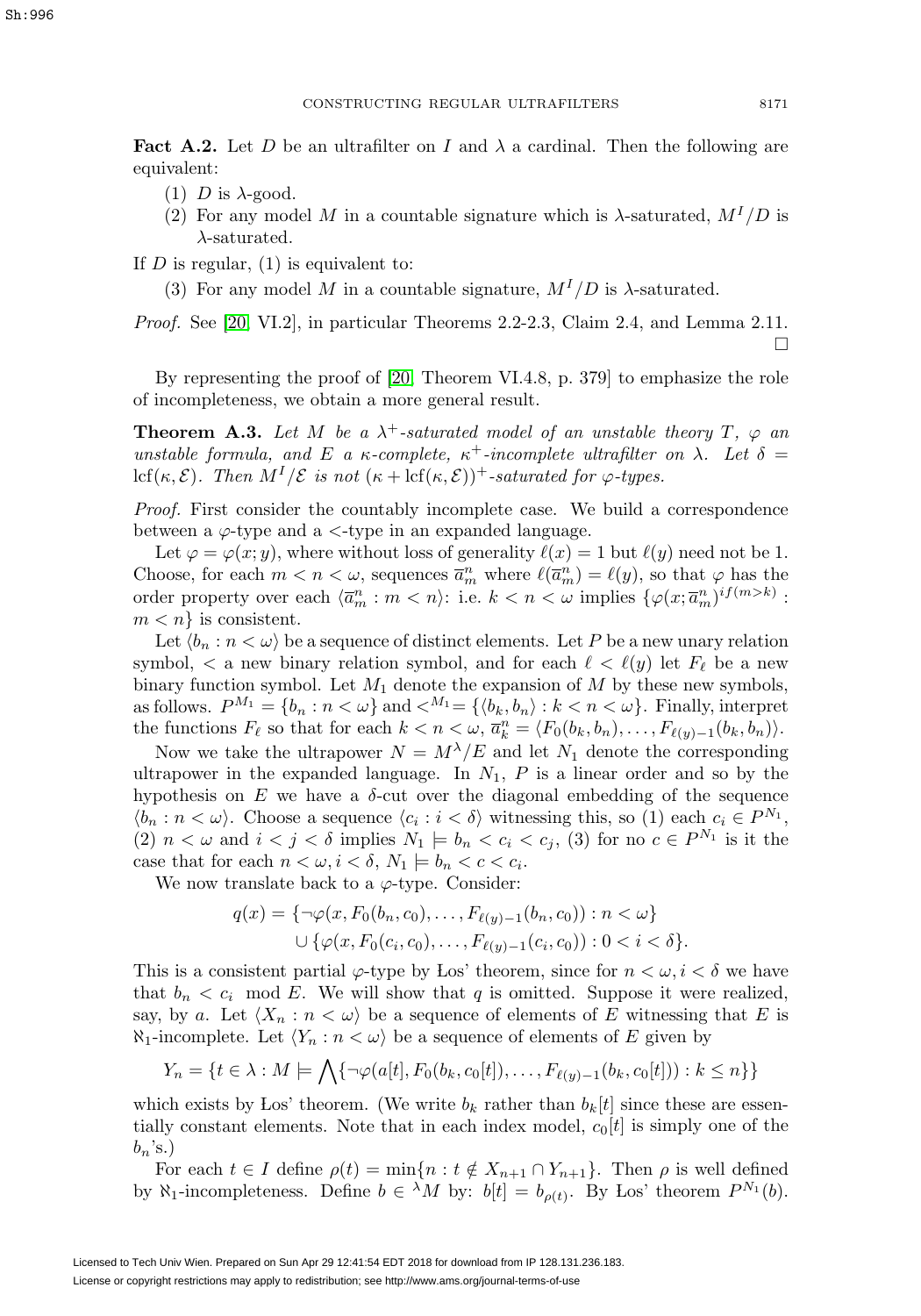Where does it fit under  $\langle N_1 \rangle$ ? First, for each  $n \langle \omega, w \rangle$  have  $b > b_n \mod E$ , as E is  $\omega$ -complete (i.e. a filter) thus:

$$
\{t : c[t] > b_n[t]\} \supseteq \bigcap_{j \leq n} (X_{j+1} \cap Y_{j+1}) \in \mathcal{D}.
$$

On the other hand, suppose that for some  $i < \delta$  we had  $c_i \leq b \mod E$ . Then by Los' theorem and the definition of  $\rho$ , it would have to be the case that

$$
N_1 \models \neg \varphi(a[t], F_0(c_i[t], c_0[t]), \dots, F_{\ell(y)-1}(c_i[t], c_0[t]))
$$

contradicting the definition of q. So for each  $i < \delta$ , we have that  $b < c_i$  mod E.

Thus from a realization  $a \models q$  we could construct a realization b of the  $(\aleph_0, \delta)$ -cut in  $P<sup>N</sup>$ . Since the latter is omitted, q must be as well, which completes the proof for countably incomplete filters.

Now for the general case: If  $\lambda = \kappa$ , modify the argument of Theorem [A.3](#page-32-1) by replacing  $\omega$  with  $\kappa$  everywhere in the proof just given, and Los' theorem by Los' theorem for  $L_{\kappa,\kappa}$ . If  $\lambda > \kappa$ , begin by choosing a surjective map  $\mathbf{h} : \lambda \to \kappa$  so that  $\mathcal{E} = h(E)$  is a non-principal ultrafilter on  $\kappa$ , thus  $\kappa$ -complete not  $\kappa^+$ -complete.  $\Box$ 

## <span id="page-33-0"></span>**ACKNOWLEDGEMENTS**

The authors thank Simon Thomas for very helpful organizational remarks. The authors also thank the anonymous referee for many helpful comments on the paper.

#### <span id="page-33-1"></span>**REFERENCES**

- <span id="page-33-8"></span>[1] Joni Baker and Kenneth Kunen, Limits in the uniform ultrafilters, Trans. Amer. Math. Soc. **353** (2001), no. 10, 4083–4093, DOI 10.1090/S0002-9947-01-02843-4. M[R1837221](http://www.ams.org/mathscinet-getitem?mr=1837221) [\(2002j:54025\)](http://www.ams.org/mathscinet-getitem?mr=1837221)
- <span id="page-33-10"></span>[2] C. C. Chang and H. J. Keisler, *Model Theory*, North-Holland, 1973.
- <span id="page-33-7"></span>[3] Alan Dow, Good and OK ultrafilters, Trans. Amer. Math. Soc. **290** (1985), no. 1, 145–160, DOI 10.2307/1999788. M[R787959 \(86f:54044\)](http://www.ams.org/mathscinet-getitem?mr=787959)
- <span id="page-33-5"></span>[4] H. Jerome Keisler, Good ideals in fields of sets, Ann. of Math. (2) **79** (1964), 338–359. M[R0166105 \(29 #3383\)](http://www.ams.org/mathscinet-getitem?mr=0166105)
- <span id="page-33-11"></span>[5] H. Jerome Keisler, Ultraproducts which are not saturated, J. Symbolic Logic **32** (1967), 23–46. M[R0218224 \(36 #1312\)](http://www.ams.org/mathscinet-getitem?mr=0218224)
- <span id="page-33-13"></span>[6] Juliette Kennedy and Saharon Shelah, On regular reduced products, J. Symbolic Logic **67** (2002), no. 3, 1169–1177, DOI 10.2178/jsl/1190150156. M[R1926605 \(2003k:03047\)](http://www.ams.org/mathscinet-getitem?mr=1926605)
- <span id="page-33-12"></span>[7] Juliette Kennedy, Saharon Shelah, and Jouko Väänänen, Regular ultrafilters and finite square principles, J. Symbolic Logic **73** (2008), no. 3, 817–823, DOI 10.2178/jsl/1230396748. M[R2444269 \(2009h:03040\)](http://www.ams.org/mathscinet-getitem?mr=2444269)
- [8] Kenneth Kunen, Ultrafilters and independent sets, Trans. Amer. Math. Soc. **172** (1972), 299–306. M[R0314619 \(47 #3170\)](http://www.ams.org/mathscinet-getitem?mr=0314619)
- <span id="page-33-6"></span>[9] Kenneth Kunen, Weak P-points in **N**∗, Topology, Vol. II (Proc. Fourth Colloq., Budapest, 1978), Colloq. Math. Soc. János Bolyai, vol. 23, North-Holland, Amsterdam, 1980, pp. 741– 749. M[R588822 \(82a:54046\)](http://www.ams.org/mathscinet-getitem?mr=588822)
- [10] Jerzy Los, Quelques remarques, théorèmes et problèmes sur les classes définissables d'algèbres (French), Mathematical interpretation of formal systems, North-Holland Publishing Co., Amsterdam, 1955, pp. 98–113. M[R0075156 \(17,700d\)](http://www.ams.org/mathscinet-getitem?mr=0075156)
- <span id="page-33-4"></span>[11] M. Malliaris, Realization of φ-types and Keisler's order, Ann. Pure Appl. Logic **157** (2009), no. 2-3, 220–224, DOI 10.1016/j.apal.2008.09.008. M[R2499710 \(2010b:03044\)](http://www.ams.org/mathscinet-getitem?mr=2499710)
- <span id="page-33-2"></span>[12] M. Malliaris, Ph. D. thesis, U.C. Berkeley (2009).
- <span id="page-33-9"></span>[13] M. Malliaris, Hypergraph sequences as a tool for saturation of ultrapowers, J. Symbolic Logic **77** (2012), no. 1, 195–223, DOI 10.2178/jsl/1327068699. M[R2951637](http://www.ams.org/mathscinet-getitem?mr=2951637)
- <span id="page-33-3"></span>[14] M. Malliaris, Independence, order, and the interaction of ultrafilters and theories, Ann. Pure Appl. Logic **163** (2012), no. 11, 1580–1595, DOI 10.1016/j.apal.2011.12.010. M[R2959661](http://www.ams.org/mathscinet-getitem?mr=2959661)